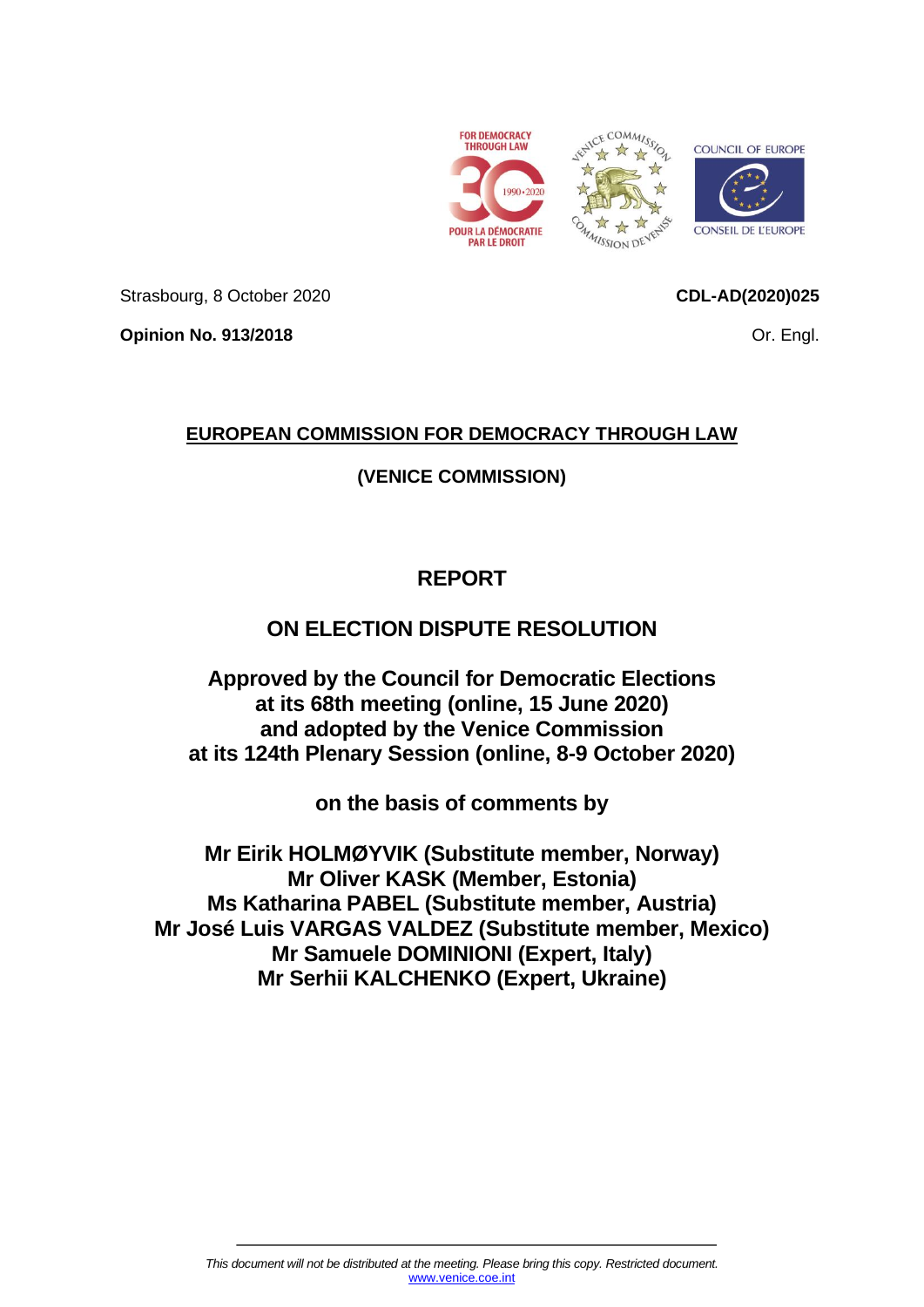# **Table of Contents**

| I.    |                                                                                    |  |  |
|-------|------------------------------------------------------------------------------------|--|--|
| Ш.    |                                                                                    |  |  |
| III.  |                                                                                    |  |  |
| А.    |                                                                                    |  |  |
| В.    |                                                                                    |  |  |
| C.    |                                                                                    |  |  |
| D.    | OSCE 1990 Copenhagen Document and 1991 Moscow Document  8                          |  |  |
| IV.   |                                                                                    |  |  |
| А.    |                                                                                    |  |  |
| В.    | Competent bodies in first instance and on appeal (second or third instance) 9      |  |  |
| a.    | Competent bodies regarding voter registration and voter lists' corrections  10     |  |  |
| b.    |                                                                                    |  |  |
| с.    | Competent bodies regarding voting and counting/tabulation procedures 12            |  |  |
| d.    |                                                                                    |  |  |
| C.    |                                                                                    |  |  |
| V.    | Grounds for complaints and decisions, actions or inactions open to challenge 15    |  |  |
| А.    | Types of complaints, challenged decisions, actions or inactions 15                 |  |  |
| В.    |                                                                                    |  |  |
| VI.   |                                                                                    |  |  |
| А.    |                                                                                    |  |  |
| В.    |                                                                                    |  |  |
| VII.  |                                                                                    |  |  |
| А.    |                                                                                    |  |  |
| В.    |                                                                                    |  |  |
| C.    |                                                                                    |  |  |
| VIII. |                                                                                    |  |  |
| А.    | Right to a fair trial and effectiveness of election dispute resolution systems  28 |  |  |
| B.    |                                                                                    |  |  |
| C.    | Reasoning of decisions on electoral complaints and appeals  31                     |  |  |
| D.    |                                                                                    |  |  |
| IX.   |                                                                                    |  |  |
| А.    |                                                                                    |  |  |
| В.    | Authority of the appeal body on the cancellation of election results  33           |  |  |
| X.    |                                                                                    |  |  |
| XI.   |                                                                                    |  |  |
| XII.  | Annex 2 - Selection of relevant case-law of the European Court of Human Rights on  |  |  |
|       |                                                                                    |  |  |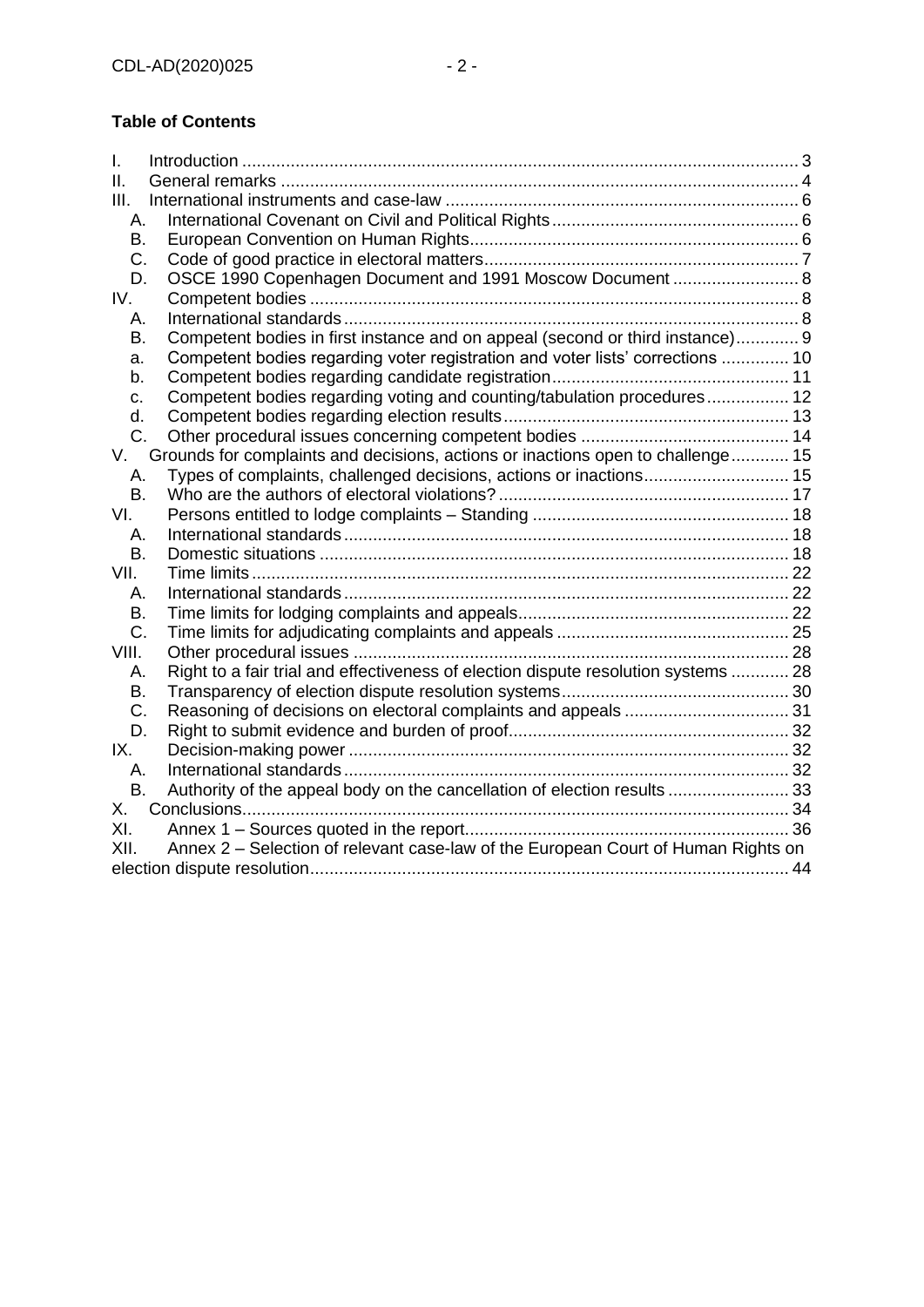#### <span id="page-2-0"></span>**I. Introduction**

1. The topic of election dispute resolution is recurrent in reports issued by international election observers as well as in electoral opinions<sup>1</sup> of the Venice Commission<sup>2</sup> and the Office for Democratic Institutions and Human Rights of the OSCE (OSCE/ODIHR).<sup>3</sup> The Council for Democratic Elections and the Venice Commission have thus decided to conduct a comparative study on the issue of electoral disputes and their settlement.<sup>4</sup>

2. When analysing relevant legislation of its member States,<sup>5</sup> the Commission observed a number of trends, either positive or negative. The purpose of this report is to identify such trends in the settlement of electoral disputes throughout Venice Commission's member States, in view of the elaboration of recommendations aimed at improving both laws and practice in member States. On the basis of the legislative data collected, this report will focus on dispute resolution concerning national elections in the various member States (both presidential and parliamentary elections). Moreover, many of its findings entail local and regional elections too, considering that the report covers mainly the procedural elements of election dispute resolution.<sup>6</sup>

3. It is important to make a few methodological remarks at this stage. First of all, the activity of the electoral management bodies – also called election commissions, committees, councils, boards – as well as of the other competent bodies (courts, parliaments etc.) on the resolution of electoral disputes is governed mostly by electoral legislation. The secretariat of the Venice Commission has been able to collect electoral laws – or election codes, depending on the countries' legislation – of 59 member States of the Venice Commission out of 62, for which the legislation was available in English or French – sometimes in Spanish.<sup>7</sup>

4. The report focuses on the electoral legislation of these 59 member States and therefore does not refer to other pieces of legislation which may also cover complaints and appeals' procedures in the electoral field, e.g. general administrative or procedural laws or codes. However, it should be emphasised that the electoral legislation of the member States varies in scope and may not be exhaustive as to the legal remedies available regarding electoral disputes. Therefore, the comparative overview in this report should be read with the reservation that it does not cover legal remedies beyond electoral legislation in the narrow sense.

5. The report refers on a regular basis to electoral opinions adopted by the Venice Commission and the OSCE/ODIHR in order to illustrate the problematic elements observed in the election dispute resolution systems of the various Venice Commission's member States. The references also reinforce the substance of the present report, beyond the electoral legislation as such.

<sup>1</sup> See in this respect the 2017 Compilation of Venice Commission opinions and reports concerning election dispute resolution and the opinions quoted. All quoted documents, in particular those of the Venice Commission, are to be found in Annex 2.

<sup>2</sup> [https://www.venice.coe.int.](https://www.venice.coe.int/)

<sup>3</sup> [https://www.osce.org/odihr.](https://www.osce.org/odihr)

<sup>&</sup>lt;sup>4</sup> The 16<sup>th</sup> European Conference of Electoral Management Bodies which took place in Bratislava, Slovak Republic, on 27-28 June 2019, was precisely organised in the context of this report.

<sup>5</sup> The relevant legislation is accessible at: [https://www.venice.coe.int/WebForms/pages/?p=04\\_EL\\_EDR.](https://www.venice.coe.int/WebForms/pages/?p=04_EL_EDR) Reference document: CDL-REF(2019)010.

<sup>&</sup>lt;sup>6</sup> It should however be mentioned that some procedural rules can differ depending on the type of elections, either local, regional or national. This can be the case for instance concerning the bodies competent on a certain type of grounds or concerning the body competent on appeal.

 $7$  Electoral laws of Cyprus, Greece and Israel do not seem to exist in English or French, which prevented the secretariat and the rapporteurs of the present report to analyse the electoral laws of these member States of the Venice Commission. The member States are mainly mentioned throughout the report as "the countries analysed" for the sake of simplification.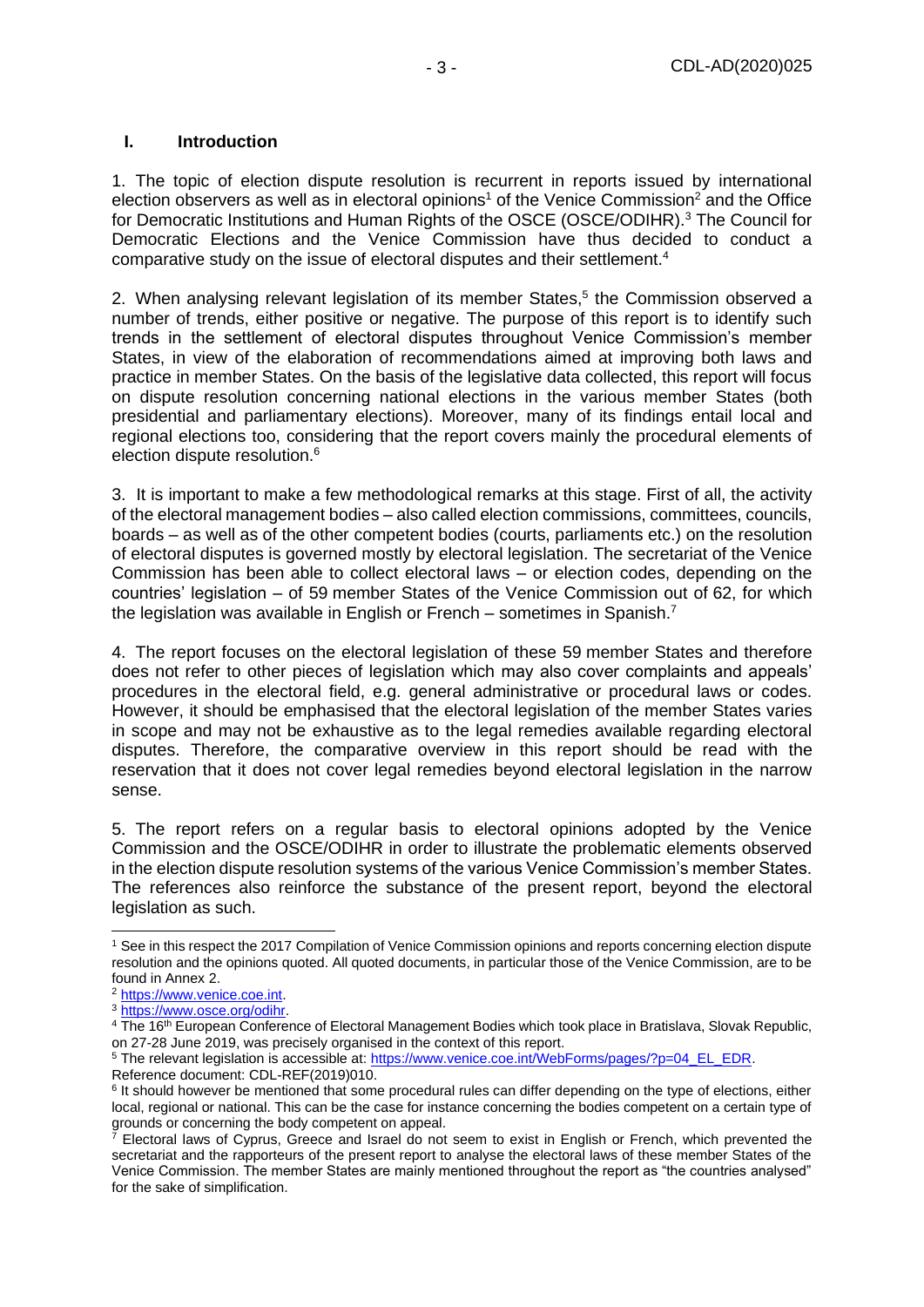6. The present report was approved by the Council for Democratic Elections at its 68<sup>th</sup> meeting which was held online on 15 June 2020 and adopted by the Venice Commission at its 124<sup>th</sup> Plenary Session held online on 8-9 October 2020.

## <span id="page-3-0"></span>**II. General remarks**

7. Electoral processes in Europe and beyond include a complex series of successive stages, requiring the involvement of numerous actors, primarily voters, candidates and electoral management bodies. Political parties, courts and other relevant public authorities are also indispensable stakeholders of electoral processes.

8. Electoral disputes cannot be limited to complaints on election day or on election results, which are often the most visible disputes of an electoral process. They must also address any types of disputes that may arise in the course of an electoral process. This means that electoral disputes can derive from the various phases of an electoral process, broadly understood. This includes mainly the following phases: when relevant boundary delimitation, procurements, voter and candidate registration (de-registration or refusal of registration as well); the official period of the electoral campaign; election day itself (voting, closing and counting operations); results (their tabulation, transmission, issuance). Election dispute resolution relates more generally to challenges against decisions issued by administrations, public agencies and any relevant electoral stakeholder, especially election commissions at all levels of an election administration.

9. The complexity inherent to electoral processes as well as the involvement of political actors and politically sensitive issues inevitably lead to disputes. Such disputes are a natural part of a lively domestic political life, which in turn is a natural part of a lively pluralistic system. The adjudication of electoral disputes  $-$  also called election dispute resolution systems  $-$  is therefore a crucial element of an effective and functional electoral governance so as to ensure confidence in electoral processes. The issue is regularly addressed by electoral opinions of the Venice Commission and the OSCE/ODIHR as well as by international observers in their election observation missions' reports, especially reports from the Parliamentary Assembly of the Council of Europe<sup>8</sup> and of the OSCE/ODIHR. $9$  Additionally, election dispute resolution systems have been subject to a number of judgments and decisions by the European Court of Human Rights under Article 3 of Protocol No. 1.<sup>10</sup> In general terms, it has been observed that there have been structural problems while dealing with electoral disputes both in law and in practice in a number of Venice Commission's member States.<sup>11</sup>

10. As the Venice Commission noted in the Report on electoral law and electoral administration in Europe,<sup>12</sup> in a number of cases, the procedures for dealing with complaints and appeals are not clearly defined or are very complicated, depending on the domestic legal situations observed. International observers' reports repeatedly characterise domestic electoral laws and other relevant laws (including procedural laws and codes) relating to complaints and appeals' procedures as incomplete, ambiguous, confusing or too complex. This leads to an inconsistent interpretation and application of the electoral law, especially regarding the admissibility of complaints and decision-making at different levels. Moreover,

<sup>&</sup>lt;sup>8</sup> All Parliamentary Assembly's election observation reports are available [here.](http://semantic-pace.net/default.aspx?search=dHlwZV9zdHJfZW46IkVsZWN0aW9uIG9ic2VydmF0aW9uIHJlcG9ydCI=&lang=en)

<sup>&</sup>lt;sup>9</sup> All OSCE/ODIHR election observation reports are available [here.](https://www.osce.org/odihr/elections)

<sup>&</sup>lt;sup>10</sup> Se[e here](https://echr.coe.int/Documents/Guide_Art_3_Protocol_1_ENG.pdf) the Guide on Article 3 of Protocol No. 1 "Right to free elections". See als[o here](https://www.echr.coe.int/Documents/FS_Vote_ENG.pdf) the dedicated fact sheet of the European Court of Human Rights on the right to free elections.

<sup>&</sup>lt;sup>11</sup> The present report refers to a number of reports of election observation missions, which are, in addition to electoral opinions from the Venice Commission and OSCE/ODIHR, the sources where such structural problems have been mentioned.

<sup>&</sup>lt;sup>12</sup> See 2006 Report on Electoral Law and Electoral Administration in Europe – Synthesis study on recurrent challenges and problematic issues, para. 169.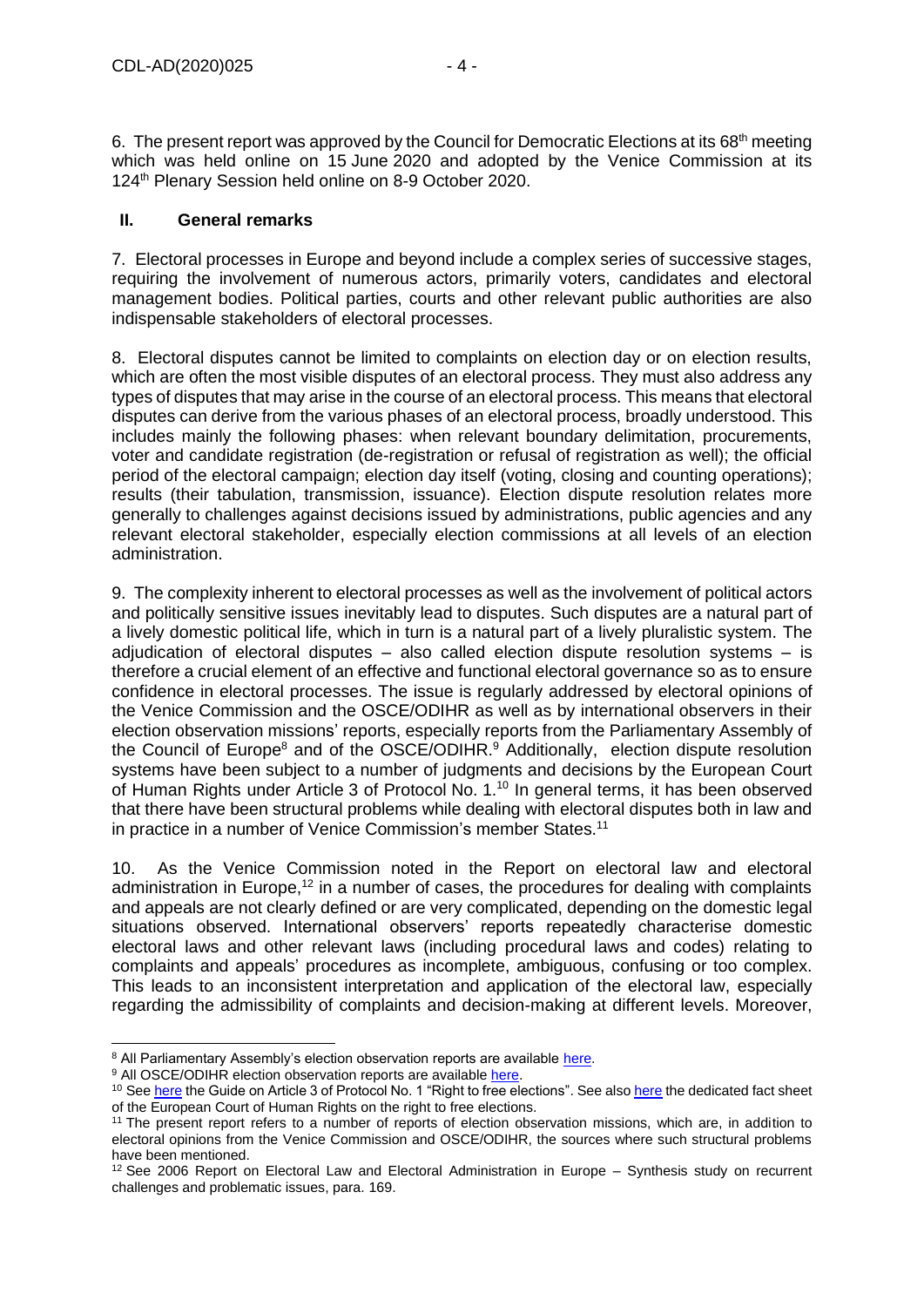the rules and procedures are often not well understood by electoral subjects.<sup>13</sup> Furthermore, members of relevant bodies, in particular members of election commissions, are not always sufficiently trained on election complaints and appeals' rules.

11. Beyond the legislation itself, the international election observers, primarily from the Parliamentary Assembly of the Council of Europe and the OSCE/ODIHR, have regularly underlined in their assessments of elections *inter alia* the following issues: overly expeditious complaints and appeals' procedures; a lack of impartiality or of effective remedies; overlapping jurisdictions; a lack of substantive judgments while dealing with complaints lodged before electoral management bodies or courts.

12. The report will be divided as follows.

13. The report introduces first the international instruments and soft-law dealing with the right to free elections with a view to better understand and interpret domestic legal frameworks. **Part III** of the report will deal with the topic of **international instruments and case-law**. At international level, election dispute resolution systems are dealt with by international binding texts, by the case-law of the European Court of Human Rights and by standards, mainly developed at European level by the Venice Commission. 14

14. Among the issues at stake concerning election dispute resolution, there are procedural challenges and in particular the question of the bodies competent to deal with the settlement of electoral disputes. In a number of countries, electoral laws and relevant procedural laws are confusing or lack relevant provisions to establish a clear competency of administrative and/or jurisdictional bodies for different grounds for complaints. Such bodies can be electoral management bodies or courts – i.e. constitutional, general, administrative or specialised courts – or more rarely other types of bodies or institutions. Sometimes, the lines between the types of disputes and the competent bodies to deal with such disputes are blurred. The report will develop the question of the **bodies competent** to deal with the settlement of electoral disputes in its **Part IV**.

15. Addressing election dispute resolution systems also implies dealing with the type of complaints that can be lodged by complainants. In this respect, situations vary greatly depending on the countries since election dispute resolution systems potentially concern almost all steps of an electoral process. **Part V** of the report will develop the situations observed in the various electoral laws concerning the most important **grounds for complaints and decisions, actions or inactions open to challenge**. 15

16. The analysis of the actors of the electoral process who are or should be entitled to lodge complaints (the standing), namely citizens, candidates, political parties, non-governmental organisations, *inter alia*, is also essential for assessing the effectiveness of election dispute resolution systems. **Part VI** of the report will deal with this issue of **the persons entitled to complain**.

17. The Code of good practice in electoral matters,<sup>16</sup> the Council of Europe's reference document in the electoral field, recommends that time limits for lodging and deciding

<sup>&</sup>lt;sup>13</sup> Electoral subjects are primarily candidates and political parties, voters, as well as any other domestic actor impacted by or involved in an electoral process, such as the civil society, mass media, election administration etc. <sup>14</sup> In addition to Part III, the report contains an annex (Annex 2) which presents a selection of relevant electionrelated case-law of the European Court of Human Rights.

<sup>15</sup> Provisions from electoral laws were analysed concerning the following stages of the electoral process: electionday operations, voting, counting and tabulation operations, transmission of election results and issuance of election results.

<sup>&</sup>lt;sup>16</sup> 2002 Code of good practice in electoral matters: Guidelines and Explanatory Report. More details on the document are available under Part III, Section D.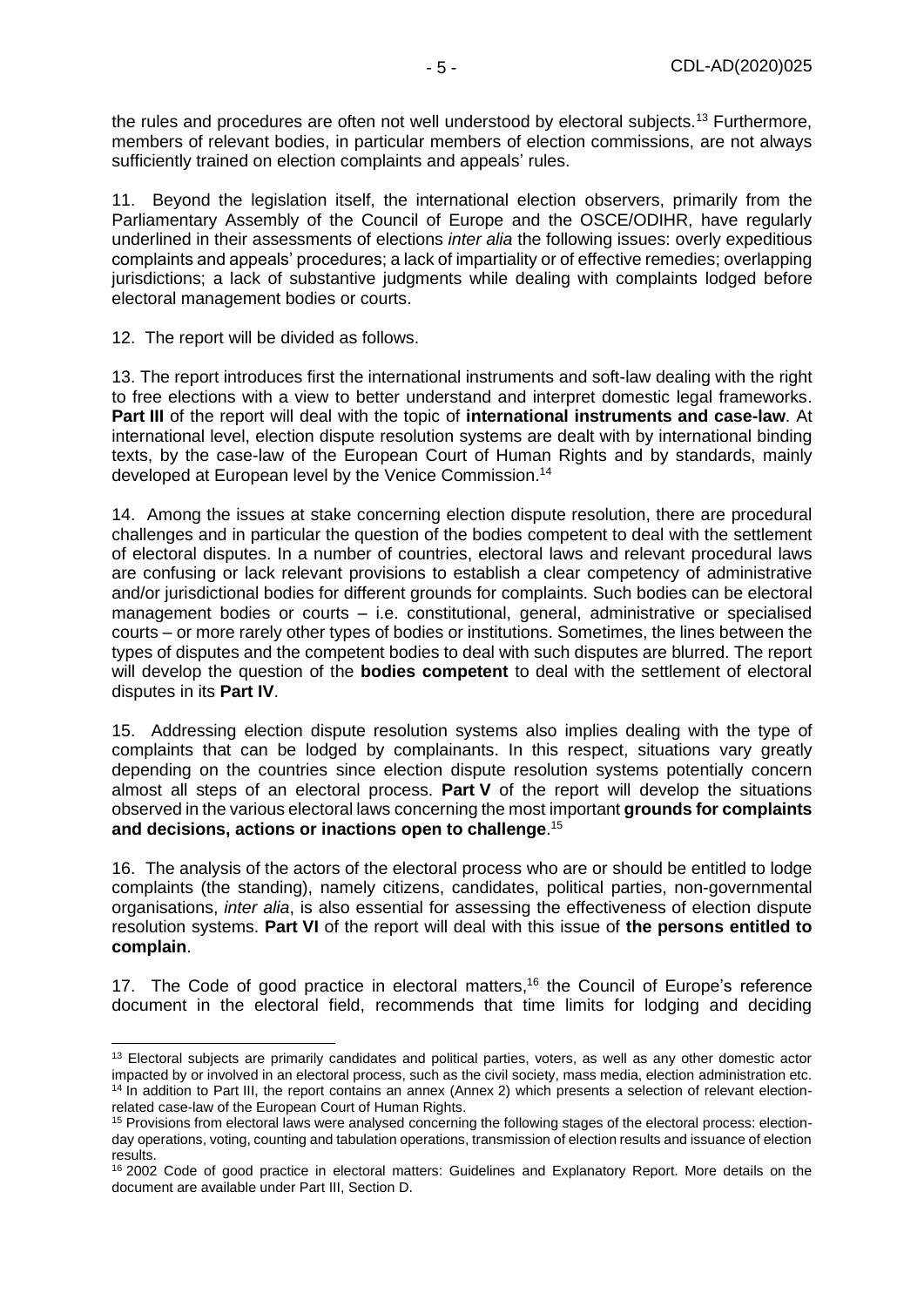appeals be short while stating that they must however be long enough to make an appeal possible, to guarantee the exercise of the rights of defence and a reflected decision. Indeed, a number of cases brought before administrative or jurisdictional bodies are rejected for procedural reasons, either because time limits are exceeded or because the competent bodies do not take the time to analyse the substantive elements of the case, arguing of short deadlines. The question of **time limits** will be developed in **Part VII** of the report.

18. **Part VIII** of the report will deal with **other procedural issues**, in particular regarding the right to a fair trial and the effectiveness of election dispute resolution systems, the transparency of such a system, the reasoning of decisions on complaints and appeals as well as the right to submit evidence and the burden of proof.

19. Last but not least, a successful system of election dispute resolution relies on the effectiveness of the decision-making power of the competent body. Electoral management bodies, courts or other relevant bodies responsible for validating elections and announcing election results have to take decisions even in sensitive cases, which includes *inter alia* the delicate issue of cancellation of elections. The report will develop in its **Part IX** the various existing systems of **decision-making**, and in particular the possibility to partially or fully cancel elections.

# <span id="page-5-0"></span>**III. International instruments and case-law**

# <span id="page-5-1"></span>**A. International Covenant on Civil and Political Rights**

20. Article 2(3) of the International Covenant on Civil and Political Rights (ICCPR) calls for possibilities for judicial remedy, stating that "any person […] shall have an effective remedy [...]" and that "any person claiming such a remedy shall have his right thereto determined by competent judicial, administrative or legislative authorities, or by any other competent authority provided for by the legal system of the State, and to develop the possibilities of judicial remedy."

21. Article 25 (b) of the International Covenant on Civil and Political Rights provides "every citizen" with a right "[t]o vote and to be elected at genuine periodic elections which shall be by universal and equal suffrage and shall be held by secret ballot, guaranteeing the free expression of the will of the electors".<sup>17</sup>

22. General Comment No. 25, aimed at complementing and interpreting Article 25 (b) of the ICCPR, states that, regarding complaints and appeals, "[t]here should be independent scrutiny of the voting and counting process and access to judicial review or other equivalent process so that electors have confidence in the security of the ballot and the counting of the votes."<sup>18 19</sup>

# <span id="page-5-2"></span>**B. European Convention on Human Rights**

23. For the 45 member States of the Council of Europe having signed and ratified the European Convention on Human Rights and its First Additional Protocol,<sup>20</sup> this implies the full

<sup>17</sup> United Nations, 1966 International Covenant on Civil and Political Rights.

<sup>18</sup> United Nations, General Comment No. 25 of 1996, in particular para. 20.

<sup>19</sup> Amongst the non-binding international texts the Universal Declaration of Human Rights of the United Nations can also be quoted. It proclaims in its Article 21.3 that "the will of the people shall be the basis of the authority of government; this will shall be expressed in periodic and genuine elections which shall be by universal and equal suffrage and shall be held by secret vote or by equivalent free voting procedures." The Declaration was proclaimed by the United Nations General Assembly in Paris on 10 December 1948.

<sup>&</sup>lt;sup>20</sup> Albania, Andorra, Armenia, Austria, Azerbaijan, Belgium, Bosnia and Herzegovina, Bulgaria, Croatia, Cyprus, Czech Republic, Denmark, Estonia, Finland, France, Georgia, Germany, Greece, Hungary, Iceland, Ireland, Italy, Latvia, Liechtenstein, [Lithuania,](http://www.coe.int/web/portal/lithuania) Luxembourg, Malta, Montenegro, the Netherlands, North Macedonia, Norway,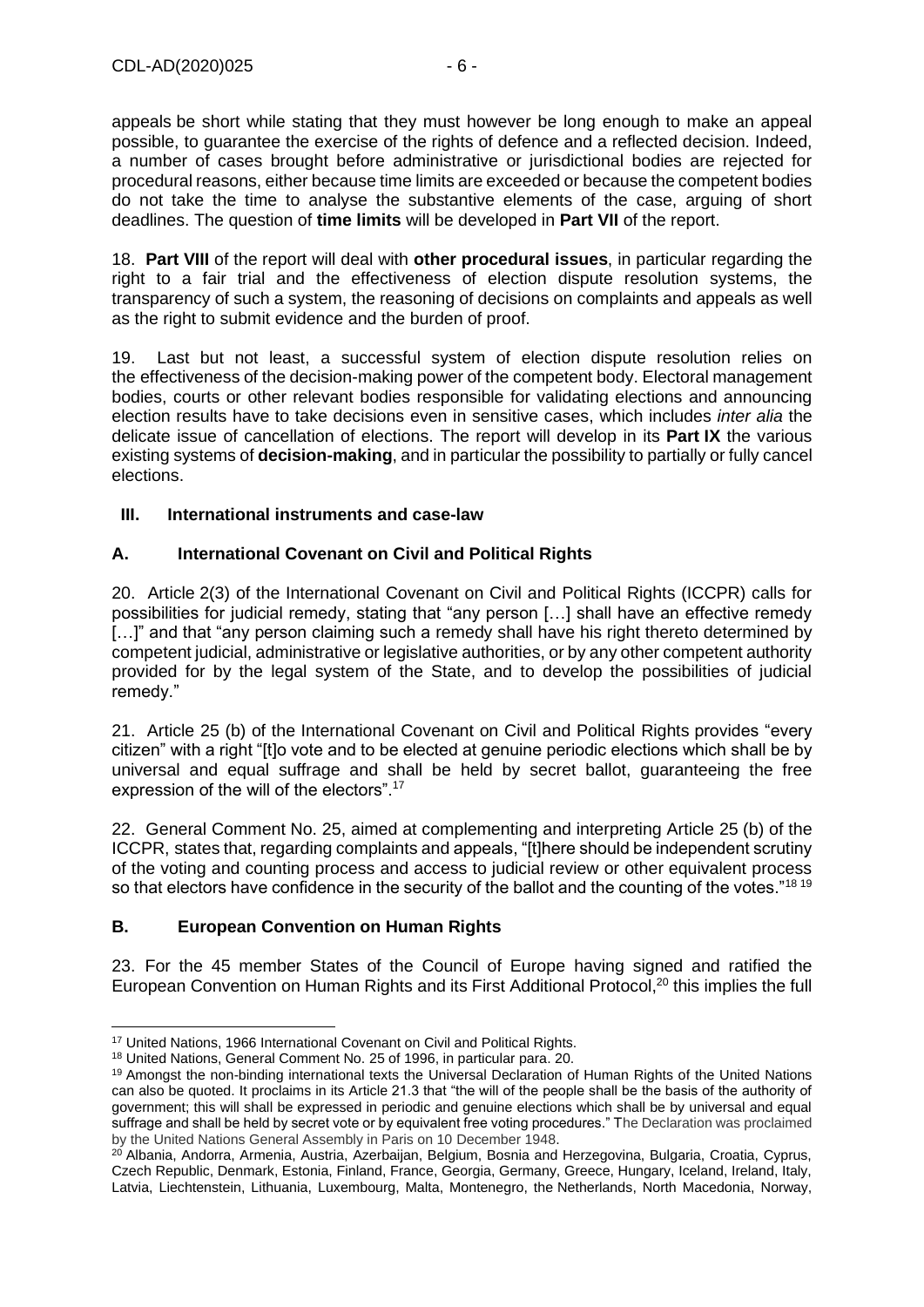implementation of the case-law of the European Court of Human Rights related to the right to free elections (Article 3 of the First Additional Protocol of the European Convention on Human Rights), as well as related to other rights crucial for an effective and meaningful democracy, such as freedom of expression (Article 10 of the Convention), freedom of assembly and association (Article 11 of the Convention), the right to an effective remedy (Article 13 of the Convention) as well as prohibition of discrimination (Article 14 of the Convention).

24. Article 3 of the First Additional Protocol to the European Convention on Human Rights<sup>21</sup> on the right to free elections does not mention ways to complain about supposed violations during electoral processes. Nevertheless, the case-law of the European Court of Human Rights has recognised the procedural aspect of the right to free elections, implying the protection of citizens with regard to the effectiveness of the system of appeal. It emphasised that "a domestic system for effective examination of individual complaints and appeals in matters concerning electoral rights is one of the essential guarantees of free and fair elections".<sup>22</sup>

25. Article 6 §1 of the European Convention on Human Rights provides the right to a fair and public hearing in disputes concerning "civil rights and obligations" or "criminal charge", but does not apply to electoral disputes. $2^3$  Instead, guidelines for the grounds providing a right to lodge complaints and appeals in electoral disputes can be found in the case-law of the European Court of Human Rights based on Article 3 of Protocol No. 1.

#### <span id="page-6-0"></span>**C. Code of good practice in electoral matters**

26. The Venice Commission's Code of good practice in electoral matters is the reference document of the Council of Europe in the electoral field.<sup>24</sup> It defines a number of required preconditions for an effective system of appeal.<sup>25</sup> Overall, it leaves to the member States the choice of the appeal body, providing that a final appeal to a court be possible. The Code of good practice in electoral matters also insists on the necessity of a procedure simple and devoid of formalism, in particular concerning the admissibility of appeals. Additionally, the law has to define clearly the powers and responsibilities of the relevant bodies and appeal bodies so as to avoid risks of conflicts of jurisdiction (whether positive or negative) and neither the appellants nor the authorities should be able to choose the appeal body. It recalls that the appeal body must have the authority on the main aspects of an electoral cycle, such as voter and candidate registration, observance of campaigns rules, the outcome of the elections, including the possibility to cancel elections where irregularities may have affected the outcome. Importantly, the Code of good practice in electoral matters recommends that any voter or candidate in the constituency concerned must be entitled to appeal. It recommends also that time limits for lodging and deciding appeals must be short, and finally, that the applicants should have the right to a hearing. All these required preconditions will be developed in the next parts of the present report. It should be noted that the European Court of Human Rights regularly refers to the Code of good practice in electoral matters in its judgments related to Article 3 of the First Additional Protocol of the Convention.<sup>26</sup>

Poland, Portugal, Republic of Moldova, Romania, Russian Federation, San Marino, Serbia, Slovak Republic, Slovenia, Spain, Sweden, Turkey, Ukraine, United Kingdom.

<sup>21</sup> Convention for the Protection of Human Rights and Fundamental Freedoms, Rome, 4.XI.1950.

<sup>&</sup>lt;sup>22</sup> See for example Namat Aliyev v. Azerbaijan, 8 April 2010, para. 81.

<sup>&</sup>lt;sup>23</sup> See Pierre-Bloch v. France, 21 October 1997, para. 51, 61. However, Article 6 §1 of the European Convention on Human Rights may be applicable to election-related cases pertaining to alleged violations of other rights and freedoms than electoral rights. See in this respect Shapovalov v. Ukraine, 31 October 2012, para. 45, 46, 48, 49. <sup>24</sup> Code of good practice in electoral matters (CDL-AD(2002)023rev2-cor).

<sup>25</sup> See Guideline II 3.3 and Explanatory Report, para. 92-102.

<sup>&</sup>lt;sup>26</sup> See e.g. Davydov and others v. Russia, 30 May 2017, para. 287; Riza and others v. Bulgaria, 13 October 2015, para. 177.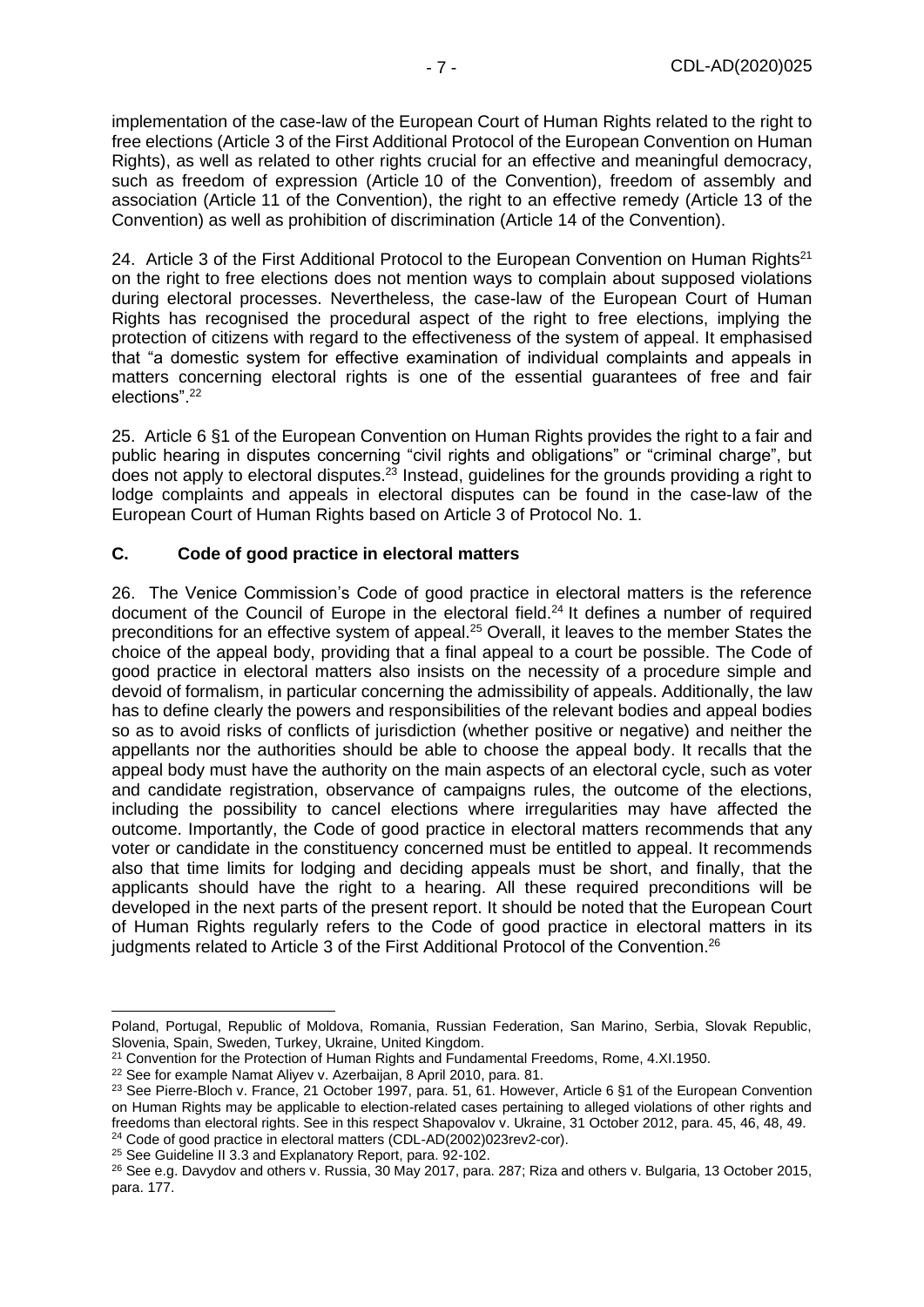# <span id="page-7-0"></span>**D. OSCE 1990 Copenhagen Document and 1991 Moscow Document**

27. Paragraph 5.10 of the OSCE 1990 Copenhagen Document<sup>27</sup> is also relevant to election dispute resolution as it entitles everyone to "have an effective means of redress against administrative decisions so as to quarantee respect for fundamental rights and ensure legal integrity." Paragraphs 18.2 and 18.4 of the OSCE 1991 Moscow Document<sup>28</sup> are relevant as well, as they call on OSCE participating States to grant to everyone "effective means of redress against administrative decisions, so as to guarantee respect for fundamental rights and ensure legal integrity" and to "provide for judicial review of such regulations and decisions."

# <span id="page-7-1"></span>**IV. Competent bodies**

28. Among the issues at stake concerning election dispute resolution systems, there is the question of the bodies competent to adjudicate electoral disputes. Such bodies can be electoral management bodies, constitutional, general, administrative or specialised courts, other types of bodies or a combination of these bodies; this will be developed below. In this respect, election observers and international organisations have in particular raised the following concerns: electoral laws and other relevant laws (including procedural laws and codes) are often confusing, and sometimes conflicting, or lack relevant provisions to establish a clear competency of administrative and/or judicial bodies for resolving the different grounds of disputes. Sometimes, the lines between the types of disputes and the bodies competent to deal with them are blurred or even do not appear in the law. In practice, international experts<sup>29</sup> and international election observers in their election observation reports $30$  have regularly raised the issue of credible complaints left without any legal redress because the complaint had been lodged with a body which denies its competence.

# <span id="page-7-2"></span>**A. International standards**

29. International standards and in particular the Code of good practice in electoral matters do not recommend a specific model of body competent either in first instance or on appeal, provided that the conflict of jurisdiction is avoided whatever the step of an electoral process challenged. International standards and more specifically the Code of good practice in electoral matters<sup>31</sup> recommend that the appeal body in electoral matters should be either an election commission or a court.<sup>32</sup> For elections to Parliament, an appeal to Parliament may be provided for in first instance. In any case and whatever the system of adjudication of electoral disputes stipulated in the domestic law, a final appeal to a court must be possible.<sup>33</sup> It is also of utmost importance that, as underlined by the Code of good practice in electoral matters, "the appeal procedure and, in particular, the powers and responsibilities of the various bodies [...] be clearly regulated by law, so as to avoid conflicts of jurisdiction (whether positive or negative). Neither the appellants nor the authorities should be able to choose the appeal

<sup>28</sup> Document of the Moscow Meeting of the Conference on the Human Dimension of the CSCE, 3 October 1991.

<sup>&</sup>lt;sup>27</sup> Document of the Copenhagen Meeting of the Conference on the Human Dimension of the CSCE, 29 June 1990.

<sup>&</sup>lt;sup>29</sup> See 2006 Report on Electoral Law and Electoral Administration in Europe, para. 167. The issue of election results and more broadly of decision-making power will be developed in Part IX of the present report.

<sup>30</sup> See for instance the OSCE/ODIHR [final report](https://www.osce.org/odihr/elections/98578?download=true) on the 2012 parliamentary elections in Ukraine, which stated: "A significant number of complaints were rejected on procedural grounds, such as being filed with the wrong body" (Section XII - A, page 25).

<sup>&</sup>lt;sup>31</sup> Code of good practice in electoral matters, Guideline II 3.3. a, Explanatory Report, para. 93.

<sup>&</sup>lt;sup>32</sup> Code of good practice in electoral matters, Guideline II. 3.3. a, Explanatory Report, para. 168 and 170.

<sup>33</sup> Code of good practice in electoral matters, Guideline II. 3.3. c. Regarding opinions, see for example 2011 Joint opinion on the draft law on presidential and parliamentary elections, the draft law on elections to local governments and the draft law on the formation of election commissions of the Kyrgyz Republic, para. 111. See also 2019 Amicus curiae brief for the European Court of Human Rights in the case of Mugemangango v. Belgium on the procedural safeguards which a state must ensure in procedures challenging the result of an election or the distribution of seats. The European Court of Human Rights partly followed the 2019 Venice Commission's Amicus curiae brief in its judgment Mugemangango v. Belgium of 10 July 2020; see for instance para. 130-131, 135.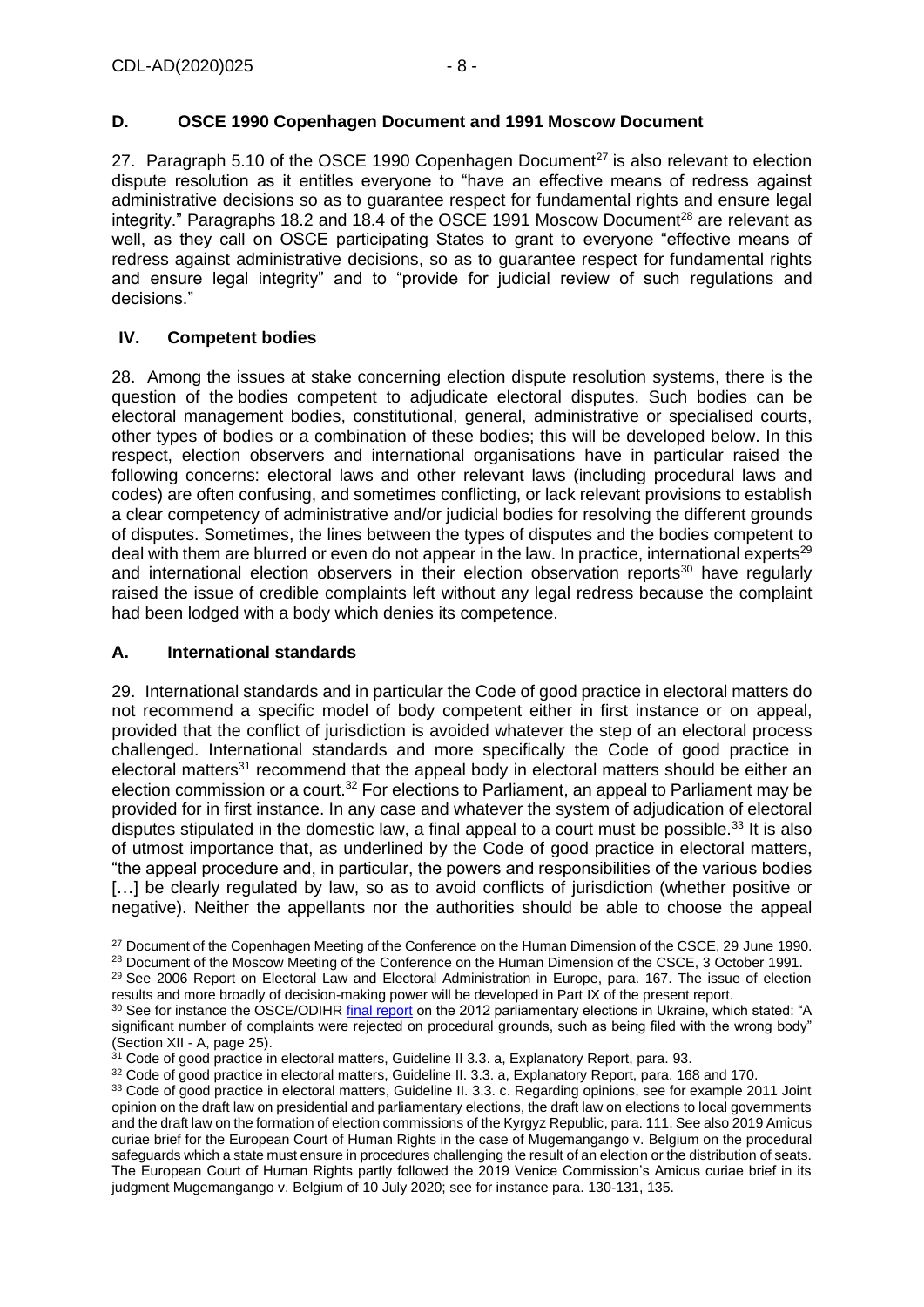body."<sup>34</sup> Indeed the possibility for the applicant to choose between various appeals bodies, and in particular between election commissions and courts, may lead to forum shopping. Especially when national legislation provides for the possibility of legal challenges to either an election commission or a court, the electoral law and, if necessary, other pieces of legislation should clearly regulate the respective powers and responsibilities so that a conflict of jurisdiction can be avoided. Thus, the possibility of concurrent complaints procedures is to be avoided.<sup>35</sup> At least it should be ensured that if such a dual mechanism does exist, the national legislation should establish an "alternative" opportunity to challenge the alleged violation to either an election commission or to a court, but not a simultaneous option to lodge complaints to both bodies. Such a dual mechanism is possible if the law clearly distinguishes the body competent based on the type of step, procedure, decision, action or inaction challenged, and provides an effective mechanism to prevent a simultaneous use of both judicial and nonjudicial avenues. This crucial aspect is relevant for the complaints in first instance and is therefore developed below under Section B of Part IV.

## <span id="page-8-0"></span>**B. Competent bodies in first instance and on appeal (second or third instance)**

30. At domestic level, a number of electoral laws provide a possibility to lodge a complaint against decisions adopted, actions and inactions by election commissions or any other electoral management body issuing an administrative decision, as well as by other persons, groups or institutions – candidates, political parties, mass media, public authorities and officials. In this respect, electoral laws have to explicitly provide for a single competent body for dealing with complaints in first instance.

31. For a number of steps of an electoral process that can be challenged, the higher or authorised election commission will be the competent body. Others will imply a complaint before a court or, more rarely, before another body – a parliament or another elected body such as a municipal council – or an independent or ad hoc body. In some cases, other bodies can be competent to deal with specific steps of an electoral process, in particular the announcement of election results.

32. According to the Code of good practice in electoral matters, in second instance, appeal should be lodged before a court and if not, a final appeal to a court must be possible.<sup>36</sup> Regarding the competent bodies, the possibility of a dual system of complaints, which can be acceptable in first instance, based on the type of step challenged, cannot be envisaged anymore in second instance – i.e. on appeal. Indeed, international standards require a court to deal with an electoral complaint on appeal and as final instance – second or third instance, according to the judicial system of the country. If the body designated by the law for the settlement of electoral disputes in first instance is an election commission, i.e. a higher or authorised election commission, the electoral legislation must therefore provide the right to appeal to a court after exhaustion of the administrative process. It is legitimate to consider this requirement as stemming from the main human rights instruments guaranteeing the right to judicial remedy for the protection of fundamental rights, among them the suffrage rights.<sup>37</sup> Although electoral disputes do not fall within the scope of Article 6 ("Right to a fair trial") of the European Convention on Human Rights since they do not concern the

<sup>34</sup> Code of good practice in electoral matters, Guideline II 3.3. c. and Explanatory Report, para. 97. Regarding opinions, see for instance 2014 Joint Opinion on the draft Election Law of the Kyrgyz Republic, para. 120.

See also 2011 Joint opinion on the draft law on presidential and parliamentary elections, the draft law on elections to local governments and the draft law on the formation of election commissions of the Kyrgyz Republic, para. 111. <sup>35</sup> See 2006 Report on Electoral Law and Electoral Administration in Europe, para. 170.

<sup>36</sup> Code of good practice in electoral matters, Guideline II 3.3. a.

<sup>37</sup> International Covenant on Civil and Political Rights, Article 2(3); United Nations Human Rights Committee, General Comment No. 32; 1990 OSCE Copenhagen Document, para. 5.10; 1991 OSCE Moscow Document, Section (18); Code of good practice in electoral matters, Guideline II. 3.3. d. Regarding opinions, see for instance 2010 Joint opinion on the electoral legislation of Norway, para. 18-24.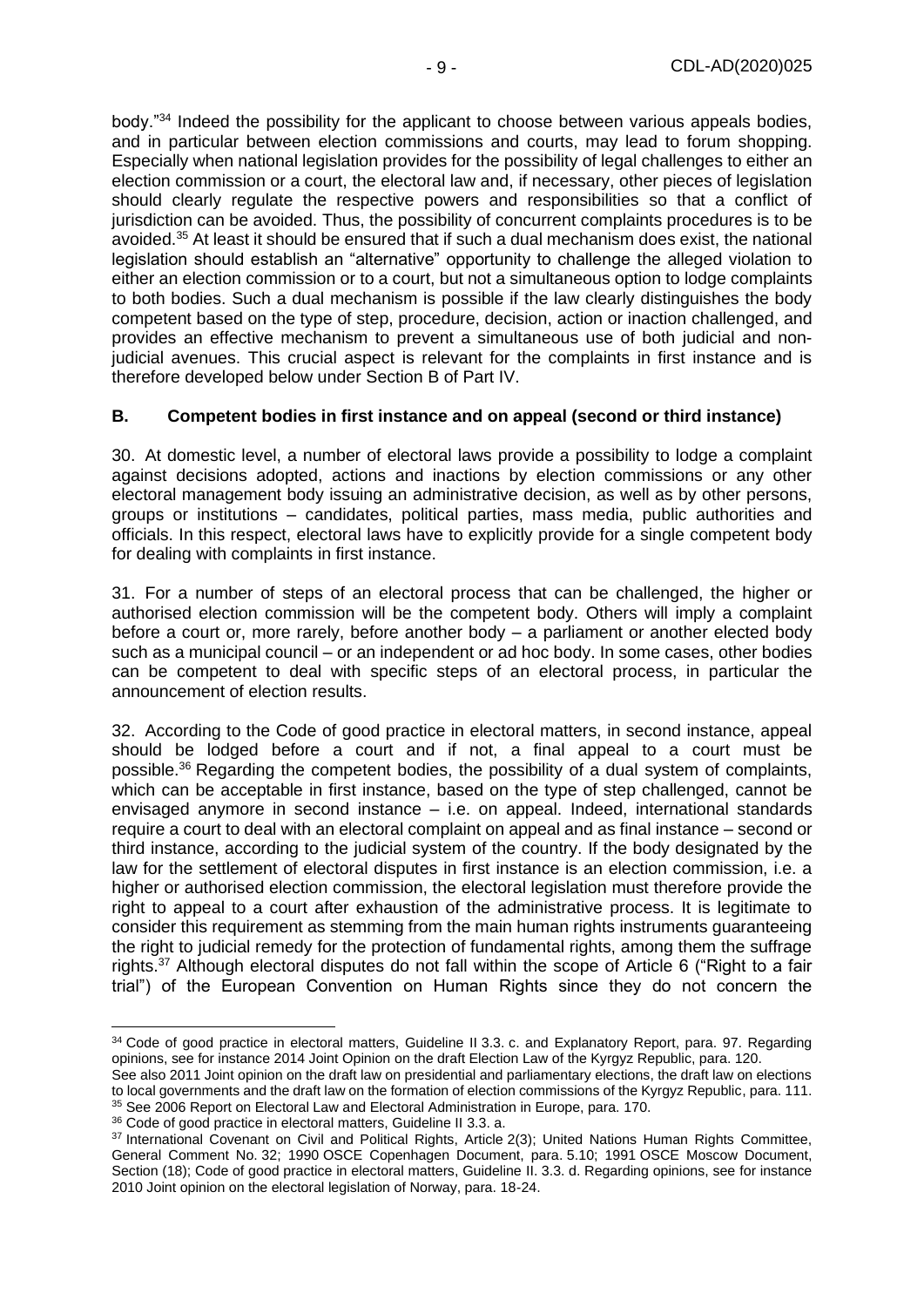determination of "civil rights and obligations" or a "criminal charge",<sup>38</sup> the European Court of Human Rights has underlined the importance of judicial review of the application of electoral rules, including in the context of election-related disputes.<sup>39</sup> The absence of such a judicial review, with adequate guarantees of impartiality and procedural safeguards, was the reason for which the Court found a violation of Article 13 ("Right to an effective remedy") of the Convention in conjunction with Article 3 of Protocol No. 1 in the above-cited cases. It is noteworthy that the European Court of Human Rights examines complaints regarding consideration of electoral disputes either under Article 3 of Protocol No. 1 alone where they were the subject of judicial review at the domestic level, or under Article 13 of the Convention taken in conjunction with the above-mentioned provision where no such judicial review took place.<sup>40</sup>

#### **a. Competent bodies regarding voter registration and voter lists' corrections**

<span id="page-9-0"></span>33. *In first instance* – In 31 countries, election commissions,<sup>41</sup> in 23 countries *ad hoc* committees or municipalities' councils, administrative authorities or elected bodies<sup>42</sup> and in six countries a court<sup>43</sup> are competent with regard to corrections on the voter list or the absence of registration.

34. With regard to voter registration and voter lists' corrections, 53 countries provide the voter with the right to lodge a complaint in first instance either to the competent election commission or to an *ad hoc* committee. This is logical as for practical reasons, the competent body has to be geographically close to the voters, who should have a direct access to the voter list. Moreover, the procedure, subject to judicial control, must be simple in order to respect the principle of universal suffrage by offering to a maximum of citizens a chance to vote, leaving a short but reasonable deadline for such control of the voter lists.

35. *On appeal* – In 41 countries, the competent body dealing with complaints on voter registrations and voter lists on appeal is a court.<sup>44</sup> On the contrary, there are 13 countries where a court is not the final instance.<sup>45</sup>

36. With regard to voter registration and voter lists' corrections, a court is the competent body for appeal in second or third instance in the majority of the countries, in line with the Code of good practice in electoral matters. Voter registration and the correction of voter registers are sensitive issues as voters may lack confidence in the election administration or the central

<sup>43</sup> Armenia, Brazil, Ireland, Kosovo, Ukraine, Tunisia.

<sup>38</sup> See for example Riza and Others v. Bulgaria, 13 October 2015, para. 184, with further case-law references

<sup>39</sup> See Grosaru v. Romania, 2 March 2010, para. 55-56 and 62 and Mugemangango v. Belgium of 10 July 2020, para. 108 and 119.

<sup>&</sup>lt;sup>40</sup> See for example Davydov and Others v. Russia, 30 May 2017, para. 199-200.

<sup>41</sup> Algeria, Azerbaijan, Bulgaria (complaints on voter lists only), Bosnia and Herzegovina, Canada, Chile, Croatia, Georgia, Hungary (according to Section 236 of the [Act XXXVI of 2013 on Electoral Procedure,](https://www.valasztas.hu/documents/538536/548702/Act+XXXVI+of+2013+on+Electoral+Procedure.pdf/2e82a257-b592-4819-923f-eac4a18cfec6) appeals regarding the electoral register shall be submitted to the head of the local election office), Italy, Kazakhstan, Republic of Korea, Kyrgyzstan, Lithuania, Malta, Mexico, Republic of Moldova, Monaco, Montenegro, Morocco, North Macedonia, Norway, Peru, Portugal, Romania, Russian Federation, Serbia, Spain, Sweden, Turkey, United States of America.

<sup>42</sup> Albania, Andorra, Austria, Belgium, Costa Rica, Czech Republic, Denmark, Estonia, Finland, France, Germany, Iceland, Latvia, Liechtenstein, Luxembourg, the Netherlands, Poland, San Marino, Slovak Republic, Slovenia, Switzerland, Ukraine, United Kingdom.

<sup>44</sup> Albania, Andorra, Armenia, Azerbaijan, Belgium, Bulgaria (complaints on voter lists only), Bosnia and Herzegovina, Brazil, Canada, Chile, Costa Rica, Czech Republic, Estonia, Finland, France, Georgia, Hungary, Italy, Ireland, Kazakhstan (or superior election commission), Kyrgyzstan (or superior election commission), Latvia, Lithuania. Mexico, Republic of Moldova (or superior election commission), Monaco*,* Montenegro, Morocco, the Netherlands, North Macedonia, Poland, Portugal, Romania, Russian Federation, Serbia, Slovak Republic, Spain, Switzerland, Tunisia, Ukraine, United States of America (at State level – and not Federal level).

<sup>45</sup> Algeria, Austria, Croatia, Denmark (election board), Iceland, Republic of Korea, Liechtenstein, Norway (Ministry), San Marino, Slovenia, Turkey, Ukraine, United Kingdom.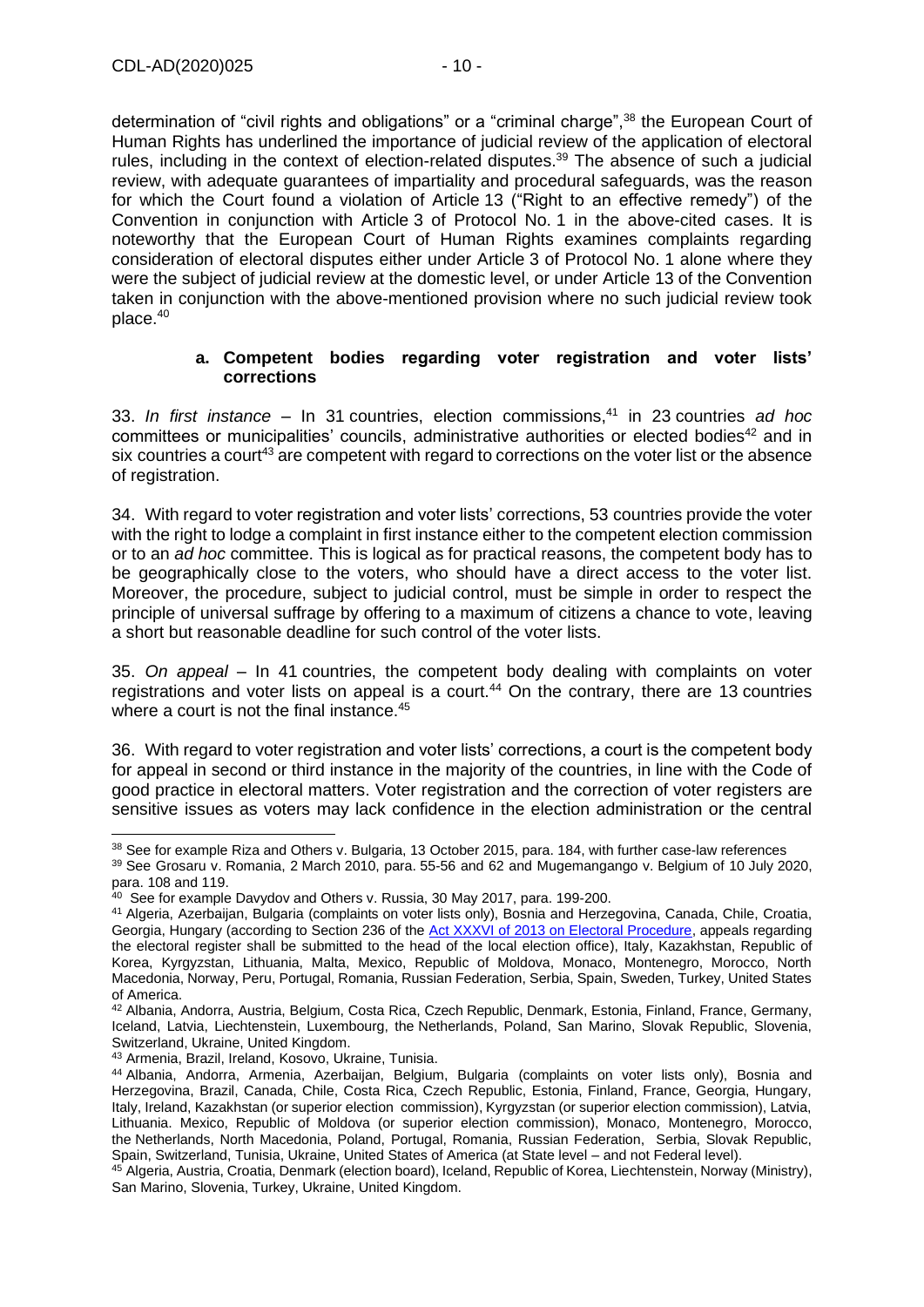administration dealing with this type of complaint, which is often competent for settling such complaints in first instance. The involvement of judges therefore remains a guarantee on appeal. This presupposes that the judiciary is impartial and neutral vis-à-vis the Executive or an administrative authority. The absence of appeal to a court is therefore problematic, however less than the absence of any appeal against an administrative decision of first instance, which is even more problematic.<sup>46</sup>

### **b. Competent bodies regarding candidate registration**

<span id="page-10-0"></span>37. *In first instance* – In 28 countries, election commissions,<sup>47</sup> in seven countries *ad hoc* committees or municipalities' councils, administrative authorities or elected bodies<sup>48</sup> and in 21 countries a court<sup>49</sup> are competent concerning the refusal of registration of candidates. In three countries, there is no complaint or appeal mechanism in this regard.<sup>50</sup>

38. The countries are therefore divided with regard to the legal solutions offered to the candidates who were denied registration or deregistered. In practice, prospective candidates are too often rejected for formalistic reasons. There are also countries where the submission of candidatures is made conditional on the collection of a minimum number of signatures by voters willing to express their support for one or several candidates. This procedure is welcome but can also lead to abuses by partial bodies rejecting signatures in an arbitrary way. A deposit can also be asked and should not be excessive.<sup>51</sup> Whatever the variety of situations, prospective candidates should be able to submit their candidatures through a procedure devoid of formalism. It is advisable to ensure the settlement of such complaints in first instance through election commissions or courts preferably to elected bodies, due to a risk of conflict of interest and/or the risk of a lack of neutrality in the settlement of the complaint by elected bodies.

39. *On appeal* – In 41 countries, the competent body on appeal dealing with complaints on refusal of registration or deregistration of candidates or lists of candidates is a court.<sup>52</sup> as recommended by international standards. On the contrary, there are six countries where a court is not the final instance.<sup>53</sup> There are 11 countries where there is no possibility of appeal in second instance.<sup>54</sup>

40. Candidate registration or deregistration is a sensitive matter too since denying registration to prospective candidates or deregistering them prevents them from running. It is therefore worrying and in contradiction with international standards that some countries do not include any court in the complaint process (be it that there is no appeal before a court or that a non-judicial body decides as a single instance), including when the competent body dealing

<sup>46</sup> Kosovo, Luxembourg, Malta, Peru, Sweden.

<sup>47</sup> Albania, Andorra, Armenia, Azerbaijan, Bulgaria, Bosnia and Herzegovina, Canada, Costa Rica, Germany, Hungary, Iceland, Kazakhstan, Kosovo, Kyrgyzstan, Latvia, Lithuania, Malta, Montenegro, North Macedonia, Norway, Peru, Poland, Russian Federation, San Marino, Serbia, Sweden, Slovenia, Turkey.

<sup>48</sup> Algeria, Belgium, Chile, Germany, Italy, Liechtenstein (government), Slovak Republic, Switzerland.

<sup>49</sup> Brazil*,* Croatia, Czech Republic, Estonia, France, Georgia, Ireland,(for political party registration/appeal board), Republic of Korea, Luxembourg, Mexico, Republic of Moldova, Monaco, Morocco, Portugal, Romania, Slovak Republic, Spain, Tunisia, Ukraine, United Kingdom, United States of America (at States' level).

<sup>50</sup> Austria, Denmark, Finland.

<sup>&</sup>lt;sup>51</sup> See in this respect the Code of good practice in electoral matters, Guideline I. 1.3, vi.

<sup>52</sup> Albania (Electoral College), Algeria, Andorra, Armenia, Azerbaijan, Belgium, Bulgaria, Bosnia and Herzegovina, Brazil, Canada, Chile, Costa Rica, Croatia, Czech Republic, Estonia, France, Georgia, Hungary, Italy, Kazakhstan, Kosovo, Kyrgyzstan, Latvia, Lithuania, Malta, Mexico, Montenegro, Morocco, the Netherlands (Council of State), North Macedonia, Poland, Portugal, Romania, Russian Federation, Serbia, Slovak Republic, Slovenia, Spain, Switzerland, Tunisia, Ukraine, United States of America.

<sup>53</sup> Germany (Federal Electoral Committee), Iceland, Liechtenstein (only government is competent), Norway, San Marino, Turkey.

<sup>54</sup> Austria, Denmark, Finland, Ireland, Luxembourg, Republic of Moldova, Monaco, Peru, Republic of Korea, Sweden, United Kingdom.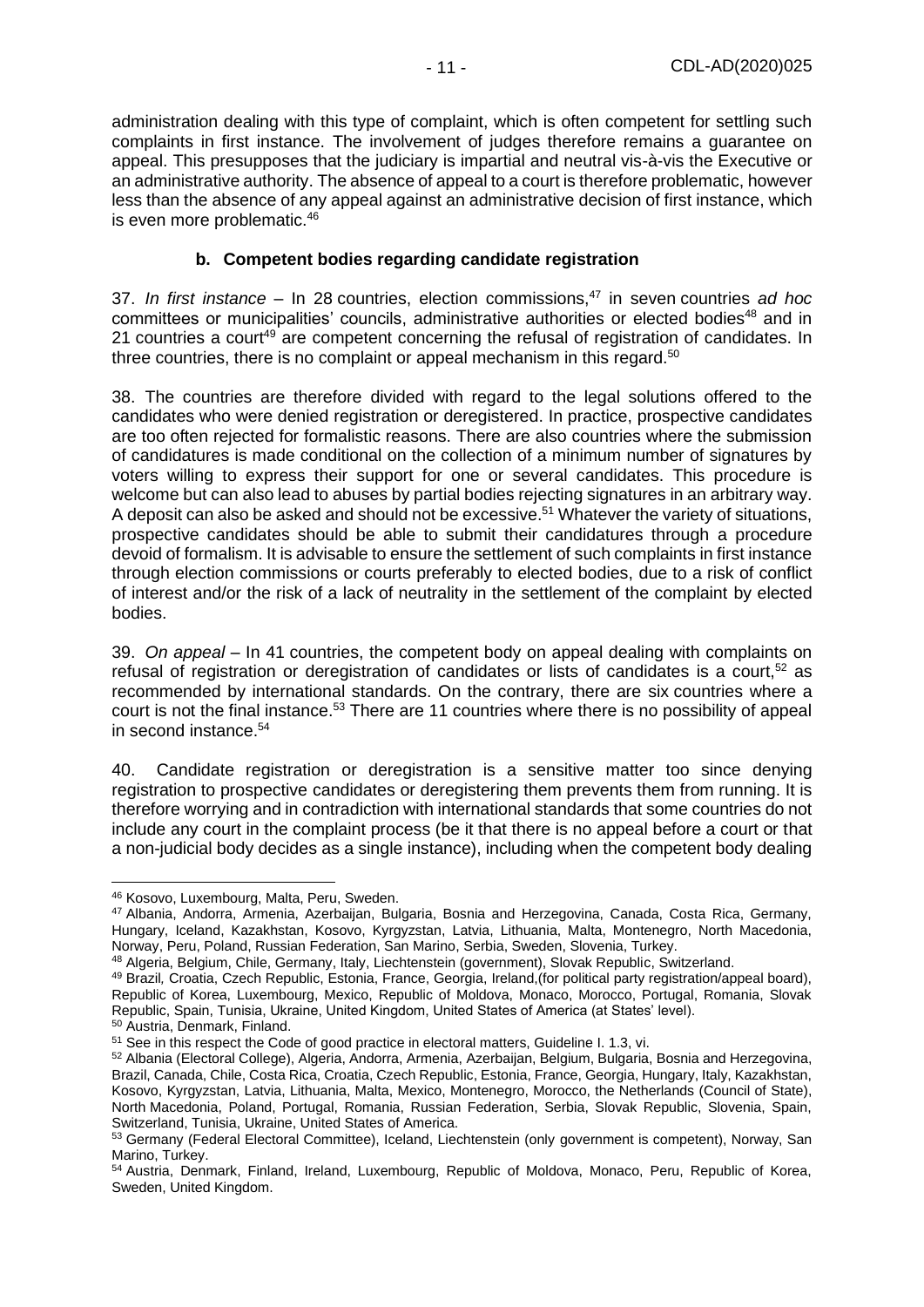with candidate registration (in first instance or on appeal) is the political elected body concerned, in particular the parliament.

## **c. Competent bodies regarding voting and counting/tabulation procedures**

<span id="page-11-0"></span>41. *In first instance* – In 35 countries, election commissions,<sup>55</sup> in six countries *ad hoc*  committees or municipalities' councils, administrative authorities or elected bodies<sup>56</sup> and in 19 countries a court<sup>57</sup> are competent with regard to complaints (including objections or observations) on voting procedures – during early voting, if any, or on election day – including counting and tabulation procedures.

42. *On appeal* – In 37 countries, the competent body dealing on appeal with complaints on voting procedures – during early voting, if any, or on election day, including counting and tabulation procedures – is a court.<sup>58</sup> In 10 countries, the final instance is not a court.<sup>59</sup>

43. The decisions regarding voting and counting/tabulation procedures, which are very sensitive stages of the electoral process in any country, require the possibility of an appeal in second instance at least, as recommended by international standards.<sup>60</sup> Contesting in first instance a voting procedure or a procedure concerning the counting and tabulation period means in most cases complaining about a situation occurring at the polling station, i.e. either during the pre-opening stage, during the polling or during the counting and tabulation stages – if they take place at the polling station. Such a complaint should as a rule go to the superior election commission or to a court when it regards an action or inaction by the central election body. At least this works for the countries having autonomous, i.e. separate election commissions vis-à-vis the public administration. In these systems, where most of the countries have a three-tier election administration, the election-day related operations contested will be dealt with by the competent district or regional – or equivalent – election commission. A complaint on a decision or action or inaction done by the intermediate level of election commissions will be generally contested before the central election body. Where such a separate structure of election administration does not exist, it can be justified that the complainant goes to the competent – most often local or regional – court to challenge a voting or counting/tabulation procedure in first instance. Indeed, there would be a risk of conflict of interest or of a lack of impartiality if a local, regional or central competent administration – a

<sup>55</sup> Albania, Armenia, Austria (election result), Azerbaijan, Bulgaria, Bosnia and Herzegovina, Canada, Croatia (when challenging elections results - further "election results") Czech Republic, Estonia (election results), France, Georgia, Hungary (election results), Kazakhstan (or court), Republic of Korea, Kosovo (election result), Kyrgyzstan, Latvia (polling station commission), Lithuania, Malta, Mexico, Republic of Moldova, Montenegro, the Netherlands, North Macedonia (election results), Peru, Romania (Permanent Electoral Authority), San Marino, Serbia, Slovenia, Spain, Sweden (election results), Tunisia, (election results), Turkey, Ukraine.

<sup>56</sup> Belgium, Denmark (The Folketing – election results), Iceland (Parliament – election results), Liechtenstein (government – election result), Norway (parliament – election result) Switzerland.

<sup>&</sup>lt;sup>57</sup> Algeria, Andorra (election results), Chile, Costa Rica (election results; Tribunal Supremo de Elecciones as a jurisdictional body), Brazil, Finland (election results), Germany (election results), Ireland (election results) Italy, Luxembourg (election results), Monaco (election results), Morocco, Poland (election results) Portugal (election results), Russian Federation (election results), Slovak Republic (election results), Ukraine (any complaints relating to voting, count of votes, tabulation of election results by the lower election commissions, and establishment of the results by the CEC), United Kingdom (election results), United States of America (election results).

<sup>58</sup> Algeria, Andorra (election results), Armenia, Austria (election results) Azerbaijan, Bulgaria (election results), Brazil, Canada, Chile, Costa Rica (election results), Croatia (election results), Estonia (election results), Finland (election results), France (election results), Georgia, Germany (election results), Hungary, Italy, Kazakhstan (or superior election commission), Republic of Korea (elections results), Kosovo (election results), Kyrgyzstan (election results), Latvia (election results), Liechtenstein (election results), Lithuania, Malta, Mexico, Republic of Moldova, Monaco, Montenegro, Morocco, North Macedonia (election results), Portugal (election results), Spain, Switzerland, Tunisia (election results appeal), Ukraine.

<sup>59</sup> Albania, Belgium, Bosnia and Herzegovina, Czech Republic, the Netherlands, Romania (Permanent Electoral Authority), San Marino, Serbia (Republic Electoral Commission), Slovenia (election results), Turkey (Superior Election Commission).

 $60$  See in particular the Code of good practice in electoral matters, Guideline II. 3.3, d.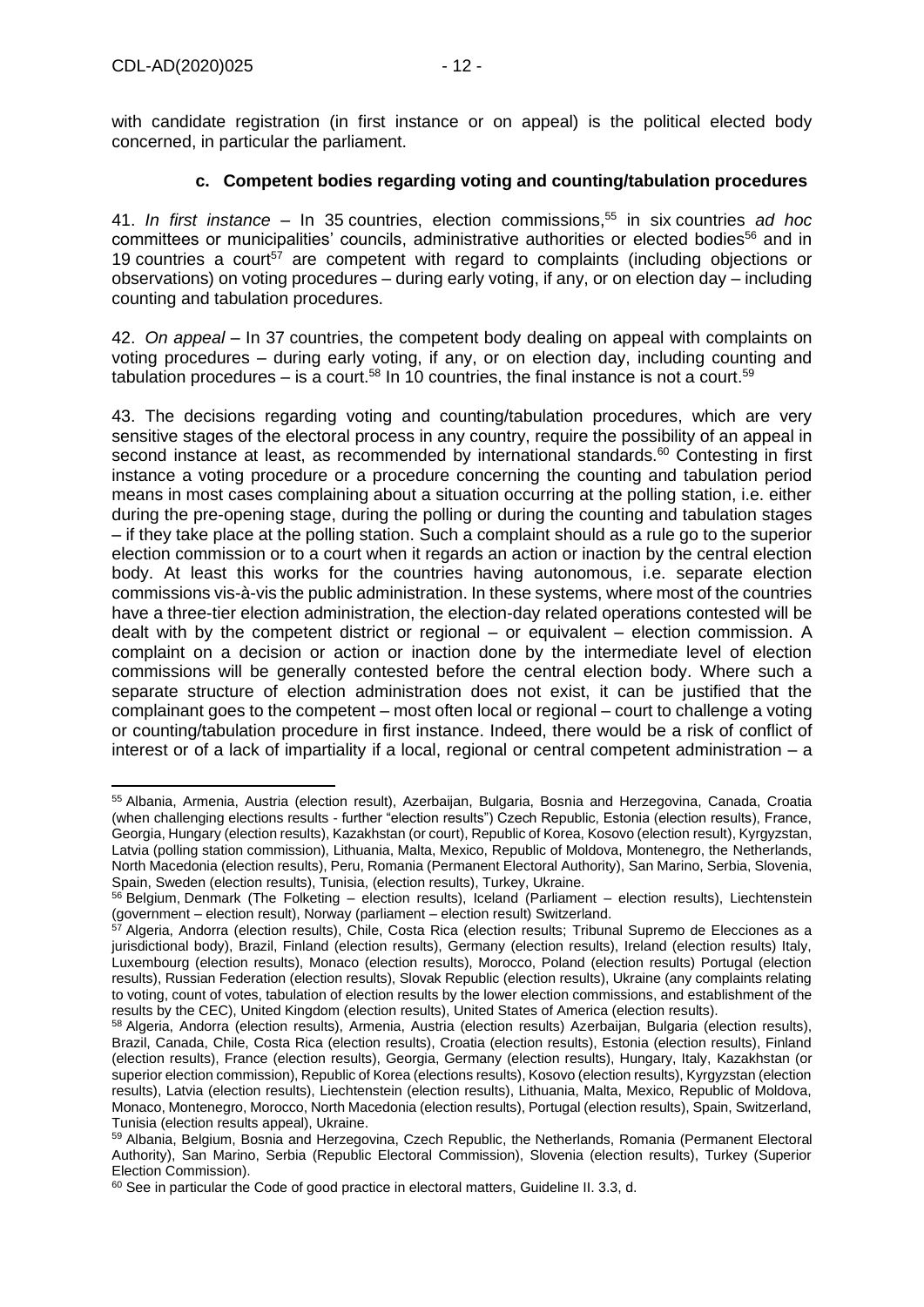municipality or a directorate of a ministry for instance – were competent to judge on complaints on decisions or actions or inactions done by its own administration/employees. There is still a minority of countries where such complaints go to *ad hoc* committees or municipalities' councils or similar bodies. As raised earlier, if in principle nothing prevents from exercising such a right to challenge a decision, action or inaction before other bodies than election commissions or courts, an *ad hoc* committee and even more an elected body do not seem to be the appropriate instances to deal with election-day related issues.

#### **d. Competent bodies regarding election results**<sup>61</sup>

<span id="page-12-0"></span>44. Regarding the sensitive issue of election results, most of the countries provide in the law the possibility to partially or fully invalidate election results – and sometimes correct election results or ask for a total or partial recount. It would be suitable for such decisions to be taken by the highest electoral body – including the central election authority of the country<sup>62</sup>; its decision should be reviewable by the highest judicial body or the Constitutional Court or a specialised electoral court when such a judicial body exists.

45. In 31 countries, the Constitutional Court, the highest judicial body or a specialised electoral court, is the body competent to review election results.<sup>63</sup> On the contrary, there are nine countries where the competent body to review the decision about the confirmation or cancellation of election results is a court but not the highest court. <sup>64</sup> There are also nine countries where the decision to partially or fully invalidate election results is assigned to the parliament.<sup>65</sup> Seven of them do not allow a judicial appeal on the parliament's decision to validate election results.<sup>66</sup> In this respect, the European Court of Human Rights underlines in its case-law that decisions by the parliament affecting the distribution of parliamentary seats, without the possibility of appeal to a judicial body, may constitute a breach of the right to an effective remedy in Article 13 of the European Convention on Human Rights in conjunction with Article 3 of Protocol No.  $1.67$  In this respect, the European Court of Human Rights stated

 $61$  The issue of election results and the possibility to challenge them is developed in Part IX – B of the present report.

<sup>62</sup> Azerbaijan, Kazakhstan, Kosovo, Norway, the Netherlands, Peru, San Marino, Sweden, Turkey.

<sup>&</sup>lt;sup>63</sup> Albania (Constitutional Court), Algeria (Constitutional Council), Andorra (Administrative Chamber of the Higher Court of Justice), Armenia (Constitutional Court, appeals against the decisions of the Central Election Commission and complaints related to election results), Austria (Constitutional Court, cases related to numerical calculations), Bosnia and Herzegovina (Appellate Division of the Court), Bulgaria (Constitutional Court), Brazil (Regional Electoral Court), Canada (Federal Court), Costa Rica (Supreme Electoral Tribunal), Chile (Regional Electoral Court), Croatia (Constitutional Court, shared with the State Electoral Commission), the Czech Republic (Supreme Administrative Court), Estonia (Supreme Court, shared with the Electoral Commission), France (Constitutional Council), Germany (Federal Constitutional Court), Hungary (Supreme Court; there is a possibility to lodge a constitutional complaint to the Constitutional Court challenging the constitutionality of the decision of the Supreme Court (Kúria). However the Constitutional Court has the competence only to annul the decision but not to modify the election results), Republic of Korea (Supreme Court), Liechtenstein (State Court), Malta (Constitutional Court), Mexico (Electoral Court), Montenegro (Constitutional Court), Morocco (Constitutional Court), Poland (Supreme Court), Portugal (Constitutional Court), Romania (High Court of Cassation and Justice), Slovak Republic (Constitutional Court) (cases related to election results), Serbia (Administrative Court), Spain (Supreme Court, Constitutional Court: appeals for protection against violation of fundamental rights – "recursos de amparo"), Ukraine (Supreme Court), United Kingdom (Election Court).

Regarding opinions and reports, see for instance 2009 Report on the cancellation of election results, para. 39-41. <sup>64</sup> Georgia, Luxembourg, Latvia, Republic of Moldova (where the Constitutional Court is authorised to certify the results of Parliamentary Elections, and to confirm the legality of mandates of the elected deputies), Monaco, North Macedonia, Russian Federation (the electoral law mentions "a court" as the competent body to review invalidation of electoral results), Tunisia, the United States of America.

<sup>65</sup> Belgium, Denmark, Iceland, Italy, partially Lithuania, Luxembourg, the Netherlands, Norway, Slovenia, Switzerland (shared with the Supreme Federal Tribunal).

<sup>66</sup> Belgium, Denmark, Iceland, Italy, Luxembourg, the Netherlands and Norway.

Regarding opinions, see for example 2010 Joint opinion on the electoral legislation of Norway, para. 38.

<sup>67</sup> As for the European Court of Human Rights on this issue, see Grosaru v. Romania, 2 March 2010, and Paunović and Milivojević v. Serbia, 24 May 2016. In these decisions, the Court found a breach of Article 3 Protocol 1 as well as a lack of effective remedy according to Article 13 of the European Convention on Human Rights. Both cases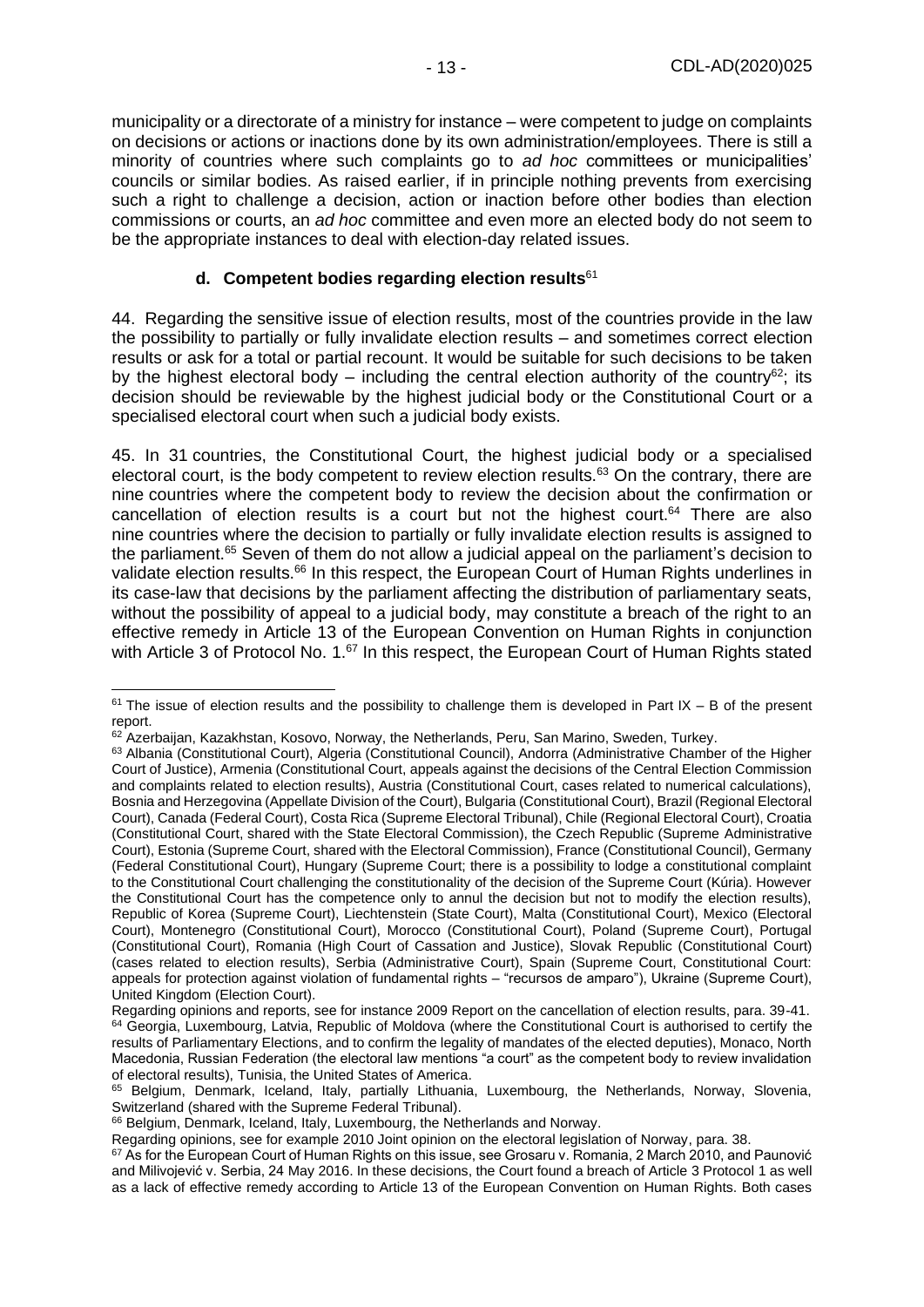in the Grand Chamber judgment Mugemangango v. Belgium of 10 July 2020 that "a judicial or judicial-type remedy, whether at first instance or following a decision by a non-judicial body, is in principle such as to satisfy the requirements of Article 3 of Protocol No. 1". Regardless of which body decides on the validity of election results, the law must guarantee procedural safeguards, such as impartiality, precise norms to limit the discretion of the authority, guarantees of a fair, objective and reasoned decision, in order to prevent arbitrary decisions and to be in accordance with the Convention. 68

46. In summary, a majority of countries provide for a judicial review, at least in last instance, as recommended by the Code of good practice in electoral matters. There are also cases of countries allowing electoral complaints before the Constitutional Court or an equivalent body in first and final instance. In electoral matters like in other fields, the judiciary, including a specialised electoral jurisdiction, remains a guarantee of impartiality of the whole process, provided that it offers enough guarantees of independence.

47. The number of levels of appeals is another important element to be taken into account for assessing the effectiveness of the remedies regarding electoral disputes. Several levels of appeals may be a guarantee for electoral stakeholders. However, for certain types of preelection disputes, multiple levels of administrative and judicial appeal can potentially disrupt the electoral calendar and create uncertainty. A balance is therefore necessary between an effective remedy and ensuring smooth and continuous electoral processes, i.e. without disruptions endangering the continuity of the electoral cycle as a whole.

# <span id="page-13-0"></span>**C. Other procedural issues concerning competent bodies**

48. Decisions on complaints and appeals in the electoral field are overwhelmingly taken in a collegial composition, be they by election commissions or courts, except for cases related to voter registration or disputes related to election day, where a decision by a single judge is common; this can be explained by the necessity to issue a very quick decision. Apart from such cases, the composition of the body deciding on complaints and appeals in electoral matters should preferably be a collegiate one.<sup>69</sup> Moreover, the Venice Commission regularly recommended to provide clear and consistent complaints and appeals procedures so as to avoid any conflicts of jurisdiction.<sup>70</sup>

concerned complaints on the election results concerning the subsequent distribution/annulment of parliamentary seats (eligibility to stand for parliament) which were decided by the parliament itself, with no possibility of appeal to judicial bodies. In the Grosaru decision, the European Court of Human Rights found that neither the parliament nor the Central Election Office were impartial decision-making bodies. As for the Central Election Office, seven of its members were judges from the Supreme Court, but the remaining 16 members were MPs, which allowed for politically motivated decisions. See also 2019 Amicus curiae brief for the Grand Chamber of the European Court of Human Rights in the case of Mugemangango v. Belgium on the procedural safeguards which a state must ensure in procedures challenging the result of an election or the distribution of seats, para. 27, 50, and the Grand Chamber judgment of the European Court of Human Rights Mugemangango v. Belgium of 10 July 2020, para. 70, 76, 97-99, 137-139.

<sup>68</sup> Mugemangango v. Belgium of 10 July 2020, para. 135, 137-139.

<sup>69</sup> See for instance 2010 Joint Opinion on the Amendments to the Electoral Code of the Republic of Belarus as of 17 December 2009, para. 65.

<sup>70</sup> See 2003 Joint Recommendations on the Electoral Law and the Electoral Administration in Armenia, para. 50; 2010 Opinion on the draft election code of the Verkhovna Rada of Ukraine, para. 15; 2013 Joint Opinion on the Draft Amendments to the Laws on election of people's deputies and on the Central Election Commission and on the Draft Law on repeat elections of Ukraine, para. 98; 2013 Joint Opinion on Draft Amendments to Legislation on the Election of People's Deputies of Ukraine (CDL-AD(2013)026), para. 66; 2012 Opinion on the Federal Law on the election of the Deputies of the State Duma of the Russian Federation, para. 41-42, 114-115; 2018 Joint opinion on the law for amending and completing certain legislative acts (Electoral system for the election of Parliament) of the Republic of Moldova, para. 53; 2018 Joint opinion on the draft election code of Uzbekistan, para. 13.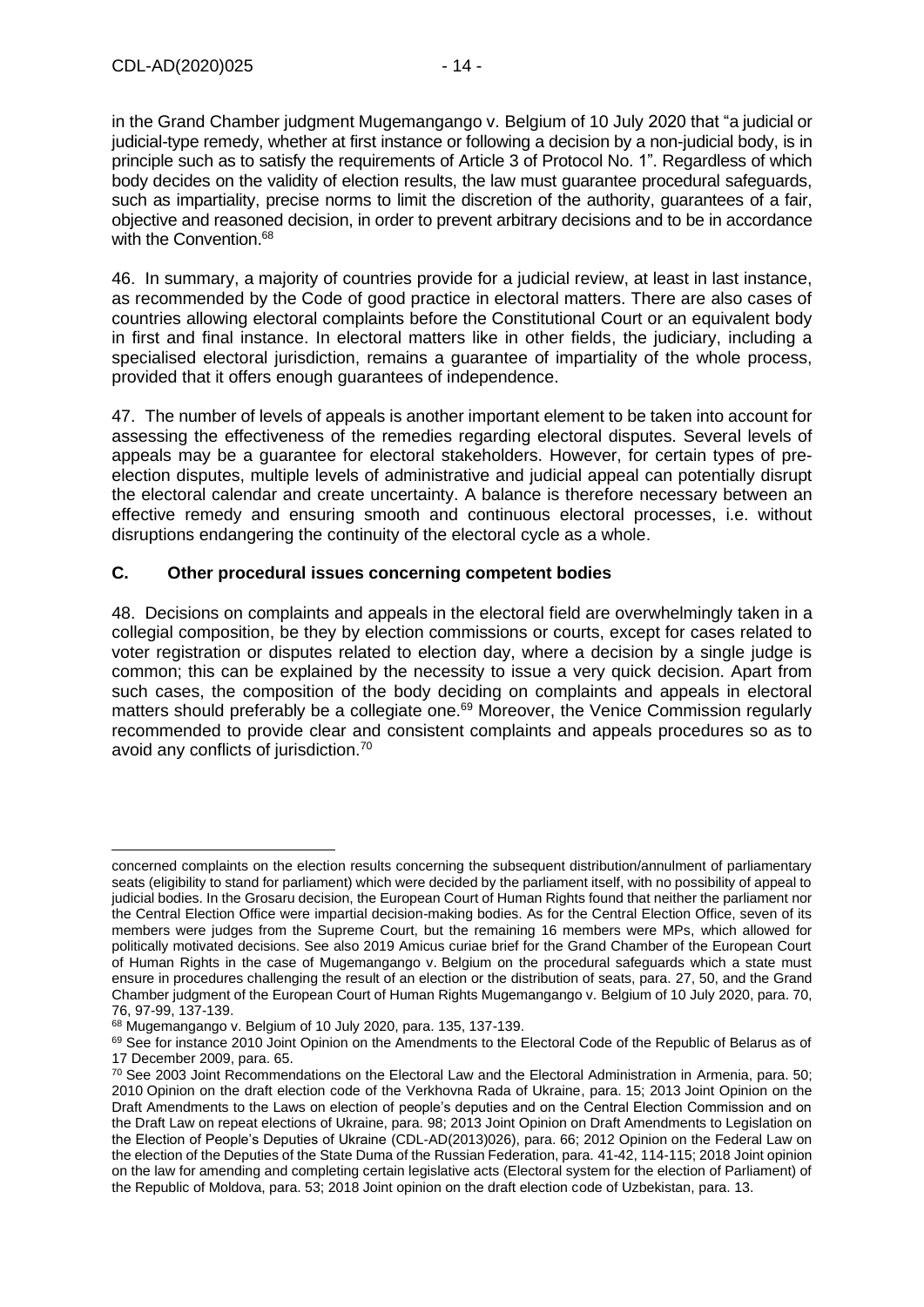## <span id="page-14-0"></span>**V. Grounds for complaints and decisions, actions or inactions open to challenge**

# <span id="page-14-1"></span>**A. Types of complaints, challenged decisions, actions or inactions**

49. Regarding the existing standards, the Code of good practice in electoral matters lists a number of issues that should be subject to complaints: "The appeal body must have authority in particular over such matters as the right to vote – including electoral registers – and eligibility, the validity of candidatures, proper observance of election campaign rules and the outcome of the elections."<sup>71</sup> Violations of the applicable rules in all these fields should be grounds for complaints and appeals.

50. The wording makes it clear that the list is not exhaustive. In the Explanatory Report, the Guideline is explained as follows (para. 92): "If the electoral law provisions are to be more than just words on a page, failure to comply with the electoral law must be open to challenge before an appeal body. This applies in particular to the election results: individual citizens may challenge them on the grounds of irregularities in the voting procedures. It also applies to decisions taken before the elections, especially in connection with the right to vote, electoral registers and standing for election, the validity of candidatures, compliance with the rules governing the electoral campaign and access to the media or to party funding." The Code of good practice in electoral matters recommends that all violations of electoral law or irregularities in its exercise be in principle considered as sufficient grounds for complaints and appeals, covering a wide range of appealable decisions, actions or inactions corresponding to pre-election, election-day and post-election phases of an electoral process.

51. This notion covers numerous different situations; overall, it potentially concerns almost all steps of an electoral cycle: registration and de-registration of voters and candidates; complaints that may arise during the official campaign; complaints following decisions issued by election commissions as well as actions/inactions of these bodies, decisions/actions/inactions of public administrations, public agencies and any other relevant electoral stakeholder, impacting the electoral process; complaints on e-day procedures; and complaints on the results (their tabulation, transmission, issuance).

52. In principle, any breach of electoral law affects the exercise of electoral rights, freedoms, and interests of electoral stakeholders directly or indirectly, or possibly affects the outcome of elections. Thus, such a breach should constitute a ground for complaint. All the 59 countries analysed provide in their legislation the possibility to lodge a complaint before the competent body for violation of the law during the pre-electoral phase of an electoral process. Similarly, all the 59 countries analysed explicitly offer the possibility to lodge a complaint regarding voter

<sup>71</sup> Guideline II 3.3.d.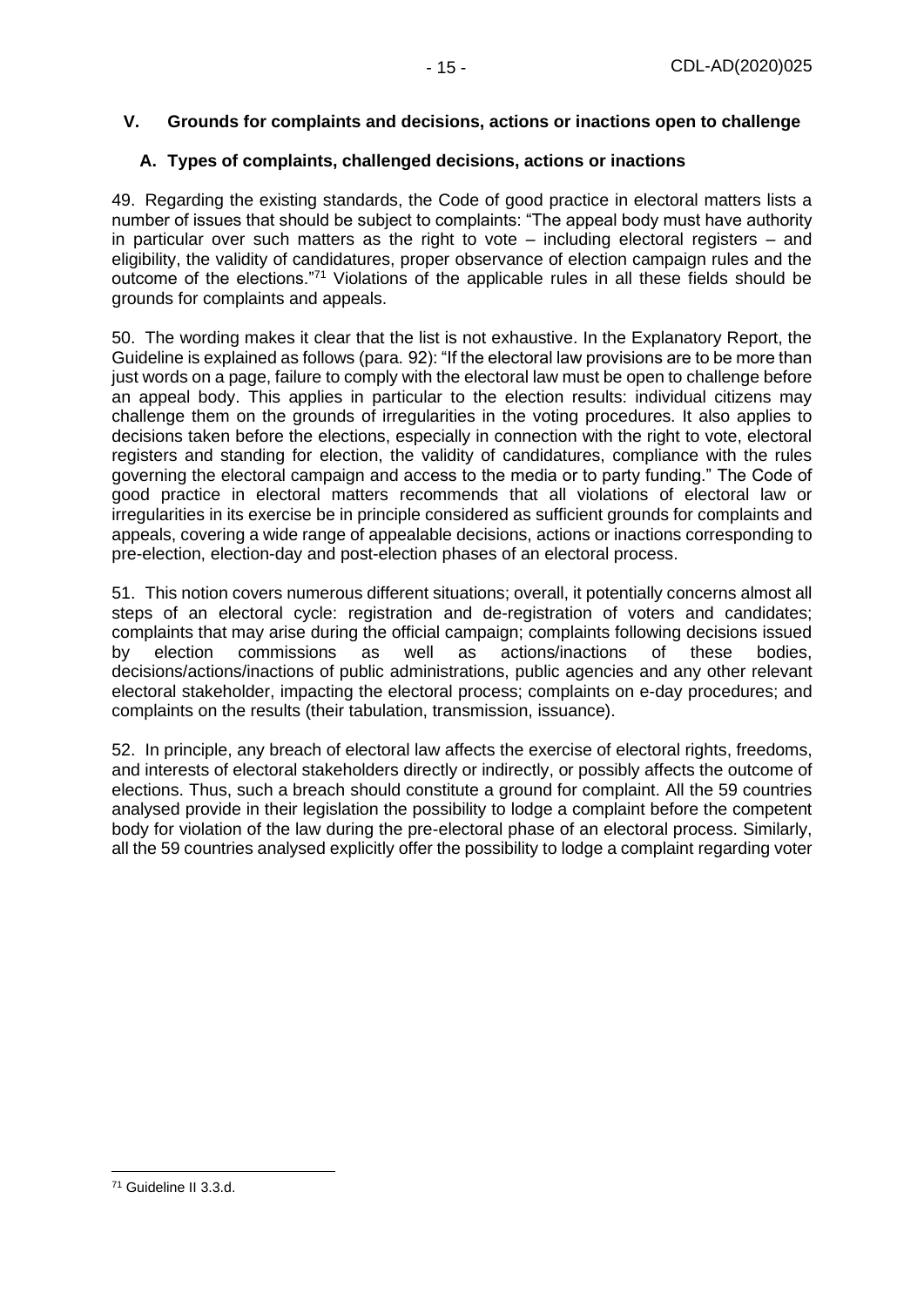registration,<sup>72</sup> 45 regarding candidate registration,<sup>73</sup> 29 regarding media coverage during the electoral campaign. 74

53. All countries analysed regulate explicitly complaints against **election results**. Additionally, a number of electoral laws explicitly regulate the possibility to complain on **election-day operations**. This concerns more particularly the possibility to challenge the operations or the decisions, actions or inactions, taken by election commissions regarding **voting**  $(47$  countries),  $75$ **counting and tabulation** (42 countries),<sup>76</sup> <sup>76</sup> and **transmission**  $(11$  countries)<sup>77</sup> of election results. These figures have to be taken with caution considering that some domestic laws may have not explicitly detailed such possibilities to lodge complaints on very specific aspects of the electoral processes, while this could be dealt with by infralegislative texts or thanks to the domestic case-law.<sup>78</sup>

54. The present report dealt earlier with the issue of election results from the perspective of the competency of bodies entitled to adjudicate complaints on election results.<sup>79</sup> Regarding the grounds for complaining on election results, 39 countries allow to challenge final election results based on potential violations of electoral legislation that may have had an impact on

<sup>72</sup> See for more detail para. 36 of the present report.

<sup>73</sup> Albania (Electoral College of the Court of Appeal), Andorra (Higher Court of Justice), Armenia (the Constitutional Court or the Administrative Court), Belgium (House of Representatives), Bosnia and Herzegovina (Appellate Division of the Court of Bosnia and Herzegovina), Bulgaria (Supreme Administrative Court), Chile (Elections Qualifications Court), Costa Rica (Supreme Electoral Tribunal), Czech Republic (Supreme Administrative Court), France (Constitutional Council), Estonia (Supreme Court), Georgia (Tbilisi City Court), Germany (Federal Constitutional Court), Hungary (judicial review, no judicial body is specified), Iceland (no judicial body is specified, complaints are heard by the Ministry of Justice or the Althing), Ireland (High Court), Italy (Regional Administrative Court), Kazakhstan (Supreme Court), Kyrgyzstan (Supreme Court), Kosovo (Supreme Court), Latvia (District Administrative Court or Senate of the Supreme Court), Liechtenstein (State Court), Luxembourg (Administrative Court), Malta (Court of Magistrates), Mexico (Electoral Court), Republic of Moldova (legislation does not specify the competent court), Monaco (Court of First Instance), Morocco (Constitutional Court), Montenegro (Constitutional Court), the Netherlands (Council of State), North Macedonia (Administrative Court), Norway (The Storting), Peru (National Electoral Jury), Poland (Supreme Court), Portugal (Constitutional Court), Romania (High Court of Cassation and Justice), Russian Federation (Supreme Court), Serbia (Administrative Court), Slovak Republic (Supreme Court), Slovenia (Constitutional Court), Spain (Administrative Court), Sweden (no court specified; the Election Review Board can order a witness hearing in district court), Tunisia (Administrative Appeal Court), Turkey (Supreme Electoral Council), Ukraine (any decision of the election commission may be challenged at the court).

<sup>74</sup> Albania, Andorra, Bulgaria, Brazil, Canada, Chile, Costa Rica, Croatia, Denmark, France, Georgia, Hungary, Italy, Kazakhstan, Kosovo, Republic of Korea, Republic of Moldova, North Macedonia, Mexico, Norway, Poland, Romania, Russian Federation, Serbia, Spain, Tunisia, Turkey, Ukraine, United Kingdom.

<sup>75</sup> Albania, Algeria, Armenia, Austria, Azerbaijan, Belgium, Brazil, Bulgaria, Canada, Chile, Costa Rica, Croatia, Estonia, Finland (for early voting), France, Georgia, Germany, Hungary, Iceland, Ireland, Italy, Kazakhstan, Republic of Korea, Kosovo, Kyrgyzstan, Latvia, Liechtenstein, Lithuania, Luxembourg, Malta, Mexico, Republic of Moldova, Monaco, Montenegro, Morocco, the Netherlands, North Macedonia, Norway, Poland, Portugal, Russian Federation, Serbia, Slovenia, Switzerland, Tunisia, Turkey, Ukraine.

<sup>76</sup> Albania, Algeria, Armenia, Austria, Azerbaijan, Belgium, Bosnia and Herzegovina, Brazil, Canada, Chile, Croatia, Denmark, Estonia, Georgia, Hungary, Ireland, Italy, Kazakhstan, Republic of Korea, Kosovo, Kyrgyzstan, Latvia, Lithuania, Luxembourg, Mexico, Republic of Moldova, Montenegro, Morocco, North Macedonia, Poland, Portugal, Romania, Russian Federation, San Marino, Serbia, Slovenia, Spain, Tunisia, Turkey, Ukraine, United Kingdom. <sup>77</sup> Austria, Azerbaijan, Brazil, Chile, Luxembourg, Montenegro, Norway, Serbia, Russian Federation, Turkey,

Ukraine.

 $78$  For instance, in Czech Republic, there is no such a division as suggested in the report between voting, counting and tabulation, and transmission of results when it concerns the steps of the process that can be challenged. If any of these steps is suspicious/potentially illegal, the relevant categories of citizens can challenge the election results on the basis of this suspicion. They can then either ask the courts to annul the results of one election district, or to annul the result pertaining to one candidate, or to annul the election results as a whole; these options are listed from the least intrusive to the most intrusive interference. It does not matter whether the irregularity happened at one of these stages of the electoral process. The only element that matters is that election results have been influenced by the claimed irregularity. Furthermore, the Supreme Administrative Court of the Czech Republic has ruled in its case law that in some cases, courts themselves should recount the votes.

<sup>&</sup>lt;sup>79</sup> Paragraphs 45-48 of the report.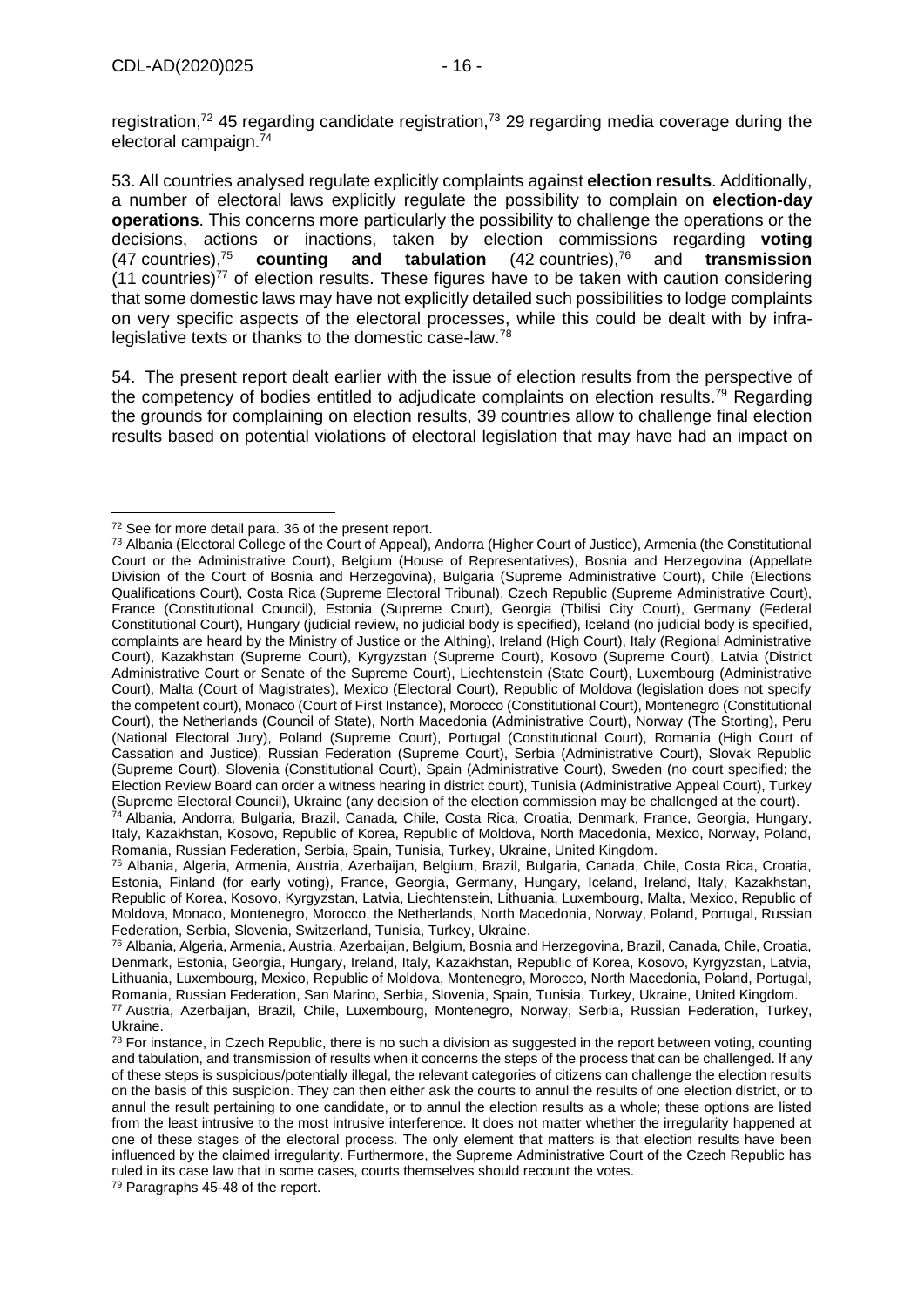the results.<sup>80</sup> However, only 19 countries allow to challenge preliminary results.<sup>81</sup> In these countries, complaints against election results must therefore be lodged and decided upon before the validation and announcement of the final results.<sup>82</sup>

55. As underlined in the 2009 Report on the cancellation of election results, "[a]lthough the wording in legislation or case-law may vary, it may be said that in almost all countries the main criteria are that violations occurred in the election constituency during the conduct of voting or during the determination of the election results, that have made it impossible to determine the voters' will, or that the irregularities and violations may have affected the election results."<sup>83</sup> Regarding the notion of violations, the 2009 Report states that "[c]ancellation of a mandate is meant as a consequence of a violation of electoral legislation or other legislation applicable to the electoral process, including noncompliance with rules on the eligibility to be elected. The possibility to cancel election results after the elected candidate has entered office may be limited to the most serious violations of electoral procedure, *e.g*. cases of criminal offences, while in some disputable and not so evident cases the cancellation is not allowed."<sup>84</sup> This includes serious irregularities and/or violations evidenced during the pre-electoral period and/or on election day, including during the pre- and post-voting operations.

#### <span id="page-16-0"></span>**B. Who are the authors of electoral violations?**

56. Election dispute resolution systems are primarily remedies to the state's failure to comply with electoral law. While the decisions, actions or inactions open to challenge are those of state – national or local/regional – authorities, the question is whether grounds for complaint should be limited to the violation of electoral rights by decisions, actions or inactions of election authorities, other electoral stakeholders – candidates, political parties, non-governmental organisations observing elections, media broadcasters or internet providers –, or extended to the consequences of the behaviour of private subjects, e.g. individual election observers. As electoral rights can be affected by private persons or groups, grounds for complaints might also include inactions and inadequate behaviour by private persons or groups as previously described.

57. Grounds for lodging complaints and appeals should not be limited to violations of electoral rights, freedoms and interests due to the state's decisions and actions. They should also include inactions and inadequate enforcement by public and private electoral stakeholders. While procedural limitations to the exercise of the complaints and appeals' system may be permitted, the standards leave little room for limitations on the complaint/appeal grounds themselves as long as they concern the exercise of the right to vote and to stand for election, as well as all aspects of the election process flowing from these rights. That is why electoral laws and other laws should provide for a full range of complaints and appeals on all types of errors, irregularities or violations of the law that may arise in the whole course of an electoral process, falling under the positive and negative obligations of the state to hold free elections.

<sup>80</sup> Algeria, Andorra, Austria, Belgium, Brazil, Bulgaria, Canada, Chile, Czech Republic, Denmark, Finland (no appeal for presidential elections), France, Georgia, Germany, Hungary, Iceland (presidential elections only), Ireland, Italy, Kazakhstan, Republic of Korea, Latvia, Liechtenstein, Lithuania, Luxembourg, Malta, Monaco, Morocco, the Netherlands, Poland, Portugal, Russian Federation, Serbia, Slovak Republic, Slovenia, Spain, Sweden, Switzerland, United Kingdom, United States of America.

<sup>81</sup> Albania, Armenia, Azerbaijan, Bosnia and Herzegovina, Costa Rica, Croatia, Estonia, Kosovo, Kyrgyzstan, Mexico, Republic of Moldova, Montenegro, North Macedonia, Norway, Peru, Romania, San Marino, Tunisia, Turkey.

<sup>82</sup> Turkey is a special case in this respect. The election results are determined by each Provincial Electoral Board and transmitted to the Supreme Board of Elections, which announces the national election result. The Supreme Board of Elections will also hear complaints on the decisions of the Provisional Electoral Boards, but no appeal is possible on the decisions of the Supreme Board of Elections, including its decisions on the final election results.

<sup>83 2009</sup> Report on the cancellation of election results, para. 10. See Part X-B of the present report regarding the decision-making power and more specifically the authority of the appeal body on the cancellation of election results. 84 2009 Report on the cancellation of election results, para. 70-71.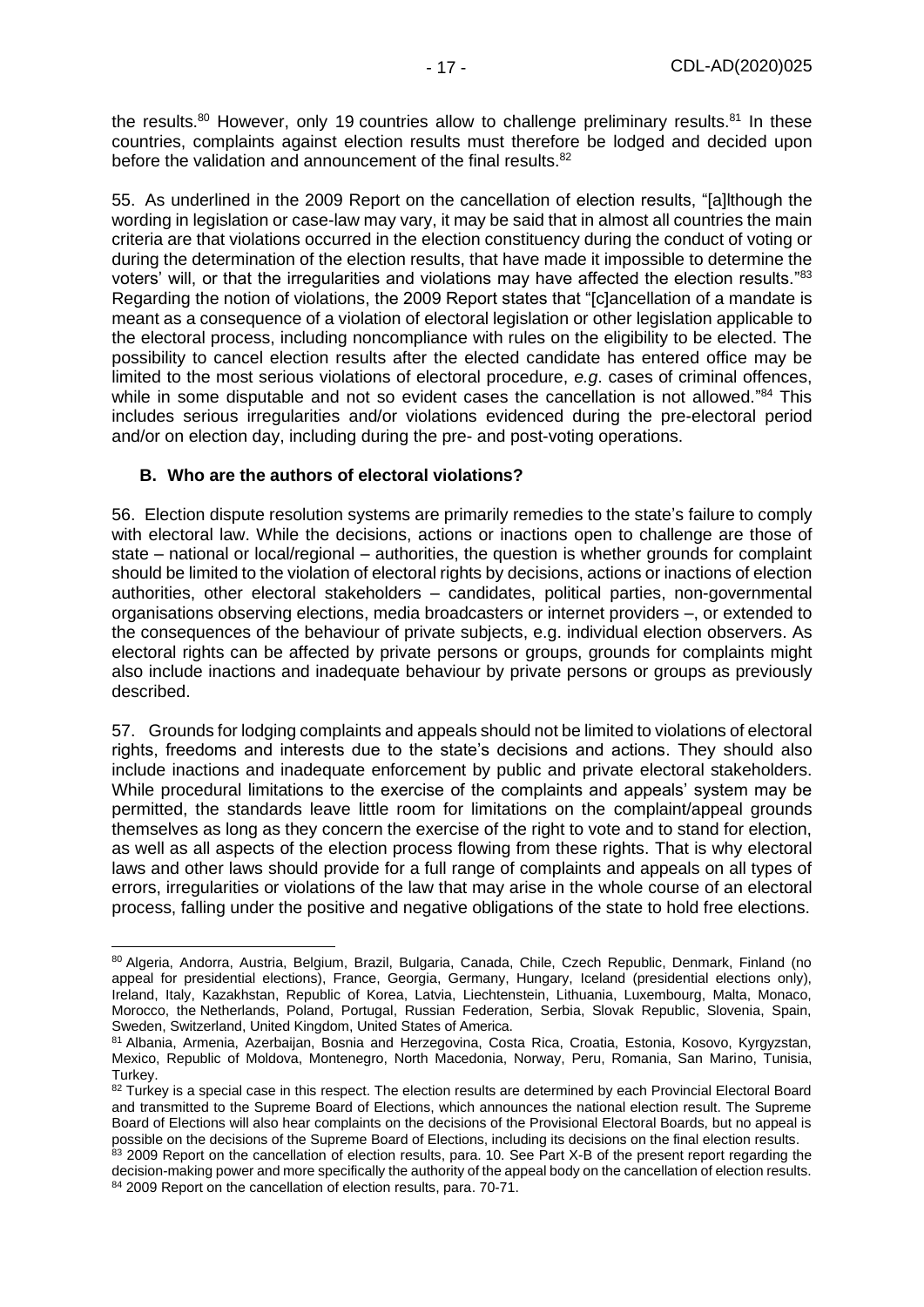# <span id="page-17-0"></span>**VI. Persons entitled to lodge complaints – Standing**

58. Effectiveness of election dispute resolution systems also relies on the capacity of the stakeholders who are or should be entitled to lodge complaints on any irregularity or inaccuracy in the course of an electoral process, or on some of them depending on the possibilities granted by law, to lodge electoral complaints.

## <span id="page-17-1"></span>**A. International standards**

59. In order to comply with international standards, complaint and appeals procedures should clearly provide the right for voters, candidates and political parties to lodge electoral complaints. The Code of good practice in electoral matters does not develop extensively the categories of persons able to lodge electoral complaints, stipulating that "[a]ll candidates and all voters registered in the constituency concerned must be entitled to appeal. A reasonable quorum may be imposed for appeals by voters on the results of elections."<sup>85</sup> The Explanatory Report of the Code of good practice in electoral matters specifies however that "[s]tanding in such appeals must be granted as widely as possible. It must be open to every elector in the constituency and to every candidate standing for election there to lodge an appeal",<sup>86</sup> which should be interpreted as the possibility for other categories of persons involved in electoral processes to lodge electoral complaints as well. The European Court of Human Rights also accepts reasonable quorum requirements.<sup>87</sup>

60. The European Court of Human Rights has recognised that the right of individual voters to appeal against elections results "may be subject to reasonable limitations in the domestic legal order."<sup>88</sup> However, while the right to appeal against election results may be subject *inter alia*  to procedural limitations, these results should nonetheless be subject to a judicial appeal. Similarly, General Comment No. 25 to the International Covenant on Civil and Political Rights suggests that election results, including the counting process, should be appealable.

## <span id="page-17-2"></span>**B. Domestic situations**

61. Persons entitled to appeal can be: citizens – i.e. voters, registered or not –, candidates and their proxies, political parties or coalitions – registered or not –, election commissioners – including representatives of political parties seating in election commissions or observing –, non-partisan election observers and non-governmental organisations. Domestic legislation provides in general with most of these possibilities, but situations vary a lot depending on the countries concerned.

62. In some countries, there are still excessive limitations: for instance, it happens that voters can complain on issues that relate to their individual situations, such as not being registered on voter registers, but cannot complain on other phases of an electoral process, which however impact them. In a number of electoral laws, it has been observed that rights to lodge electoral complaints are too limited, taking into account the relation between the accessibility

<sup>85</sup> Code of good practice in electoral matters, Guideline II 3.3. f.

<sup>86</sup> Code of good practice in electoral matters, Explanatory Report, para. 99.

<sup>87</sup> Cf. in particular X. v. Germany, European Commission of Human Rights, Decision 7 May 1979.

<sup>88</sup> Uspaskich v. Lithuania, 20 December 2016, para. 93. See also Gahramanli and others v. Azerbaijan, 8 October 2015, para. 69. Davydov and others v. Russia, 30 May 2017, para. 335: "The Court confirms that the right of individual voters to appeal against the results of voting may be subject to reasonable limitations in the domestic legal order. Nevertheless, where serious irregularities in the process of counting and tabulation of votes can lead to a gross distortion of the voters' intentions, such complaints should receive an effective examination by the domestic authorities. A failure to ensure the effective examination of such complaints would constitute a violation of individuals' right to free elections guaranteed under Article 3 of Protocol No. 1 to the Convention, in its active and passive aspects."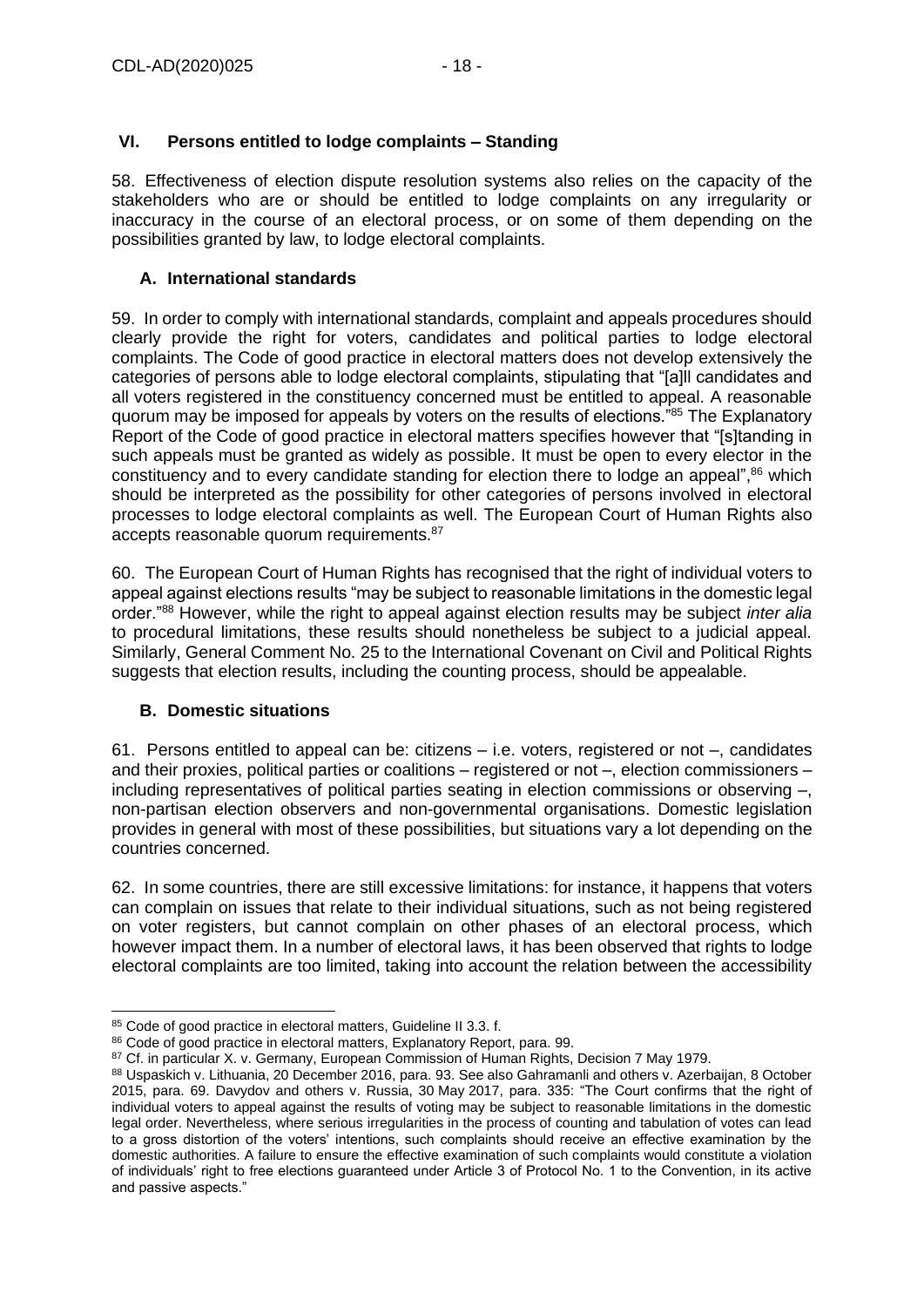to complaints' procedures and the ability of competent bodies to examine the cases on the merit within a reasonable/lawful time frame.

63. **Decisions taken by election commissions** – Only three countries provide explicitly the possibility for election commissioners to contest a decision of an election commission,<sup>89</sup> 34 countries for representatives of political parties,<sup>90</sup> 12 for non-partisan election observers<sup>91</sup> and nine for non-governmental organisations.<sup>92</sup>

64. Decisions taken by election commissions cover multifaceted situations. The most known and visible decisions are the ones taken during voting and counting operations. However, election commissions take, at all levels of the election administration, decisions all along an electoral process, starting by the validation of voter lists, the registration or refusal of registration of candidates, regarding electoral and campaign material, the pre-opening, voting, counting and tabulation operations, and finally regarding election results through the elaboration and validation of results protocols at precinct, regional and central levels. This list is of course not exhaustive.

65. The role of election observers is crucial for identifying electoral irregularities. In this respect, the Venice Commission's Guidelines on an internationally recognised status of election observers underline that "[e]lection observation missions should have the right to make suggestions or comments to the authorities in charge of the electoral process, in case they observe any irregularity, which should be rectified."<sup>33</sup> However, the Guidelines are silent on the possibility to lodge complaints. Electoral laws often provide the right to report possible inaccuracies or irregularities or to make suggestions, either on a record book that is part of the election material, or on the protocol of the election commission. These precious elements are factors among others that can be used in an electoral dispute, whoever has standing (preferably not the observers themselves). The same is true for individual comments by election commissioners, when they are possible. As underlined by the Venice Commission's Guidelines on an internationally recognised status of election observers,<sup>94</sup> domestic election observers "must not interfere in the electoral process and must be politically impartial".

66. **Voter registration and voter lists' corrections** – In 53 countries, voters are competent to complain on errors on voter lists or on their absence from the list, including concerning errors regarding other voters.<sup>95</sup> In six countries, candidates or political parties are also competent to complain on this step of the electoral process.<sup>96</sup>

<sup>89</sup> Armenia, Azerbaijan, Georgia.

<sup>90</sup> Algeria, Armenia, Austria, Azerbaijan, Belgium, Bosnia and Herzegovina, Brazil, Bulgaria, Chile, Costa Rica, Croatia, Czech Republic, Estonia, France, Germany, Kazakhstan, Republic of Korea, Kosovo, Latvia, Lithuania, Republic of Moldova, Montenegro, North Macedonia, Poland, Portugal, Russian Federation, Serbia, Slovak Republic, Slovenia, Spain, Sweden, Switzerland, Tunisia, Turkey.

<sup>91</sup> Armenia, Azerbaijan, Bosnia and Herzegovina, Bulgaria, Chile, Georgia, Germany, Hungary, Kyrgyzstan, Lithuania, Russian Federation, Turkey, Ukraine (in Ukraine, this right is granted to both categories of partisan and non-partisan election observers).

<sup>92</sup> Bosnia and Herzegovina, Chile, Georgia, Germany, Hungary, Kyrgyzstan, Mexico, Russian Federation, Switzerland.

<sup>93</sup> Guidelines on an internationally recognised status of election observers, Guideline III. 1.7 iv.

<sup>94 2009</sup> Guidelines on an internationally recognised status of election observers, III. 2.3.

<sup>95</sup> Albania, Algeria, Andorra, Armenia, Austria, Azerbaijan, Belgium, Bosnia and Herzegovina, Brazil, Canada, Chile, Costa Rica, Croatia, Czech Republic, Denmark Estonia, Finland, France, Georgia, Germany, Hungary, Iceland, Ireland, Italy, Kazakhstan, Republic of Korea, Kosovo, Kyrgyzstan, Latvia, Liechtenstein, Luxembourg, Malta, Republic of Moldova, Montenegro, Morocco, the Netherlands, North Macedonia, Norway, Peru, Poland, Portugal, Romania, Russian Federation, San Marino, Serbia, Slovak Republic, Slovenia, Sweden, Switzerland, Tunisia, Ukraine, United Kingdom, United States of America.

<sup>96</sup> Mexico, Monaco, Lithuania, North Macedonia (political parties can complain on errors on voter lists), Spain, Turkey.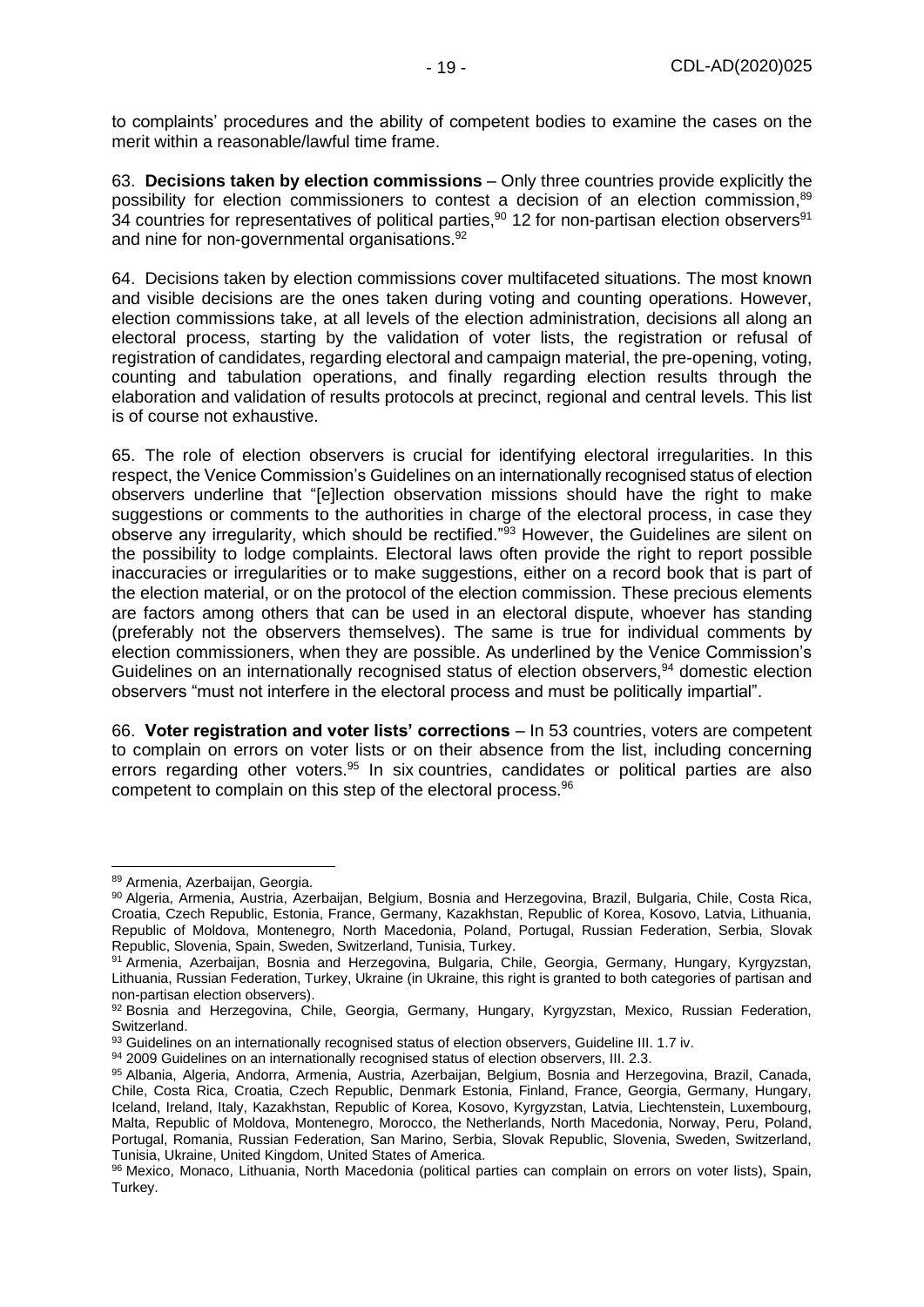67. It is normal that the vast majority of the countries allow voters to challenge inaccuracies on voter lists as they are primarily concerned by such potential inaccuracies. This is in line with the Code of good practice in electoral matters underlining that "there should be an administrative procedure – subject to judicial control – or a judicial procedure, allowing for the registration of a voter who was not registered".<sup>97</sup> The Code of good practice does not mention the candidates as a potential category entitled to challenge such inaccuracies. Nonetheless, a small number of countries also allow candidates to challenge potential mistakes, which is welcome, provided that these same countries also allow voters to challenge voter lists. The capacity for requesting such corrections may be restricted to electors registered in the same constituency or at the same polling station, as underlined by the Code of good practice in electoral matters.<sup>98</sup>

68. **Candidate registration** – In 44 countries, prospective candidates are competent to complain against the refusal of their registration.<sup>99</sup> In 11 countries, voters are also competent to complain on this step of the electoral process.<sup>100</sup> In three countries, no elements were found in the electoral legislation about the possibility to challenge decisions in this field.<sup>101</sup>

69. Refusals of candidate registration should be mostly challenged by prospective candidates. While they are directly impacted by a possible refusal of registration, this also impacts the freedom of voters to form an opinion and ultimately to express their wishes if candidates from some political colours are not present in the political arena. Therefore, it would be an improvement for the transparency and the pluralism of electoral processes to allow voters to challenge refusals of candidate registration in other countries than the 12 identified by the report.

70. **Voting and counting/tabulation procedures** – In 25 countries, voters are competent to complain on potential irregularities during the voting – during early voting, if any, or on election day, including concerning counting and tabulation procedures.<sup>102</sup> In 33 countries, candidates are also competent to complain on these steps of the electoral process.<sup>103</sup> In seven countries. observers are competent to complain on such steps. 104

71. Voters and candidates should have standing when they are impacted, for example by biased election results, but also by potential irregularities in voting and counting procedures. It is therefore recommended that countries include on a broader scale in their electoral laws

<sup>97</sup> Code of good practice in electoral matters, Guideline I. 1.2 iv.

<sup>98</sup> Guideline I. 1.2 v and Explanatory Report, para. 7.

<sup>99</sup> Algeria, Albania, Andorra, Armenia, Belgium, Bulgaria, Bosnia and Herzegovina, Croatia (political party) Czech Republic, Estonia, France, Georgia, Germany, Hungary (political party), Iceland, Ireland, (spokesperson for the constituency nomination) Republic of Korea, Kosovo, Kyrgyzstan, Latvia, Liechtenstein, Lithuania, Mexico, Republic of Moldova, Monaco, Montenegro, Morocco, the Netherlands, North Macedonia, Norway (candidate or registered political party) Peru, Poland, Romania (candidate or electoral competitors), Russian Federation, San Marino, Slovak Republic, Slovenia, Spain, Sweden, Switzerland, Tunisia, Turkey, Ukraine, United States of America.

<sup>100</sup> Azerbaijan, Brazil, Canada, Chile, Italy, Kazakhstan, Luxembourg, Malta, Portugal, Serbia, United Kingdom. <sup>101</sup> Austria, Denmark, Finland.

<sup>102</sup> Andorra, Brazil, Belgium, Chile, Costa Rica, Czech Republic (when challenging election results – further: "election results"), Denmark (election results), Germany (election results), Hungary (election results), Iceland (election results), Ireland (election results), Italy, Republic of Korea, Kosovo, Lithuania, Luxembourg, Malta, Montenegro, the Netherlands, Norway (election results), Poland (election results), Portugal, Russian Federation (election results), San Marino, Ukraine (unlike other potential claimants, a voter has to prove that his or her rights or interests have been violated by an infringement during a voting, counting or tabulation operation).

<sup>103</sup> Albania (election results), Algeria, Armenia, Austria (political parties), Azerbaijan (all electoral subjects), Bosnia and Herzegovina, Bulgaria, Canada, Croatia (election results) Estonia, Finland (election results), France, Georgia (representatives of electoral subjects), Kyrgyzstan, Latvia, Liechtenstein, Mexico, Republic of Moldova, Monaco, Morocco, North Macedonia (election result), Peru, Russian Federation (election results), Slovenia, Slovak Republic (election result), Spain, Sweden, Switzerland, Tunisia, Turkey (political party representatives), Ukraine, United Kingdom, United States of America (election results).

<sup>104</sup> Bosnia and Herzegovina, Bulgaria, Croatia, Georgia, Kyrgyzstan, Tunisia, Ukraine.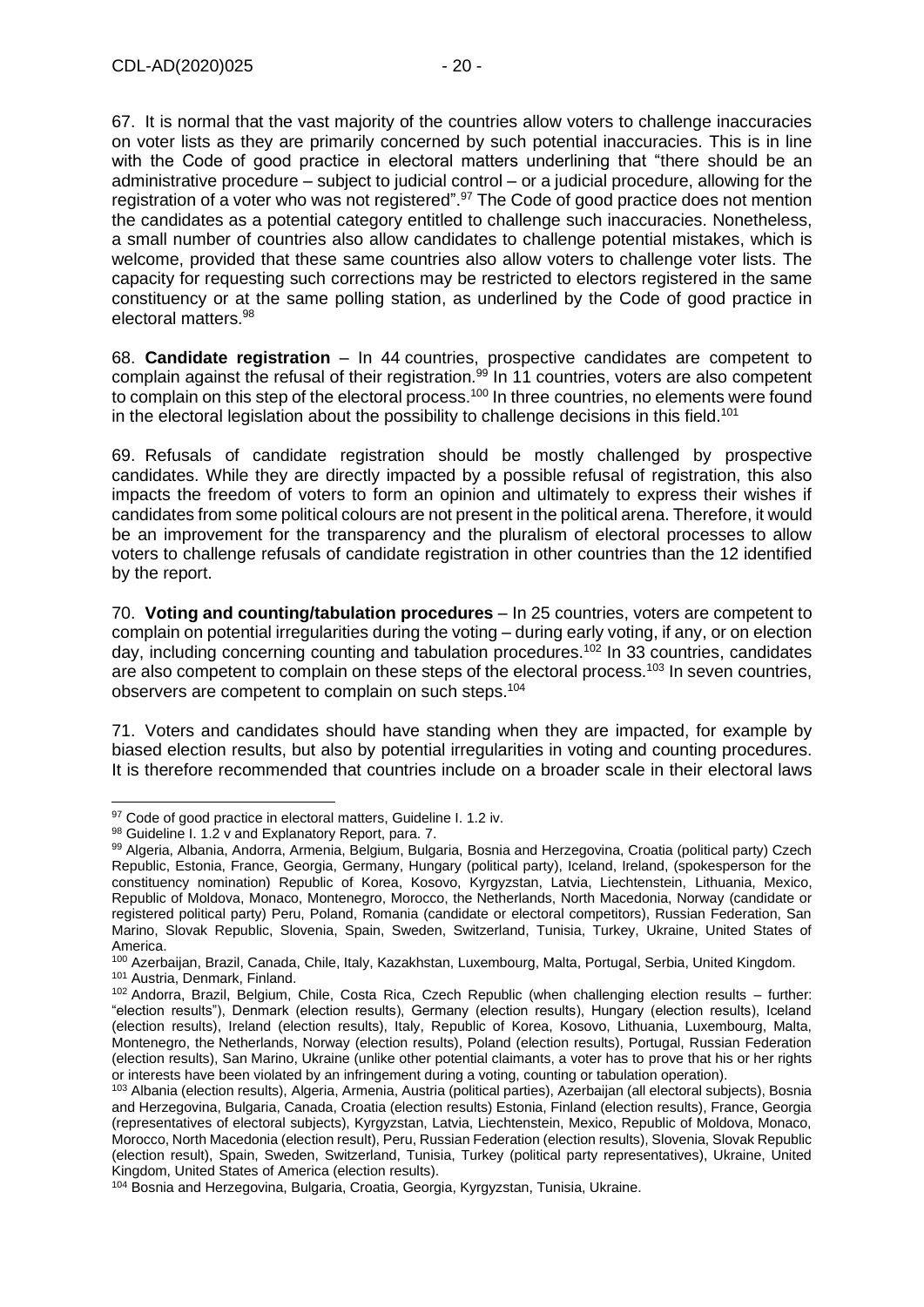the possibility for voters and candidates to complain against the conduct of election day. In a number of electoral laws, record books allow observers and/or candidate/party proxies to write observations, objections they may have on an aspect of the election day. This does not allow them subsequently to challenge irregularities they may have detected in most of the countries analysed but provides elements for challenges by other electoral stakeholders.

72. **Election results** – In 49 countries, candidates and voters can complain on the validity of election results.<sup>105</sup> In 20 countries, voters cannot complain on the validity of election results.<sup>106</sup>

73. Election results are the most crucial, visible and sensitive element of any electoral process, since they determine who is elected. They thus lead to satisfaction or on the contrary dissatisfaction of electoral stakeholders. This is why electoral disputes are often limited to complaints and appeals on election results. This is not necessarily restrictive despite it focuses all complaints related to any step of an electoral process on its election results. The importance of the issue implies to have a broad approach of the potential categories of electoral stakeholders able to challenge election results. However, opening too broadly the possibility for challenging election results may lead to abusive complaints with the only aim to block the system and prevent the relevant authority to announce the election results on time. In countries where the public trust in public authorities and in electoral processes is still fragile, a delayed announcement of election results may even lead to the contrary effect by raising suspicion against the electoral process and the electoral authority. For sure, candidates and voters are the primary categories of citizens directly impacted by potential frauds or irregularities that can drastically change the results. According to the data analysed, a small number of countries allow candidates to challenge election results, which seems surprising and may be explained by the absence of explicit provision in the law rather than by a ban for candidates to challenge the results. More countries – albeit a minority of those analysed – allow for voters to challenge election results. This is surprising as voters, and citizens as a whole, directly suffer from potential irregular election results. In this respect, the Code of good practice in electoral matters underlines that "[a]ll candidates and all voters registered in the constituency concerned must be entitled to appeal" and that "[a] reasonable quorum may be imposed for appeals by voters on the results of elections."<sup>107</sup>

74. **In summary**, most of the countries provide the right to lodge electoral complaints to the main stakeholders, namely the voters and the candidates, and a small number of countries provide such a possibility for other categories of persons. Developing in the law the categories of persons entitled to lodge complaints could be a way to reinforce procedures with regard to the settlement of electoral disputes and increase trust in electoral processes overall. This broader approach should be considered, although such additional categories of electoral stakeholders are not indicated as entitled categories to lodge complaints by international standards and specifically the Code of good practice in electoral matters, and provided that safeguards are in place to prevent frivolous complaints aimed at blocking the relevant bodies from accomplishing their duties and ultimately issuing election results in a timely manner.

<sup>105</sup> Andorra, Azerbaijan, Bosnia and Herzegovina, Chile, Canada, Costa Rica, Czech Republic, Denmark, Estonia, Finland, France, Germany, Hungary, Iceland, Ireland, Italy Republic of Korea, Kosovo, Lithuania, Luxembourg, Malta, Mexico, Republic of Moldova, Monaco, Montenegro, Morocco, the Netherlands, Norway, Poland, Portugal, Russian Federation, San Marino, Slovenia, Sweden, Switzerland, Ukraine (unlike other potential claimants, a voter has to prove that his or her rights or interests have been violated by an infringement during a voting, counting or tabulation operation), United Kingdom, United States of America.

<sup>106</sup> Albania, Algeria, Armenia, Austria, Belgium, Brazil, Bulgaria, Croatia, Czech Republic, Georgia, Kyrgyzstan (and observers), Latvia, Liechtenstein, North Macedonia, Peru, Romania, Russian Federation, Serbia, Spain, Tunisia.

<sup>107</sup> Guideline II 3.3. f.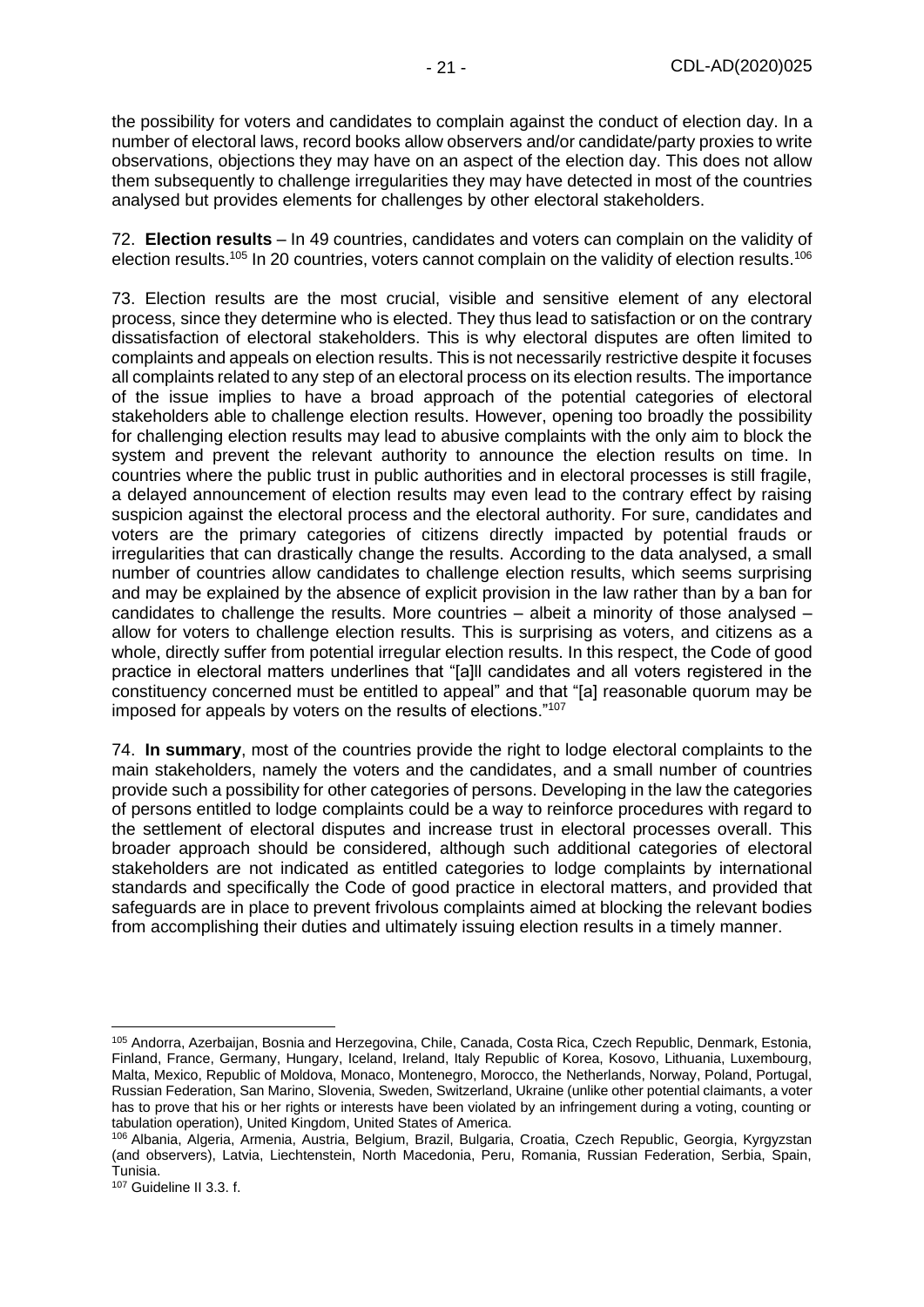## <span id="page-21-0"></span>**VII. Time limits**

75. While international standards recommend short time limits for lodging and deciding on electoral disputes, a number of domestic cases brought before administrative or jurisdictional bodies are rejected for procedural reasons, either because time limits are exceeded or because the competent bodies do not take the time to analyse the substantive elements of the case, arguing of short deadlines. This issue of time limits in election dispute resolution systems is therefore an indispensable aspect to consider in the present report.

76. It is therefore important to analyse both the time limits for lodging complaints – and later on for lodging appeals, if required – and the time limits for adjudicating complaints and appeals.

# <span id="page-21-1"></span>**A. International standards**

77. The Code of good practice in electoral matters recommends the following: "Time-limits for lodging and deciding appeals must be short (three to five days for each at first instance)"; while stating that: "Time limits must, however, be long enough to make an appeal possible, to guarantee the exercise of rights of defence and a reflected decision."<sup>108</sup>

78. Appeal proceedings should be as brief as possible in any case concerning decisions to be made before election day. On this point, two pitfalls must be avoided: first, that appeal proceedings delay the electoral process – or, as said earlier in the report, disrupt the electoral calendar, and second, that due to their lack of suspensive effect, decisions on appeals which could have been taken before, are taken after the elections. In addition, decisions on election results must not take too long.

79. The importance of a timely remedy is widely recognised at the international level and has been recognised by courts as inextricably linked to fair public participation in government and elections.<sup>109</sup>

# <span id="page-21-2"></span>**B. Time limits for lodging complaints and appeals**

80. Regarding time limits for lodging complaints and appeals, the persons entitled to lodge electoral complaints, primarily the voters and the candidates, should act quickly in order to avoid disruption of the on-going electoral process. At the same time, it remains problematic in a number of countries to ensure transparency and clarity of the procedure for lodging electoral complaints. Due to these imperfections in the law, and sometimes a lack of willingness from the authorities and/or the bodies in charge to adjudicate those complaints,<sup>110</sup> the voters or the candidates waste a precious time to understand the procedure, to find the correct form to fill in or to redirect a complaint which would not have been submitted to the right body, and sometimes exceed the required deadline due to unclear or complex procedures.

81. Concerning the time limits for lodging complaints in first instance, 36 member States<sup>111</sup> generally provide time limits in line with the recommendations of the Code of good practice in electoral matters, meaning three to five days and sometimes less than three days. On the

<sup>108</sup> Code of good practice in electoral matters, Guideline II 3.3. g, Explanatory Report, para. 95.

<sup>109</sup> International Foundation for Electoral System, Guidelines for Understanding, Adjudicating, and Resolving Disputes in Elections, 2011, para. 50.

<sup>110</sup> See inter alia Gahramanli and others v. Azerbaijan, 8 October 2015, paras. 80-86.

<sup>111</sup> Albania, Algeria, Andorra, Azerbaijan, Bosnia and Herzegovina, Brazil, Costa Rica, Croatia, Denmark, Estonia, Georgia, Hungary, Kosovo, Kyrgyzstan, Latvia, Liechtenstein, Lithuania, Luxembourg, Malta, Mexico, Republic of Moldova, Monaco, Montenegro, Morocco, North Macedonia, Peru, Portugal, Romania, San Marino, Serbia, Slovenia, Spain, Switzerland, Tunisia, Turkey, Ukraine.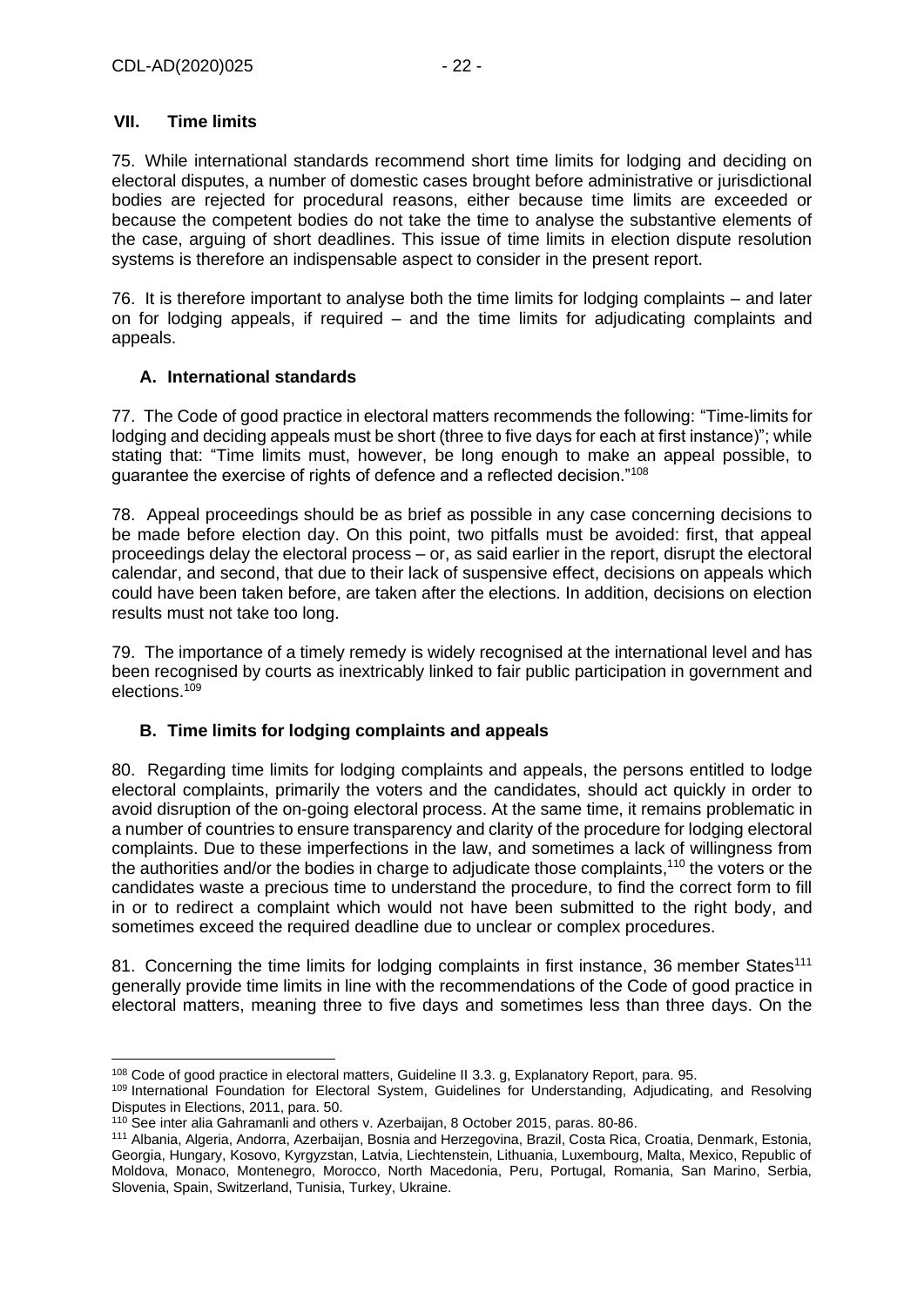contrary, 23 member States<sup>112</sup> generally provide for longer periods, meaning more than five days.

82. Concerning the time limits for lodging appeals, 35 member States<sup>113</sup> provide for short time limits (from three to five days and sometimes less than three days) whereas 20 member States<sup>114</sup> provide for longer periods (i.e. more than five days).

83. **Decisions or actions taken by election commissions – General rules** – In 25 countries, time limits for lodging a complaint about a decision or action of an election commission are short (i.e. from three to five days and sometimes less than three days).<sup>115</sup> In seven countries, time limits for lodging such complaints are longer ones (i.e. more than five days). $116$ 

84. In the majority of the countries dealing explicitly in the law with time limits for lodging complaints about decisions or actions taken by election commissions, such limits are short, in line with international standards. Seven countries provide for longer time limits for this type of complaints. Moreover, 32 out of the 59 countries analysed do not provide specific legal provisions for lodging such complaints. This absence of explicit provisions regarding time limits for lodging specific types of complaints is not necessarily problematic, provided that the electoral law provides overall short or reasonable time limits covering the different categories of complaints, whatever the instance which has taken the decision.

85. **Candidate registration** – In 49 countries,<sup>117</sup> the time limits concerning complaints lodged on refusal of candidate registration are short (from three to five days and sometimes less than three days) whereas six countries<sup>118</sup> provide for longer periods (i.e. more than five days).

86. The big majority of countries providing for short time limits concerning complaints lodged on refusal of candidate registration are in line with the Code of good practice in electoral matters,<sup>119</sup> although the Code does not distinguish time limits duration between types of complaints. Time limits for both lodging and adjudicating a complaint should be as short as possible as a late registration of a candidate can reduce her or his campaign period. Denmark does not have administrative appeal mechanisms for candidate registration, at least in its electoral laws.<sup>120</sup> It is not appropriate to leave more than five days, which is the case of seven

<sup>112</sup> Armenia, Austria, Belgium, Bulgaria (regarding time limits for candidates), Canada, Chile, Czech Republic, France (except for the presidential election: 48 hours), Finland, Germany, Iceland, Italy, Ireland, Kazakhstan, Republic of Korea, the Netherlands, Norway, Poland, Russian Federation, Slovak Republic, Sweden, United Kingdom, United States of America.

<sup>113</sup> Albania, Algeria, Andorra (48 hours), Azerbaijan, Bosnia and Herzegovina (48 hours), Brazil, Bulgaria, Costa Rica, Croatia (48 hours), Denmark, Estonia, Georgia (two days), Hungary, Kosovo, Kyrgyzstan, Latvia, Liechtenstein, Lithuania, Malta, Mexico, Montenegro, Republic of Moldova, North Macedonia (48 hours), Monaco, Peru, Portugal (two days), Romania, Serbia (two days), San Marino, Slovenia, Spain, Switzerland, Tunisia, Turkey, Ukraine.

<sup>114</sup> Armenia, Austria, Belgium, Canada, Chile, Czech Republic, France, Finland, Germany, Ireland, Italy, Kazakhstan, Republic of Korea, Morocco, Poland, Slovak Republic, Russian Federation, Sweden, United Kingdom, United States of America.

<sup>115</sup> Albania, Algeria, Andorra, Armenia, Azerbaijan, Bosnia and Herzegovina, Brazil, Bulgaria, Costa Rica, Croatia, Czech Republic, Estonia, Georgia, Hungary, Kyrgyzstan, Mexico, Republic of Moldova, Montenegro, North Macedonia, Serbia, Slovak Republic, Slovenia, Switzerland, Turkey, Ukraine.

<sup>116</sup> Canada, Finland, Kazakhstan, Malta, Norway, Peru, Sweden.

<sup>117</sup> Albania, Algeria, Andorra, Armenia, Azerbaijan, Belgium, Brazil, Bosnia and Herzegovina, Bulgaria, Chile, Costa Rica, Croatia, Czech Republic, Estonia, France, Georgia, Germany, Hungary, Iceland, Ireland, Italy, Kosovo, Kyrgyzstan, Latvia, Liechtenstein, Lithuania, Luxembourg, Malta, Mexico, Republic of Moldova, Monaco, Montenegro, Morocco, the Netherlands, North Macedonia, Peru, Poland, Portugal, Romania, Russian Federation, San Marino, Serbia, Slovak Republic, Slovenia, Spain, Switzerland, Tunisia, Turkey, Ukraine.

<sup>118</sup> Canada, Kazakhstan, Republic of Korea, Norway, Sweden, United Kingdom.

<sup>119</sup> Guideline II. 3.3 g.

<sup>&</sup>lt;sup>120</sup> This specificity of Denmark should be seen in light of the fact that the power to decide on candidate registration lies with an independent authority ("Ankestyrelsen") which is usually a final appeal institution. This does not mean that its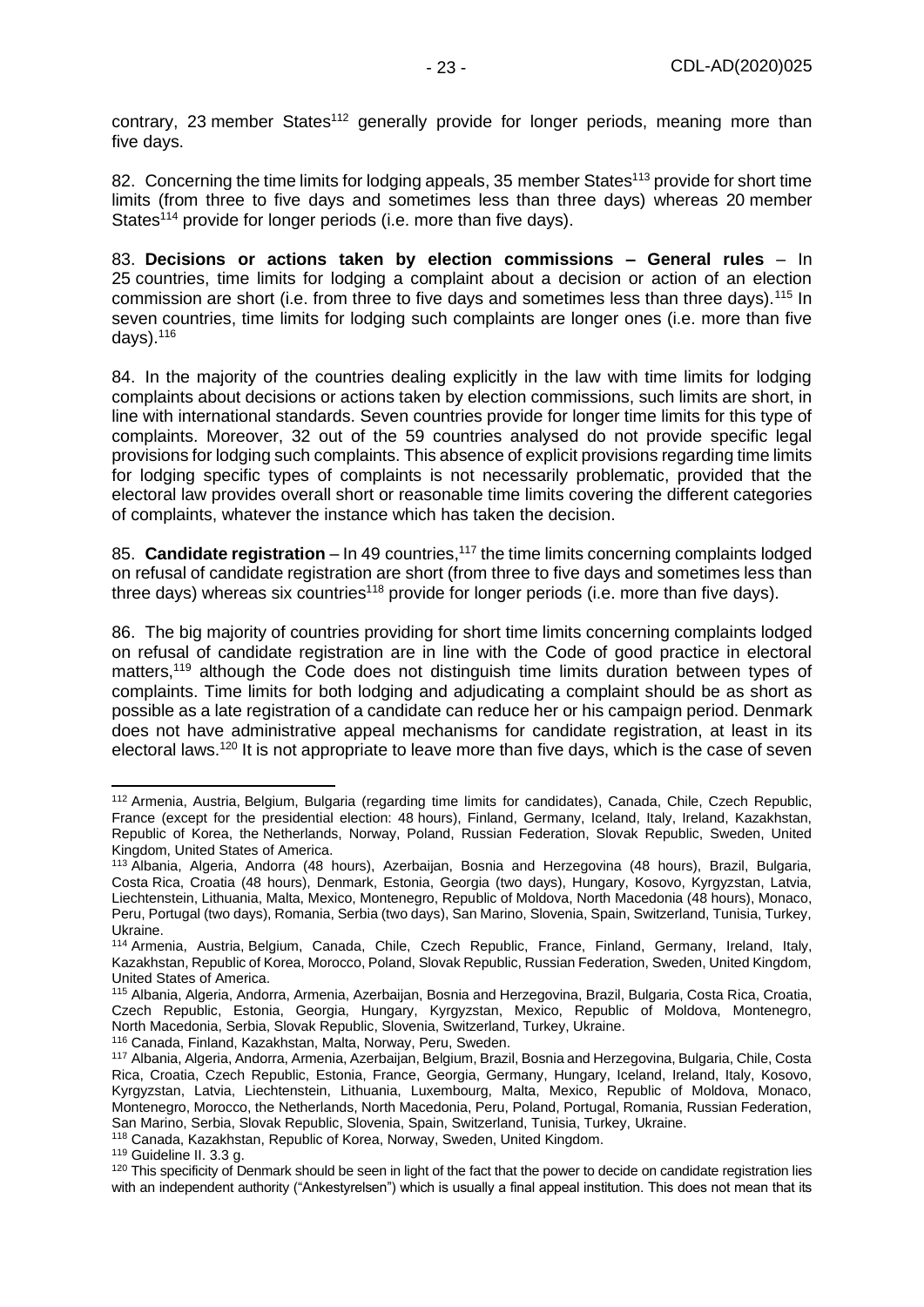countries among the 59 countries analysed, for challenging a refusal of registration. Once the refusal is notified, a shorter time frame should be enough for the candidate to collect the elements needed to prove the potential illegality of such a refusal and lodge the complaint.

87. **Voter registration and voter lists' corrections** – Time limits for lodging complaints on potential mistakes on the voter list or the absence of registration have to be made in time enough before election day.<sup>121</sup> In 13 countries, time limits for lodging such complaints have to be done from the registration to one day before election day.<sup>122</sup> In six countries, time limits for lodging such complaints have to be made within from the registration to 15 days before election day.<sup>123</sup> In 14 countries, time limits for lodging such complaints are very broad and have to be made from the registration to 16 days before election day.<sup>124</sup> In 21 countries, the legislation does not specify any explicit time limit or remains unclear on this issue in the formulation of the law. 125

88. The great variety of time limits for lodging complaints on potential mistakes on the voter list or the absence of registration prevents from drawing any trend. It is however interesting to underline that some countries provide very specific time limits, with clear beginning and end of the periods while a number of them provide for very broad periods of time for lodging such complaints, which is probably a wise approach. The countries allowing time limits till the eve of election day imply a very well organised electoral process and especially centralised voter registers, allowing almost last minute corrections without preventing the concerned voters from exercising their electoral rights.

89. **Voting and counting/tabulation procedures** – In 24 countries, time limits for lodging a complaint on potential irregularities during the voting – during early voting, if any, or on election day, including concerning counting and tabulation procedures, are short (i.e. from three to five days and sometimes less than three days).<sup>126</sup> In 15 countries, time limits for lodging such complaints are longer ones (i.e. more than five days).<sup>127</sup>

90. 26 out of the 39 countries providing for specific legal provisions on time limits for lodging complaints on potential irregularities during the voting – during early voting, if any, or on election day, provide short time frames, which is welcome. There remain 20 out of 59 countries which do not provide for specific provisions in the electoral law regarding the time limits for lodging such complaints. These steps of any electoral process require prompt decisions which should make corrections possible. This implies short or reasonable time limits for lodging complaints. It is therefore recommended that the law provide for such complaints to be lodged

decisions cannot be challenged, but this would have to be done either before the Ombudsperson or before the courts. An appeal to the Ombudsperson could possibly be decided in time for the election whereas this would not be realistic with the courts. There are no specific time limits for such challenges (under the Ombudsperson Act, there is a general time limit of one year for lodging a complaint).

<sup>&</sup>lt;sup>121</sup> Concerning the United States of America, such rules are developed at States' level (in State laws) and most of the States if not all of them have clear time limits for such complaints.

<sup>122</sup> Bulgaria, Denmark, France, Georgia, Kazakhstan, Kosovo, Monaco, Moldova, Russian Federation, Serbia, Spain, Sweden, Switzerland.

<sup>123</sup> Algeria, Andorra, Armenia, Belgium, Ireland, Kyrgyzstan.

<sup>124</sup> Albania, Austria, Chile, Finland, Hungary, Iceland, Italy, Republic of Korea, Luxembourg, Liechtenstein, Malta, the Netherlands, Romania, San Marino.

<sup>125</sup> Azerbaijan, Bosnia and Herzegovina, Canada, Croatia, Czech Republic, Estonia, Latvia, Lithuania, Mexico, Montenegro, Morocco, North Macedonia, Norway, Peru, Poland, Portugal, Slovakia, Slovenia, Tunisia, Turkey, United Kingdom. In Costa Rica, Article 153 of the Electoral Code establishes a two month and 15 day period to establish the final lists of voters. In practice, after such a deadline, no changes are allowed.

<sup>126</sup> Albania, Algeria, Andorra, Armenia, Austria, Azerbaijan, Bosnia and Herzegovina, Brazil, Costa Rica, Croatia, Estonia, Georgia, Hungary, Kyrgyzstan, Latvia, Liechtenstein, Lithuania, Mexico, Republic of Moldova, North Macedonia, San Marino, Slovenia, Switzerland, Ukraine.

<sup>127</sup> Canada, Czech Republic, Finland, Germany, Iceland, Ireland, Italy, Kazakhstan, Republic of Korea, Monaco, Norway, Poland, Slovak Republic, United Kingdom.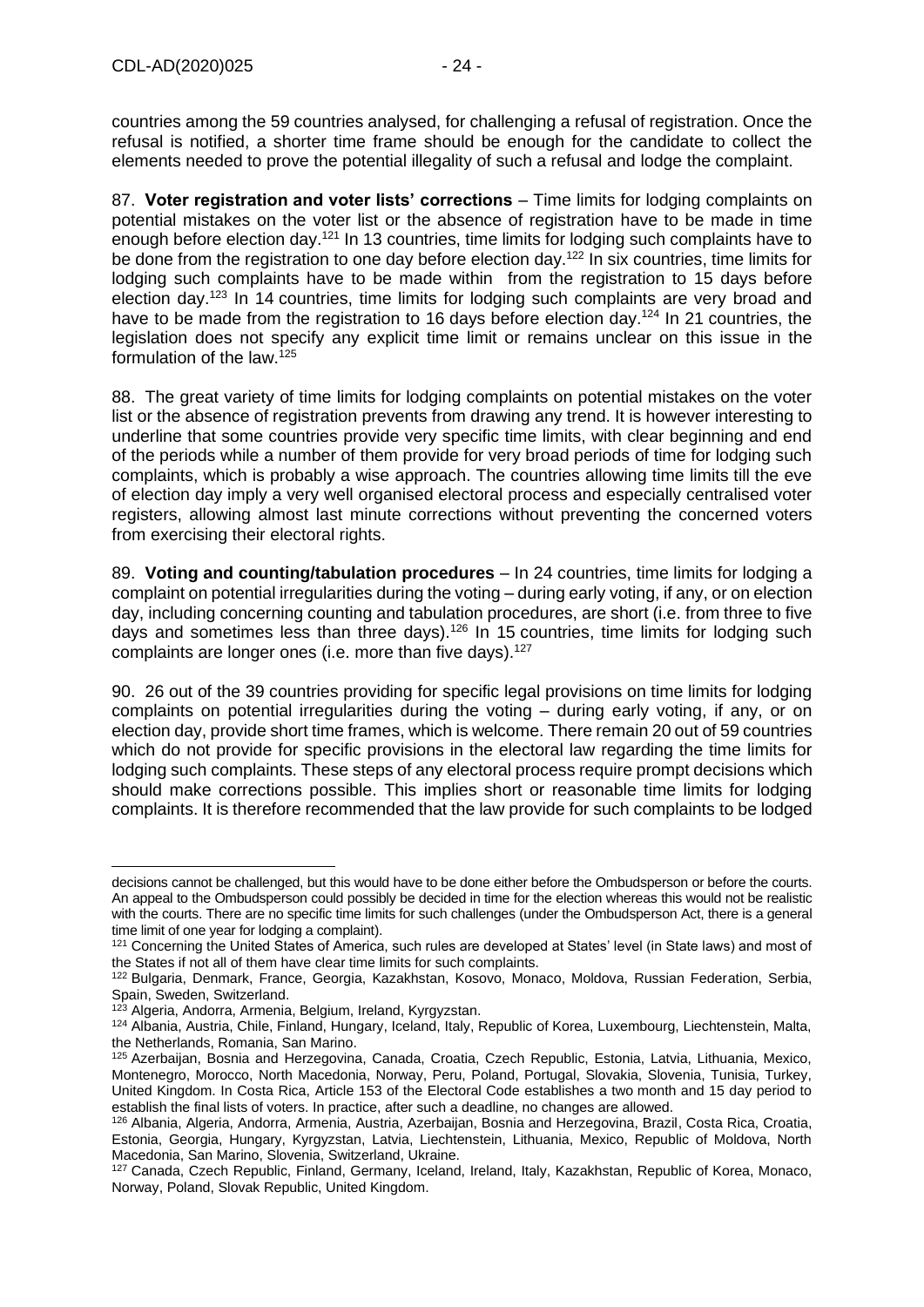in a short time frame, since the final elections results depend on the time allocated both for lodging and adjudicating such complaints.

91. **Election results** – In 35 countries,<sup>128</sup> the time limits concerning complaints lodged against election results are short (from three to five days and sometimes less than three days) whereas 24 countries<sup>129</sup> provide for longer periods (i.e. more than five days).

92. Allowing a short time limit for complaints lodged against election results is mainly justified by the necessity to announce preliminary and then final results within the time frame specified by the law. Moreover, announcing election results within a reasonable time frame participates in the stability of the democratic process and the reinforcement of the public trust in electoral processes.

# <span id="page-24-0"></span>**C. Time limits for adjudicating complaints and appeals**

93. The competent bodies, mainly either election commissions or courts, should also have short deadlines (three to five days as well) for adjudicating electoral complaints and appeals, for the same reason that voters, candidates, political parties and other potential complainants have short deadlines for lodging complaints, i.e. the necessity to ensure continuous and smooth electoral processes.<sup>130</sup> However, judges also face challenges to fulfil their duties in time either due to complaints not lodged in line with the required procedure, or because they do not have enough time to issue reflected decisions.

94. **Decisions or actions/inactions taken by election commissions – General rules** – In 25 countries, time limits for adjudicating complaints about decisions or actions/inactions of election commissions are short (i.e. from three to five days and sometimes less than three days).<sup>131</sup> In four countries, time limits for adjudicating such complaints are longer ones (i.e. more than five days).<sup>132</sup>

95. In the majority of the countries providing in the electoral law for time limits for adjudicating complaints about decisions or actions/inactions taken by election commissions, such limits are short, in line with international standards. Five countries provide for longer time limits for adjudicating this type of complaints. Moreover, 30 out of the 59 countries analysed do not provide for explicit legal provisions for adjudicating such complaints. It may however be necessary to adjudicate certain types of complaints within a particularly short time limit, i.e. within the hours following a decision or action of an election commission, especially on election day: this implies rules to lodge those types of complaints within a very short time frame as well. It is particularly important in some situations that complaints be adjudicated on the very day when the supposed violation is alleged, in order to correct a malpractice that may affect the integrity of the pre-opening, voting or counting operations.

<sup>128</sup> Albania, Algeria, Andorra, Armenia, Azerbaijan, Bosnia and Herzegovina, Brazil, Canada, Costa Rica, Croatia, Czech Republic, Estonia, Georgia, Hungary, Kosovo, Latvia, Liechtenstein, Lithuania, Luxembourg, Malta, Mexico, Republic of Moldova, Montenegro, Morocco, North Macedonia, Peru, Portugal, Romania, San Marino, Serbia, Spain, Switzerland, Tunisia, Turkey, Ukraine.

<sup>129</sup> Austria, Belgium, Bulgaria, Chile, Denmark, Finland, France, Germany, Iceland, Ireland, Italy, Kazakhstan, Republic of Korea, Kyrgyzstan, Monaco, the Netherlands, Norway, Poland, Russian Federation, Slovak Republic, Slovenia, Sweden, United Kingdom, United States of America.

<sup>130</sup> Guideline II 3.3. g.

<sup>131</sup> Algeria, Andorra, Armenia, Austria, Azerbaijan, Belgium, Bosnia-Herzegovina, Bulgaria, Canada, Chile, Croatia, Estonia, Georgia, Hungary, Kazakhstan, Kyrgyzstan, Lithuania, Republic of Moldova, North Macedonia, Peru, Portugal, Romania, Serbia, Slovenia, Turkey, Ukraine.

<sup>132</sup> Albania, Mexico, Spain, Tunisia.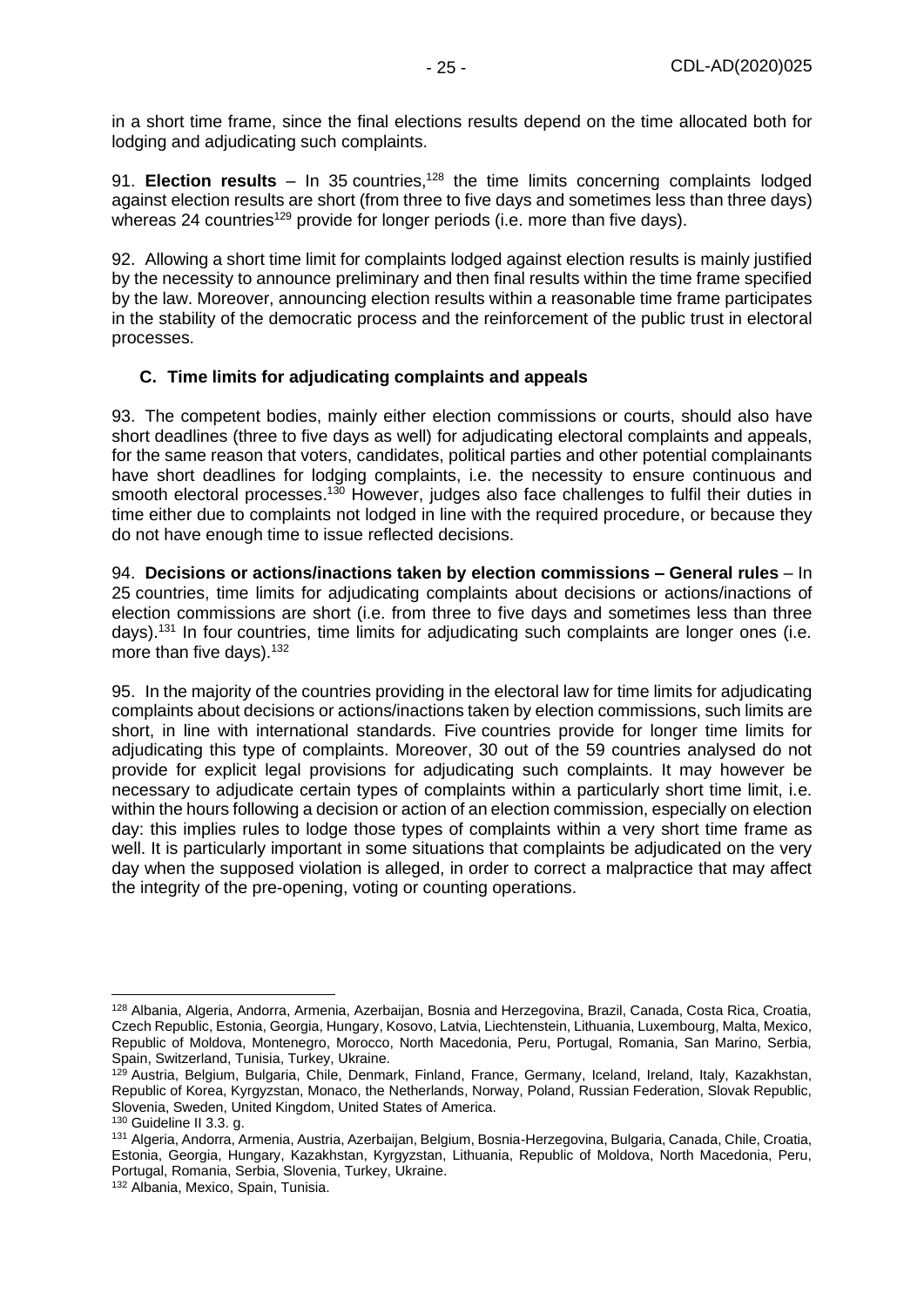96. **Candidate registration** – In 39 countries,<sup>133</sup> the time limits concerning the adjudication of complaints lodged on refusal of candidate registration are short (i.e. from three to five days and sometimes less than three days) whereas 11 countries<sup>134</sup> provide for longer periods (i.e. more than five days). Five countries do not provide in their electoral laws any time limit for adjudicating complaints related to candidate registration.<sup>135</sup>

97. Similarly to the time limits for lodging complaints on refusal of candidate registration, the time limits for adjudicating such complaints should be short in order to avoid a disruption of the electoral calendar and to offer to all candidates the same campaign period.

98. **Voter registration and voter lists' corrections** – In 14 countries, time limits for adjudicating complaints on potential mistakes on the voter list or the absence of registration are short (i.e. from three to five days and sometimes less than three days).<sup>136</sup> In two countries, time limits for adjudicating such complaints are longer ones (i.e. more than five days).<sup>137</sup>

99. A majority of the countries providing for specific time limits for adjudicating complaints on potential mistakes on the voter list or the absence of registration, provide for short periods. This is welcome in order to avoid disenfranchisement. Two countries provide for longer time limits whereas 44 out of the 59 countries analysed do not provide explicit provisions regarding the time limits for adjudicating such complaints. It is essential that voters be able to request on time corrections on voter lists, including their registration in case of unjustified absence from the electoral registers. This should be done very quickly, within the official period provided for scrutiny and corrections on voter lists, in order to allow all eligible voters to vote at the next elections.

100. **Voting and counting/tabulation procedures** – In 12 countries, time limits for adjudicating complaints on potential irregularities during the voting – during early voting, if any, or on election day, including concerning counting and tabulation procedures, are short (i.e. from three to five days and sometimes less than three days).<sup>138</sup> In four countries, time limits for adjudicating such complaints are longer ones (i.e. more than five days).<sup>139</sup>

101. The majority of the countries providing explicit provisions concerning time limits for adjudicating complaints on potential irregularities during the voting – during early voting, if any, or on election day stipulate short periods, which is welcome. Similar to time limits for lodging such complaints, it is advisable that such complaints be adjudicated within a short time frame in order to avoid delayed announcements of final election results.

102. **Election results** – In 28 countries,<sup>140</sup> the time limits concerning the adjudication of complaints and appeals lodged against election results are short (from three to five days and

<sup>133</sup> Albania, Algeria, Andorra, Armenia, Azerbaijan, Belgium, Bosnia and Herzegovina, Brazil, Bulgaria, Croatia, Estonia, France, Georgia, Hungary, Ireland, Italy, Kazakhstan, Kosovo, Liechtenstein, Lithuania, Malta, Republic of Moldova, Monaco, Montenegro, Morocco, North Macedonia, Peru, Poland, Portugal, Romania, Russian Federation, San Marino, Serbia, Slovak Republic, Slovenia, Spain, Tunisia, Turkey, Ukraine.

<sup>134</sup> Chile, Costa Rica, Czech Republic, Republic of Korea, Kyrgyzstan, Latvia, Mexico, the Netherlands, Sweden, Switzerland, United Kingdom.

<sup>&</sup>lt;sup>135</sup> Canada, Germany, Iceland, Luxembourg, Norway. In Austria, the denial to stand as a candidate can be subject to judicial control by the Constitutional Court after the election has taken place. Denmark does not have any appeal mechanism.

<sup>136</sup> Algeria, Armenia, Bosnia-Herzegovina, Bulgaria, Czech Republic, France, Iceland, Kazakhstan, Kyrgyzstan, North Macedonia, Portugal, Romania, Slovak Republic, Ukraine.

<sup>137</sup> Chile, the Netherlands.

<sup>138</sup> Algeria, Bosnia-Herzegovina, Bulgaria, Croatia, Italy, Kosovo, Kyrgyzstan, Latvia, North Macedonia, Portugal, Romania, Ukraine.

<sup>139</sup> Albania, Armenia, Czech Republic, Kazakhstan.

<sup>140</sup> Algeria, Andorra, Armenia, Azerbaijan, Bosnia and Herzegovina, Brazil, Canada, Chile, Costa Rica, Croatia, Estonia, Hungary, Kazakhstan, Kosovo, Lithuania, Malta, Republic of Moldova, Montenegro, Morocco, North Macedonia, Peru, Portugal, Romania, San Marino, Serbia, Spain, Turkey, Ukraine.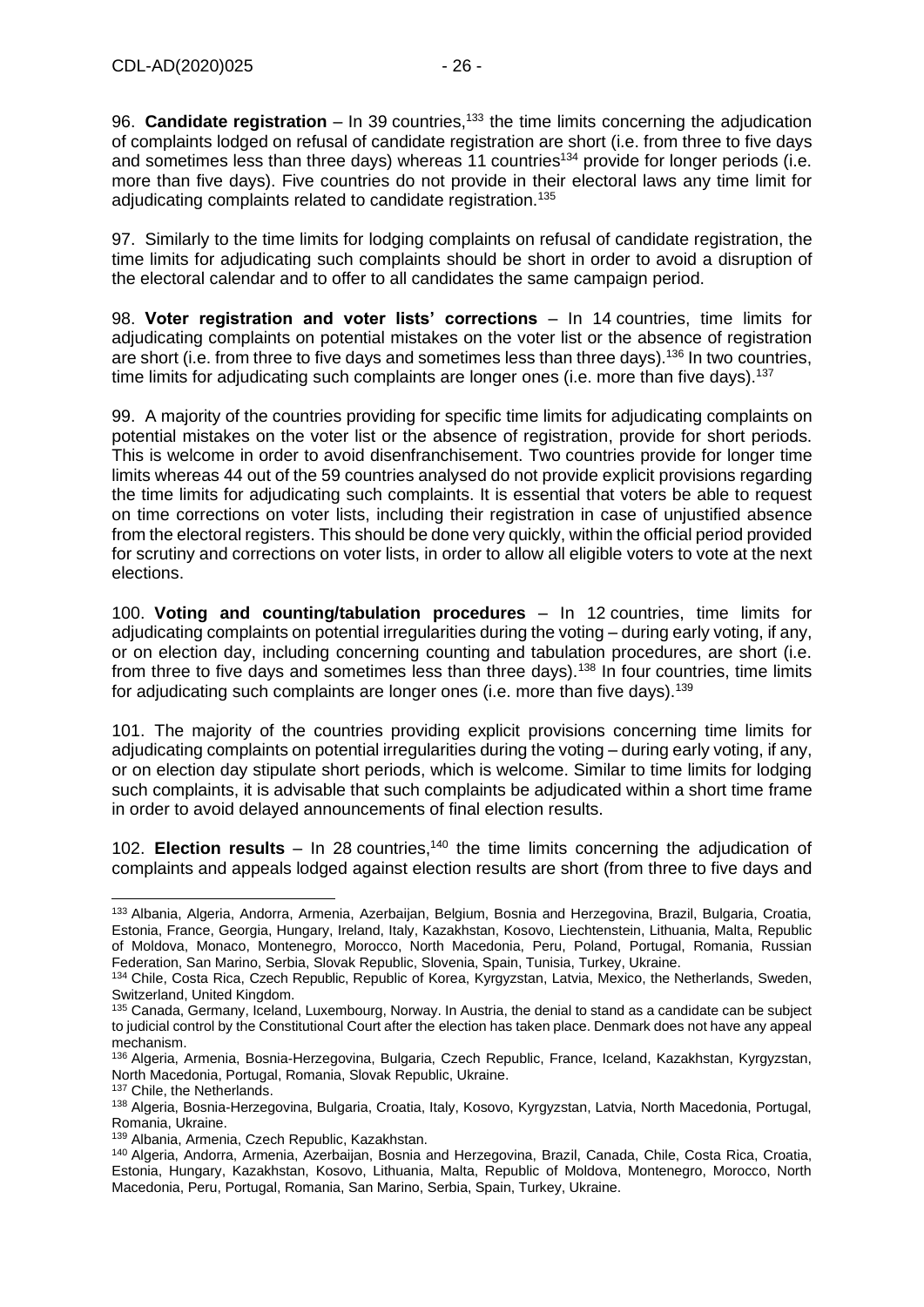sometimes less than three days) whereas 31 countries<sup>141</sup> provide for longer periods (i.e. more than five days).

103. Similarly to the time limits for lodging complaints on election results, complaints related to election results have to be adjudicated within a short or at least, in case of multiple complaints, within a reasonable deadline, in order to avoid suspicions or mistrust vis-à-vis the electoral process as a whole. However, considering the possibility for numerous complaints challenging election results at precincts and national levels, a longer period than the usual 3- 5 days recommended by the Code of good practice in electoral matters is recommended. In this respect, it should be reminded that the Code of good practice in electoral matters does not detail the types of complaints relating to time limits. Therefore, legal provisions have to be provided within the electoral legislation in order to leave enough time to adjudicate the complaints related to election results while putting a reasonable legal deadline for adjudicating such complaints.

104. It is understandable that there is a wide range of different time limits and deadlines in the respective laws of the various countries. Overall, most countries provide for time limits for introducing and deciding on electoral complaints and appeals within the period set by the Code of good practice in electoral matters, i.e. three to five days. There is no consistent practice among the countries analysed to stipulate shorter time limits for election dispute resolution than the recommended period set by the Code of good practice in electoral matters (i.e. from three to five days). It appears that there is a trend to determine in the law time limits not only for possible applicants to complain, but also for the competent bodies to adjudicate the complaint.<sup>142</sup> Moreover, such rules must necessarily distinguish time limits according to the type of steps challenged. Opinions of the Venice Commission and the OSCE/ODIHR related to some countries, show that in a number of countries the time limit of the decision-making of the competent body is too short. $143$ 

105. **In summary**, it is difficult to determine a positive or negative trend among Venice Commission's member States regarding time limits for lodging and adjudicating the various types of complaints analysed – i.e. candidate registration, decisions or actions taken by election commissions, voter registration and voter lists' corrections, voting and counting/tabulation procedures and election results. Overall, it has to be reminded that the Code of good practice in electoral matters recommends short time limits for lodging and adjudicating electoral complaints, i.e. within three to five days. However, the Code of good practice in electoral matters also envisages expanded periods to guarantee the exercise of the rights of defence and to a reflected decision.<sup>144</sup> Overall, the time limit for the competent body has to be taken into account with regard to the effectiveness of the administrative or judicial control of the electoral process.<sup>145</sup> The conduct of an electoral process requires prompt decisions and actions within a predetermined time frame. The electoral law and other relevant

<sup>141</sup> Albania, Austria, Belgium, Bulgaria, Czech Republic, Denmark, Finland, France, Georgia, Germany, Iceland Ireland, Italy, Republic of Korea, Kyrgyzstan, Latvia, Liechtenstein, Luxembourg, Mexico, Monaco, the Netherlands, Norway, Poland, Russian Federation, Slovak Republic, Slovenia, Sweden, Switzerland, Tunisia, United Kingdom, United States of America.

<sup>&</sup>lt;sup>142</sup> For example, see 2009 Report on the cancellation of election results, para. 57 et seq.

See also 2009 Joint Opinion on the Draft Law No. 3366 about Elections to the Parliament of Ukraine. See also 2017 Joint opinion on amendments to the electoral code of Bulgaria, para. 14.

<sup>&</sup>lt;sup>143</sup> See for example 2009 Joint opinion on the Electoral Code of "the former Yugoslav Republic of Macedonia" as revised on 29 October 2008, para. 71; 2009 Joint Opinion on the Law on Amending some legislative acts on the election of the President of Ukraine adopted by the Verkhovna Rada of Ukraine on 24 July 2009 by the Venice Commission and the OSCE/ODIHR, para. 81; 2010 Joint Opinion on the Election Code of Georgia as amended through March 2010, para. 71; 2011 Joint opinion on the election code of Bulgaria, para. 59; 2018 Joint opinion on the draft election code of Uzbekistan, para. 50.

<sup>144</sup> Code of good practice in electoral matters, Guideline II. 3.3. g.

<sup>145</sup> See for instance 2012 Opinion on the Federal Law on the election of the Deputies of the State Duma of the Russian Federation, para. 108.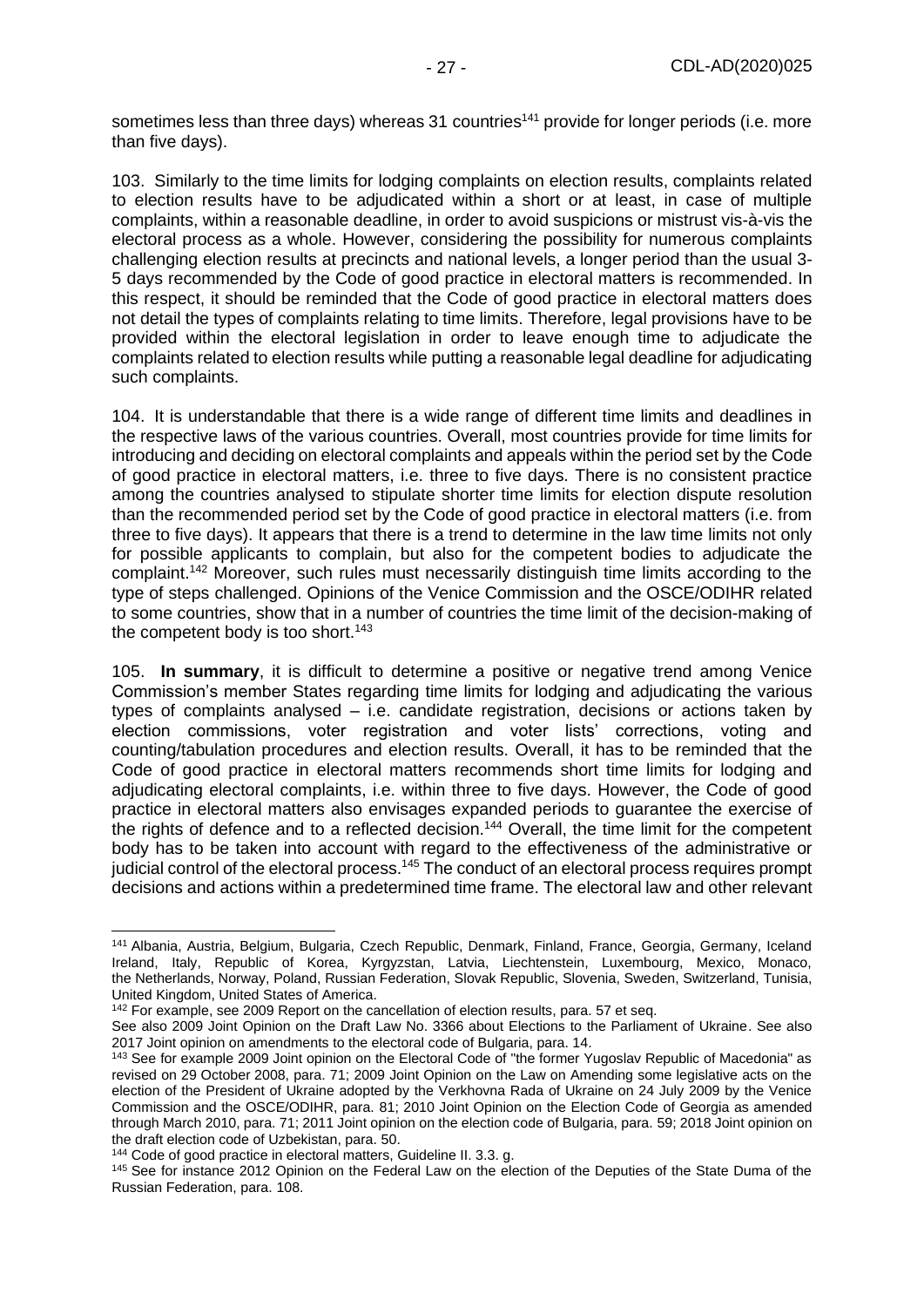laws should therefore expressly and systematically set realistic<sup>146</sup> deadlines for lodging and adjudicating complaints and appeals for each phase of the electoral process, by which either the courts or the electoral bodies must reach a timely decision. A balance is thus necessary and advisable in the law between the thoroughness and complexity of the election dispute resolution system on the one side, and speedy and flexible procedures on the other side. Considering that a majority of countries do not provide explicit legal provisions regarding time limits for the main steps of electoral processes, it may be recommended to include such time frames in the legislation, especially in countries where trust in electoral processes remains weak. Moreover, it is crucial that the legitimacy of the elected bodies is determined early, preferably before they take office, and it has to be avoided that decisions are taken only close to the end of their mandates.

## <span id="page-27-0"></span>**VIII. Other procedural issues**

## <span id="page-27-1"></span>**A. Right to a fair trial and effectiveness of election dispute resolution systems**

106. The European Court of Human Rights case-law emphasises that "a domestic system for effective examination of individual complaints and appeals in matters concerning electoral rights is one of the essential guarantees of free and fair elections."<sup>147</sup> The "effective examination" requirement as established in the case-law of the Court implies that grounds for appeals should not be stipulated in the law or interpreted so narrowly that they prevent the effective examination of complaints.

107. Additionally, the European Court of Human Rights has underlined in its case-law that the right to an effective examination of complaints extends to "an arguable claim concerning election irregularities" both relating to individual rights and state's positive obligations to hold free and fair elections.<sup>148</sup> According to the Court, states have to undertake an effective examination of the applicants' claims.<sup>149</sup>

108. In order to comply with international standards, complaints and appeals procedures should clearly provide *inter alia* for the right for voters, candidates and political parties to effective and speedy remedies.<sup>150</sup> They should also be entitled to present evidence in support of their complaints, to a public and fair hearing, to impartial and transparent proceedings on the complaints, to effective and speedy remedies as well as the possibility of appeal to a court – or at least another impartial body – in final instance if a remedy is denied.<sup>151</sup> The guiding principles of election dispute resolution systems are therefore not different from general principles of good administration<sup>152</sup> or principles of fair judicial proceedings.<sup>153</sup> In electoral matters, an administrative or judicial remedy has thus to be as efficient as remedies for the

<sup>146</sup> As underlined by the 2006 Report on the Participation of Political Parties in Elections, para. 40, "The precise time frame may vary from one country to another depending on multiple factors such as the systems of ballot counting and of transmitting results but also from case to case due to the organisation of different elections, which may be held in different contexts. The Report however refrained from drawing general conclusions on deadlines." <sup>147</sup> Namat Aliyev v. Azerbaijan, 8 April 2010, para. 81.

<sup>148</sup> Namat Aliyev v. Azerbaijan, 8 April 2010, para. 88.

<sup>149</sup> Gahramanli and others v. Azerbaijan, 8 October 2015, para. 73-74.

<sup>&</sup>lt;sup>150</sup> Code of good practice in electoral matters, II 3.3.

See among the opinions issued for example 2004 Joint Recommendations on the Electoral Law and the Electoral Administration in Moldova, para. 111. See above Part VI.

<sup>151</sup> Code of good practice in electoral matters, II 3.3. See also Mugemangango v. Belgium, 10 July 2020, para. 70. See among the opinions 2004 Joint Recommendations on the Electoral Law and the Electoral Administration in Moldova, para. 111.

<sup>152</sup> See for example 2011 Stocktaking on the notions of "good governance" and "good administration", para. 65.

<sup>153</sup> See 2016 Rule of Law Checklist**,** II. Benchmarks, E. Access to justice, 2. Fair trial, a. Access to courts and c. Other aspects of the right to a fair trial.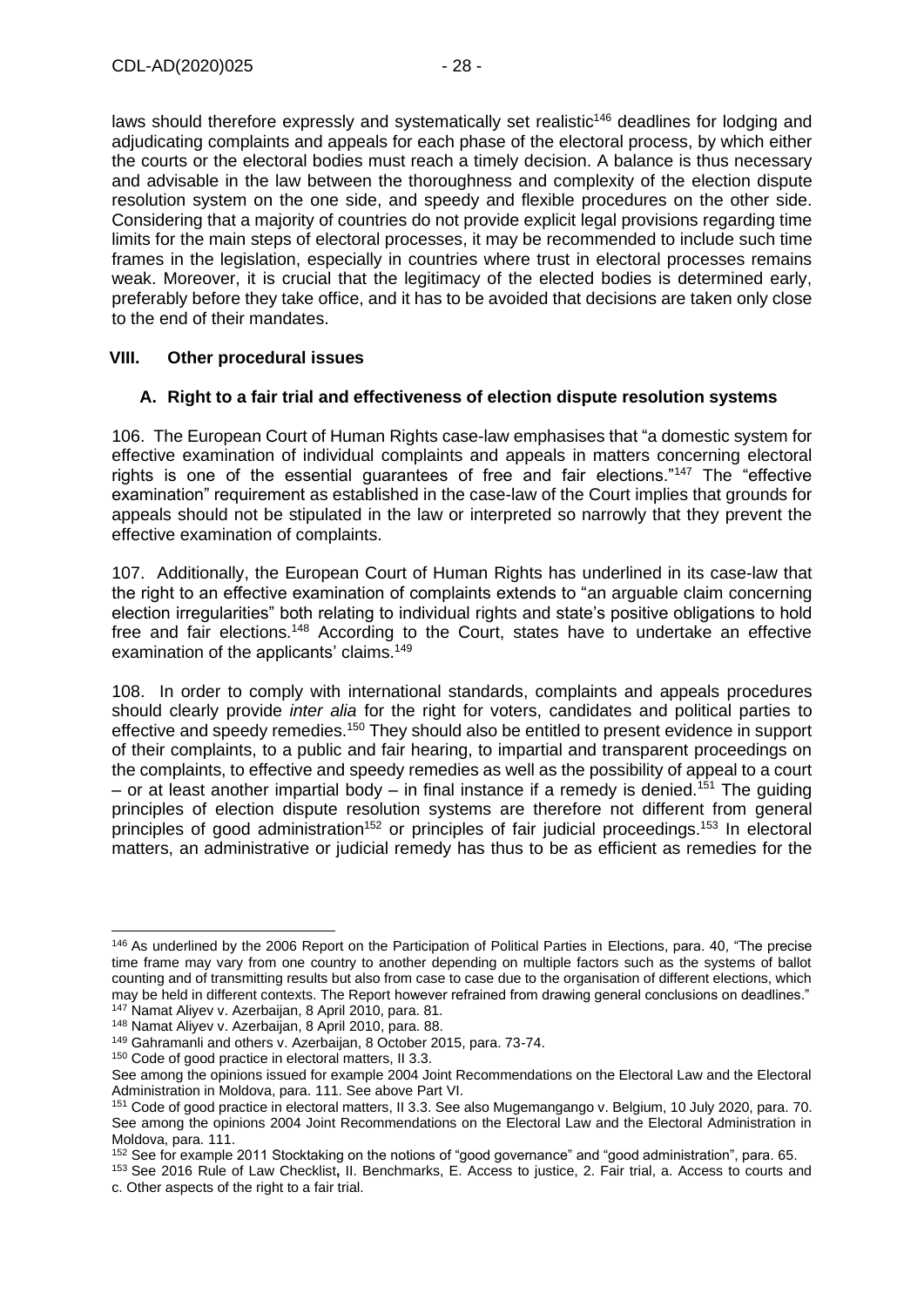protection of other fundamental rights and freedoms, according to the case-law of the European Court of Human Rights.<sup>154</sup>

109. Whereas provisions governing election dispute resolution systems proper to election administrations' decisions, actions, and inactions are stated in electoral laws and other relevant laws, general administrative procedure rules contained in other pieces of legislation may also be applicable concerning the burden of proof, the right to submit evidence or other procedural guarantees in the context of electoral processes. For instance, in some countries, the disputes related to voter registration are solved in a procedure provided for the complaints concerning the civil register in general.<sup>155</sup> Thus, the applicable procedure might not be found in electoral legislation. Similarly, the appeal procedure before a court – an administrative or constitutional court, or an equivalent body – is usually not stipulated in electoral laws, but more often in laws on courts' procedures.

110. In order to guarantee full electoral rights, election dispute resolution systems should avoid obstacles to the lodging of complaints and appeals.<sup>156</sup> The procedure should not be too complex and rigid, eliminating the possibility to submit an application which would deserve to be considered in substance. As indicated by the Code of good practice in electoral matters, "[t]he procedure must be simple and devoid of formalism, in particular concerning the admissibility of appeals."<sup>157</sup> The legislation should clearly provide consequences for the situation where the application contains shortcomings. The competent bodies should have the obligation to provide assistance when the complaints are submitted and the procedure should be carried out in good will. Moreover, in case the application is not submitted to the competent body, the applicant should be advised about the correct procedure to redirect his/her complaint, or, if need be, the application could be forwarded to the competent body by the body which has wrongly received the complaint. A margin of appreciation might be given to the institutions.

111. Applicants must be permitted to familiarise themselves with the materials related to their complaints and appeals.<sup>158</sup> Where they complain to an election commission, they must be informed of the time and the date of the session at which their complaint will be considered so that they can attend the session. Similarly, assistance for the presentation of complaints should be ensured to complainants. Complaints on voter registration or the right to vote on election day are usually not complicated neither legally nor in fact. In such issues, an oral complaint might be acceptable. In other cases where the dispute is more detailed and legally complex and requiring an investigation of factual circumstances, a written form might be suitable. In most countries, a written form for the complaint is necessary,<sup>159</sup> In some countries, an oral complaint is possible, depending on the type of complaint lodged.<sup>160</sup>

112. Applicants should be free to present their complaints or appeals without legal assistance. Especially in disputes concerning the cancellation of election results, an obligation for legal advice might be reasonable to avoid manifestly unfounded complaints and appeals. In

<sup>154</sup> See Mugemangango v. Belgium, 10 July 2020, para. 130-131.

<sup>&</sup>lt;sup>155</sup> Cf. Part IV. B. for more developments regarding voter lists.

<sup>156</sup> See for instance 2009 Joint Opinion on the Election Code of Georgia as revised up to July 2008, para. 109.

<sup>157</sup> Code of good practice in electoral matters, Guideline II. 3.3. b.

<sup>158</sup> See for example 2010 Joint Opinion on the Amendments to the Electoral Code of the Republic of Belarus as of 17 December 2009, para. 68.

<sup>159</sup> Albania, Algeria, Andorra (voter and candidate registration), Armenia, Bosnia and Herzegovina, Estonia (except for notice concerning deficiency in electoral management, which may not lead to an appeal to the court), France, Germany, Republic of Korea, Mexico, the Netherlands, North Macedonia (by e-mail to the State Election Commission), Norway (for the complaints concerning voter lists), Poland, Slovak Republic, Spain, Switzerland, Ukraine. In Bosnia and Herzegovina, the complaint has to be submitted in a form prescribed by the Central Election Commission.

<sup>&</sup>lt;sup>160</sup> Austria, Chile, Latvia, Monaco, Turkey. In Austria, complaints concerning voter registration and issuing of voting cards may be submitted orally with the duty of the competent body to protocol the applications.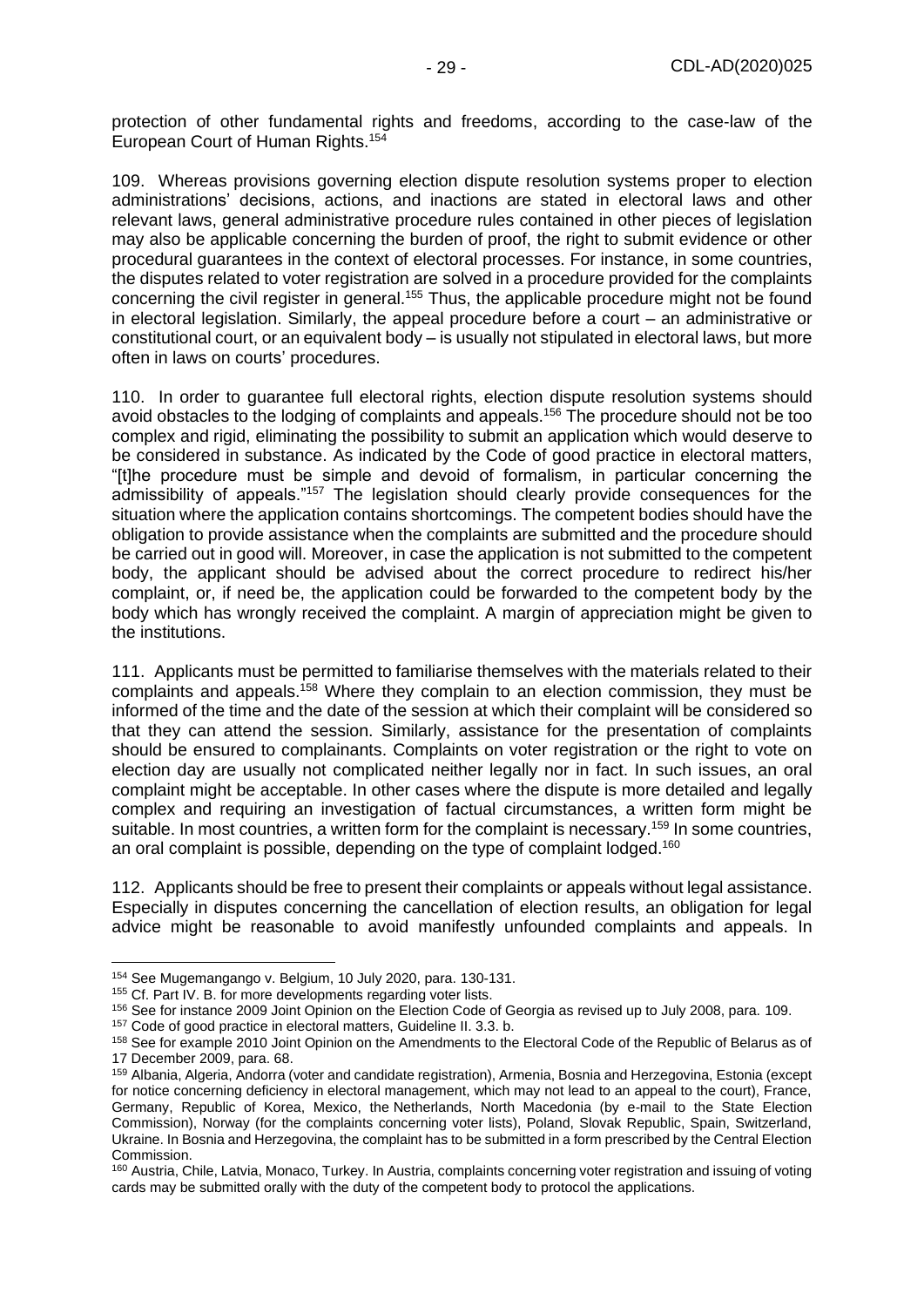five member States, electoral laws explicitly state the possibility to submit applications without a representative.<sup>161</sup> However, this does not mean that a representation is explicitly required in all the other countries analysed.

113. Not many countries define in their electoral laws and other laws the persons having the right to be heard in election dispute resolution systems in addition to the applicant.<sup>162</sup> Laws on courts' procedures might provide for additional parties or stakeholders having the right to be heard, in addition to applicants and bodies whose decisions or inactions are challenged.

114. As stated in the Code of good practice in electoral matters, the applicant's right to a hearing involving both parties must be protected.<sup>163</sup> An oral hearing is a means to provide the parties to justify the relevance of their requests in a speedy manner as well as to ask questions to the other parties in order to point out the substance of the dispute. In some cases, an oral hearing is necessary to hear the witnesses in a speedy manner, giving the parties a chance to ask questions to the witnesses. The aims of the transparency – i.e. the overall trust in electoral processes – can be ensured if the stakeholders are able to inspect whether all similar cases have been solved in an equal manner and whether the reasoning of the decisions is verifiable.<sup>164</sup> There are not many countries with specific rules on the right to request an oral hearing of the case or the competent institution's obligation to provide an oral hearing.<sup>165</sup> However, this does not mean that an oral hearing is explicitly excluded in all the other countries analysed.

115. If the decision in electoral matters in first instance is made by a non-judicial body, it has to be guaranteed by a specific procedural rule that the core elements of a fair proceeding are fulfilled. Moreover, if the appeal procedure is made before a non-judicial body, the procedure should ensure that the competent body offers sufficient guarantees of its impartiality and afford effective guarantees of a fair, objective and sufficiently reasoned decision, as recently recalled by the case-law of the European Court of Human Rights.<sup>166</sup> In any case, the competent body should have a high-level of expertise on electoral matters, which, depending on the issue challenged, may involve experts or judicial lay members *inter alia* with a geographical or IT background.

# <span id="page-29-0"></span>**B. Transparency of election dispute resolution systems**

116. For all electoral processes, the principles of openness and transparency are generally stated in domestic electoral laws as well as in other laws. The specific mechanisms to guarantee the transparency of election dispute resolution systems among election commissions is guaranteed by the working methods of election administrations, such as

<sup>161</sup> Algeria, Andorra (cases concerning candidate registration), Azerbaijan, Estonia, Latvia, Mexico.

<sup>162</sup> Andorra, Azerbaijan, Czech Republic, Ireland, Mexico, Ukraine. In Andorra, concerning disputes related to candidate registration, candidates and the Attorney-General's Office take part in the proceedings. In Azerbaijan, the law explicitly provides that the electoral management body whose decision is contested, takes part in the proceedings. In Mexico, Article 13 of the Law on electoral dispute resolution procedures refers to all persons entitled to lodge complaints and appeals, such as political parties, citizens, candidates and political nongovernmental organisations. In the Russian Federation, candidates or parties concerned have the right to attend the process. In Ukraine, all parties are to be notified about a date and time of examination of a complaint. However, a failure to attend a session of an election commission does not prevent the examination of the case. The same applies to proceeding at courts.

<sup>163</sup> Code of good practice in electoral matters, Guideline II 3.3. h.

<sup>164</sup> See for example 2009 Joint Opinion on the Draft Law No. 3366 about Elections to the Parliament of Ukraine, para. 43.

<sup>&</sup>lt;sup>165</sup> Armenia, Germany, Peru, Tunisia, Ukraine. In Armenia, an oral hearing is obligatory except in some cases concerning disputes related to election results. In Azerbaijan, the applicant has the right to request an oral hearing. In Ukraine, there is no provision in the law allowing the election commissions to conduct written proceedings. Regarding the judicial proceeding, an oral hearing should be provided, unless otherwise requested by the parties or unless the parties have failed to be present at a hearing.

<sup>166</sup> See Mugemangango v. Belgium, 10 July 2020, para. 70, 137.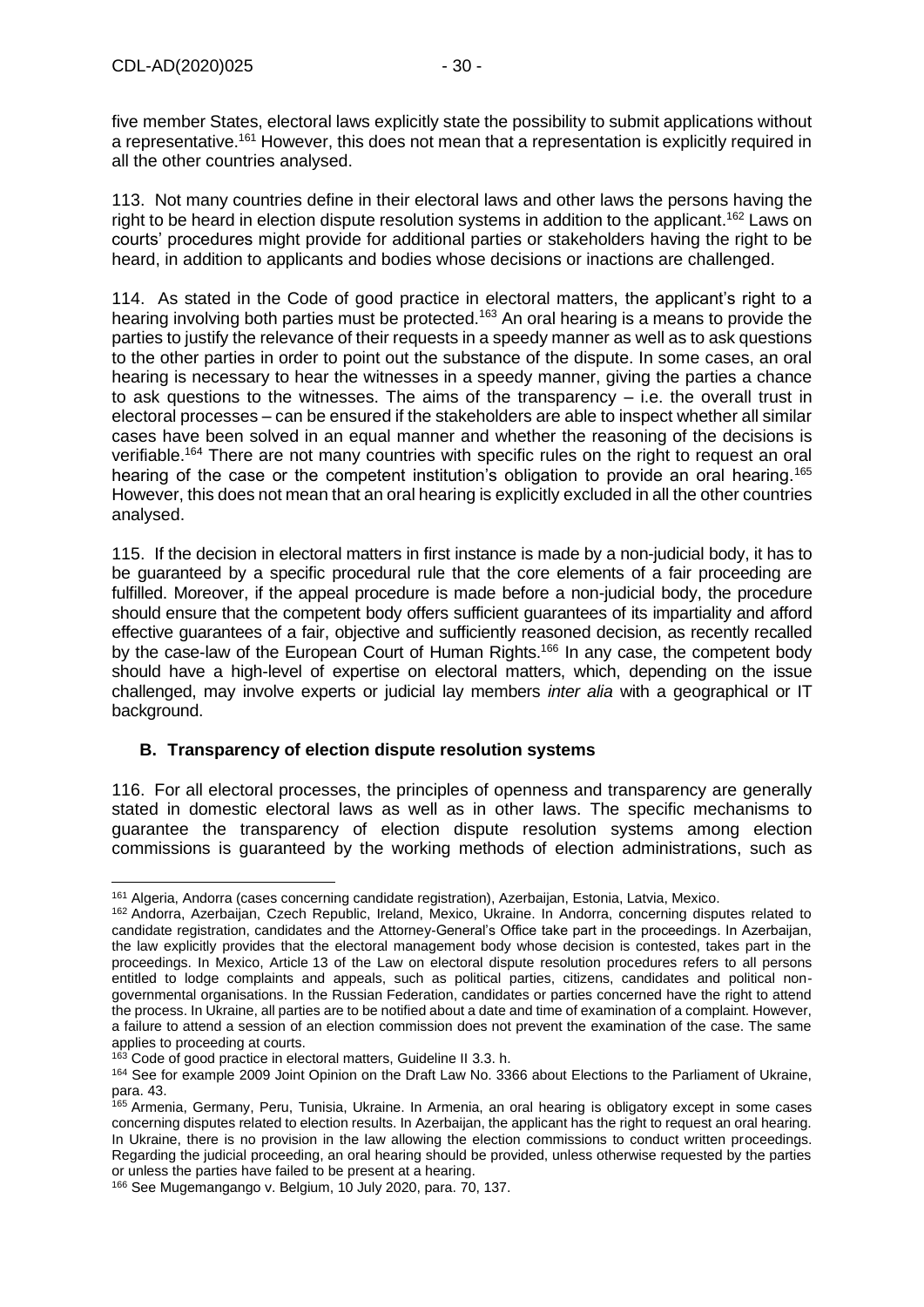sessions open to public, the duty to publish sessions' protocols on the web, streaming of the sessions and so on.

117. More precisely, each act of the election administration should be formally published, broadly available for information to electoral stakeholders and appealable to a court.<sup>167</sup> Publicity can be ensured through public media and by immediate publication on the Internet. All decisions of election commissions should be clear and reasoned so that aggrieved persons can judge whether to make a formal complaint.<sup>168</sup> Complaints and appeals' procedures should also be transparent thanks to the accessibility of a number of sources, such as, depending on the countries: the publication of complaints, responses and decisions, for instance through a freely accessible database on the Internet of complaints and appeals lodged, which should not only contain the information on the issues challenged, but as far as possible, also an access to the documents submitted by the parties, as well as the resolutions and protocols of the hearings. <sup>169</sup> Transparency provides assurance to complainants and voters that electoral malfeasance has been corrected and serves as a potential deterrence to future misconduct.<sup>170</sup>

118. In some opinions of the Venice Commission, it has been observed that the procedure for lodging a complaint was too complicated or caused relatively high costs.<sup>171</sup> The principle of transparency was addressed in several opinions of the Venice Commission. It requires a written decision by the competent body as well as a reasoning of the decision;<sup>172</sup> decisions should be made public;<sup>173</sup> and finally, written procedural rules concerning the review of complaints and appeals should exist.<sup>174</sup>

#### <span id="page-30-0"></span>**C. Reasoning of decisions on electoral complaints and appeals**

119. Reasoning of decisions on electoral complaints or appeals is a necessity to guarantee the verifiability of the decision and the recourse to a remedy against the decision, if applicable. Due to the urgency of election dispute resolution systems, especially relating to decisions made, actions committed or inactions on election day, i.e. concerning pre-opening, voting and counting procedures, the resolutions cannot be reasoned in detail to a large extent. The necessary promptness of the proceedings may outweigh the requirement of a detailed reasoning. Still, a short reasoning both in fact and in law is required.

120. The Venice Commission has therefore recommended that all election commissions should issue written decisions and duly argue all their decisions. The format of decisions should also be standardised. This should apply to all decisions, whether or not they can be appealed to a court.<sup>175</sup> All decisions of election commissions should be clear and reasoned so

<sup>&</sup>lt;sup>167</sup> See for instance 2010 Report on figure based management of possible election fraud, para. 121.

<sup>&</sup>lt;sup>168</sup> See for instance 2004 Joint Recommendations on the Electoral Law and the Electoral Administration in Azerbaijan, para, 43.

<sup>&</sup>lt;sup>169</sup> In some cases, the documents cannot be public in order to protect the personal data (e.g. disputes on the voter's registration). In these cases, only the relevant personal information should be hidden, while leaving the information on the complaint, arguments of the parties and reasoning of the competent body accessible.

<sup>170</sup> See for instance 2013 Joint Opinion on the Draft Amendments to the Laws on election of people's deputies and on the Central Election Commission and on the Draft Law on repeat elections of Ukraine, para. 100.

<sup>171</sup> See for instance 2009 Joint Opinion on the Election Code of Georgia as revised up to July 2008, para. 109, 115; 2013 Joint Opinion on Draft Amendments to Legislation on the Election of People's Deputies of Ukraine, para. 66.

<sup>&</sup>lt;sup>172</sup> See for instance 2004 Opinion on the Proposal to Amend the Constitution of the Republic of Moldova (introduction of the individual complaint to the Constitutional Court), para. 43; 2011 Joint opinion on the election code of Bulgaria, para. 56.

<sup>173</sup> See for instance 2009 Joint Opinion on the Draft Law No. 3366 about Elections to the Parliament of Ukraine, para. 43.

<sup>174</sup> See for example 2011 Joint opinion on the election code of Bulgaria, para. 56.

<sup>&</sup>lt;sup>175</sup> See for example 2011 Joint opinion on the election code of Bulgaria, para. 56.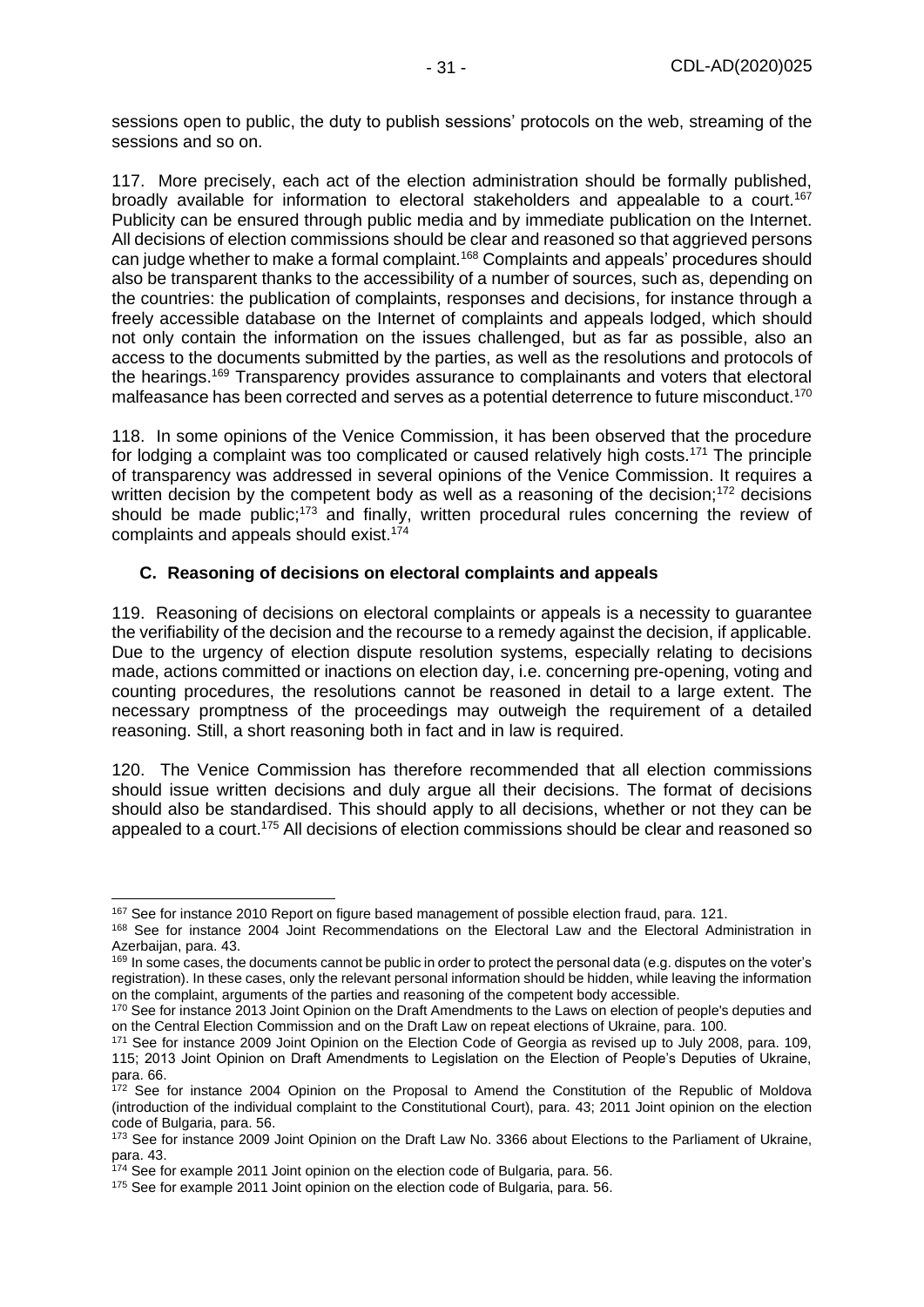that aggrieved persons can judge whether to make a formal complaint.<sup>176</sup> The requirement that the decision should be reasoned is stipulated in electoral legislation only in a few countries. However, this does not prejudge the application of provisions to be found in the Constitution, general legislation on courts or administrative disputes.<sup>177</sup>

## <span id="page-31-0"></span>**D. Right to submit evidence and burden of proof**

121. The Venice Commission has considered the right to submit evidence as a minimum guarantee for the protection of suffrage rights in a fair procedure.<sup>178</sup> In some cases, if the applicant does not have access to documentary proof, the electoral management bodies or other relevant institutions should have the duty to present it to the competent body.<sup>179</sup>

122. The burden of proof in electoral disputes is an important element, which should be stipulated in the law. There are different possibilities to address the issue. The applicant may have the burden of proof, i.e. of submitting evidence for the arguments the application is based on.<sup>180</sup>

123. Another solution might be to oblige the competent body deciding on the complaint or appeal to collect the relevant evidence *ex officio*, <sup>181</sup> or in addition to the evidence provided by the applicant. However, it might be in reality problematic to exercise such power in practice due to the very limited time for adjudicating the complaint or the appeal.

#### <span id="page-31-1"></span>**IX. Decision-making power**

124. A successful election dispute resolution system relies on the effectiveness of the decision-making power of the competent body, either administrative bodies – electoral management bodies –, judicial bodies – constitutional, ordinary courts or specialised courts – or other types of bodies – including parliaments.

## <span id="page-31-2"></span>**A. International standards**

125. As underlined by the Code of good practice in electoral matters, "[t]he appeal body must have authority in particular over such matters as the right to vote – including electoral registers – and eligibility, the validity of candidatures, proper observance of election campaign rules and the outcome of the elections." In addition, "[t]he appeal body must have authority to annul elections where irregularities may have affected the outcome."<sup>182</sup>

<sup>176</sup> See for instance 2004 Joint Recommendations on the Electoral Law and the Electoral Administration in Azerbaijan, para, 43.

<sup>177</sup> See for instance Estonia, Norway. Factual reasons are required in Albania, Algeria, Austria (disputes on the registration of voters), Estonia, Norway and Slovak Republic (disputes on election results), whereas legal reasons are explicitly obligatory in Albania, Bosnia and Herzegovina and Ukraine. In Mexico, even though no electoral law explicitly requires reasoned decisions for electoral authorities, Article 16 of the Constitution provides that all decisions of all authorities that may affect rights must be reasoned.

<sup>178</sup> See for example 2006 Joint Recommendations on the Laws on Parliamentary, Presidential and Local Elections, and Electoral Administration in the Republic of Serbia, para. 65.

<sup>179</sup> The Venice Commission has argued that in such cases, the applicant should have the right to make copies of the documents even if they contain personal data. See 2007 Joint Opinion on the 26 February 2007 Amendments to the Electoral Code of the Republic of Armenia, para. 33.

In Albania, Algeria and Austria, the law provides the parties of the dispute the right to submit evidence.

<sup>180</sup> Such is the situation in Andorra (disputes concerning voter registration), France, Bosnia and Herzegovina, Mexico (Article 15 of the Law on electoral dispute resolution procedures provides that the burden of proof lies on the part that asserts a fact), Slovak Republic. The legislation is similar in Armenia, where the burden of proof lies with the person who makes a statement (with some special rules). In Latvia, the burden of proof lies in the participants in the administrative proceedings.

<sup>&</sup>lt;sup>181</sup> Such obligation is provided in the electoral laws of Armenia, Azerbaijan, Liechtenstein, Mexico and Ukraine.

<sup>182</sup> Code of good practice in electoral matters, Guidelines II 3.3. d. and e.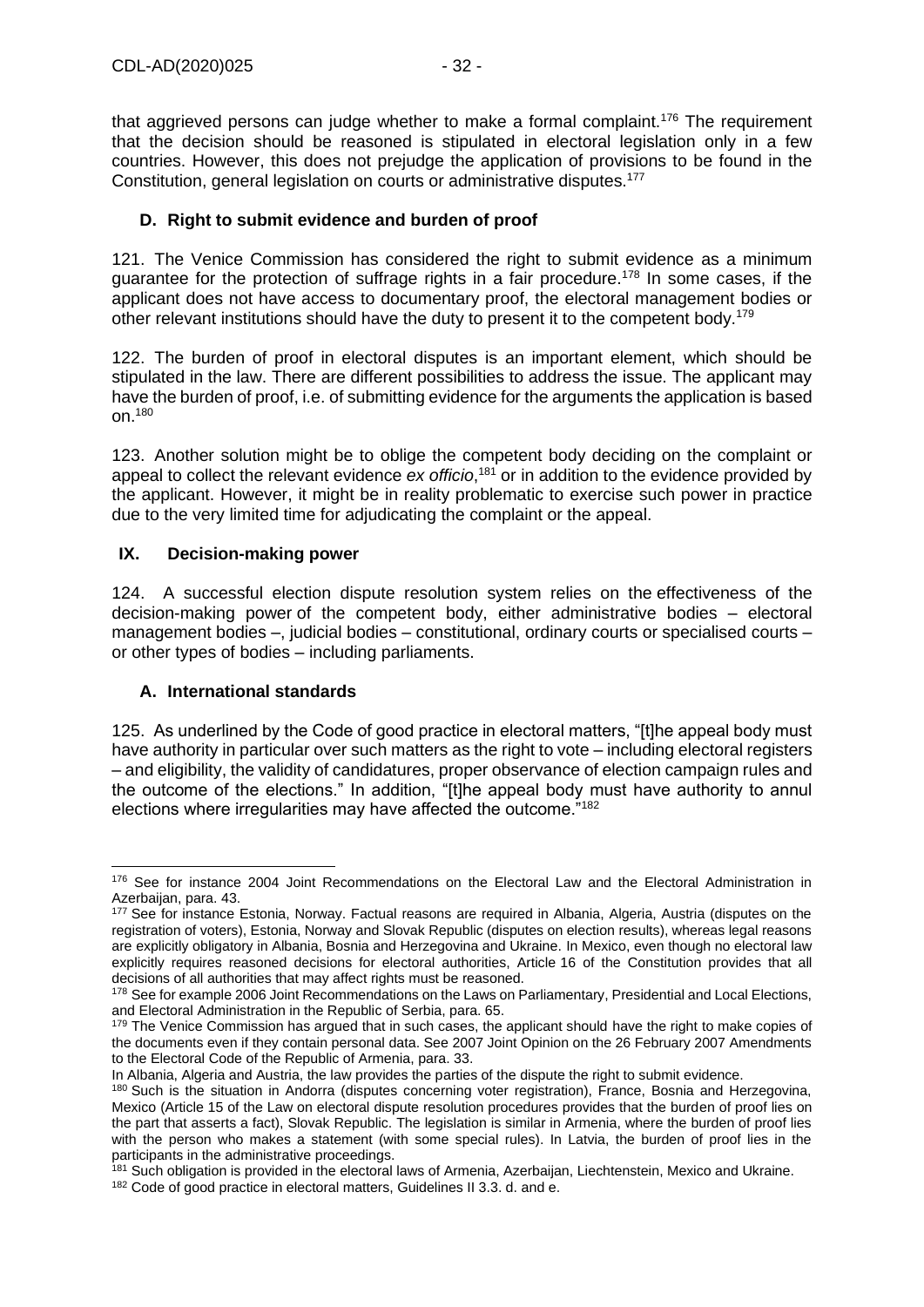126. Additionally, the OSCE/ODIHR publication *Resolving Election Disputes*<sup>183</sup> lists several recommendations concerning the possibility to nullify election results. Among them: (i) the decision to partially or fully invalidate election results should be assigned to the highest electoral body. This decision should be reviewable by the highest body of the judiciary or the Constitutional Court; (ii) the electoral law should specify whether the entities vested with the power to invalidate the election results can take action without being presented with a formal complaint; (iii) it should be clear from the law whether a general or restricted invalidation mechanism applies; (iv) both the preliminary and the final results should be subject to challenges.

#### <span id="page-32-0"></span>**B. Authority of the appeal body on the cancellation of election results**

127. In order to safeguard and guarantee the integrity of electoral processes as a whole, domestic legislation should grant appeal bodies with the power to cancel elections, partially or fully.<sup>184</sup> The central criterion for cancelling elections, recognised by international standards and primarily by the Code of good practice in electoral matters, is the question of whether irregularities may have affected the outcome of the vote. The Venice Commission affirms that "the appeal body must have authority to annul elections where irregularities may have affected the outcome. It must be possible to annul the entire election or merely the results for one constituency or one polling station. In the event of annulment, a new election must be called in the area concerned."<sup>185</sup> Cancellation of election results due to minor misconduct which has not affected the outcome could make the electoral process more vulnerable or would lead to mistrust in the judicial remedies or lead to lower interest in cycles of repeat elections, and possibly a lower turnout.

128. Indeed, considering the extreme effects of cancellation of election results, such a decision should only be concretised in extraordinary circumstances where evidence of illegality, dishonesty, unfairness, malfeasance or other misconduct is clearly established and where such improper behaviour has distorted election results.<sup>186</sup>

129. The transparency of election dispute resolution systems provides assurance to complainants and voters that electoral malfeasance has been corrected and serves as a potential deterrent to future misconduct.<sup>187</sup> A country where the electoral law allows for a tolerance level for fraud, based on a certain percentage of irregular votes,<sup>188</sup> or where the allocation of seats takes place before the results of the repeated elections are made public<sup>189</sup> does not follow international standards.

130. In a number of countries, electoral laws use rather general clauses concerning the cases of cancellation.<sup>190</sup> Some countries provide for a general invalidation mechanism<sup>191</sup> while some

<sup>183</sup> Resolving Election Disputes in the OSCE Area: Towards a Standard Election Dispute Monitoring System, 2000, Section II. G.

<sup>&</sup>lt;sup>184</sup> See 2009 Report on the cancellation of election results. See also Ace Project, Electoral Dispute Resolution, 2012.

<sup>185</sup> Code of good practice in electoral matters, Guideline II 3.3. e.

<sup>186</sup> International Foundation for Electoral System, Guidelines for Understanding, Adjudicating, and Resolving Disputes in Elections, 2011, para. 104.

<sup>&</sup>lt;sup>187</sup> 2013 Joint Opinion on the Draft Amendments to the Laws on election of people's deputies and on the Central Election Commission and on the Draft Law on repeat elections of Ukraine, para. 100.

<sup>188</sup> 2005 Final Opinion on the Amendments to the Election Code of the Republic of Azerbaijan, para. 42-43; 2006 Opinion on the Law on Elections of People's Deputies of Ukraine, para. 84.

<sup>189 2010</sup> Joint Opinion on the Draft Working Text amending the Election Code of Moldova, para. 70.

<sup>190</sup> Algeria, Andorra, Armenia, Belgium, Brazil, Bulgaria, Chile, Canada, Costa Rica, Denmark, Finland, Iceland, Italy, Malta, Mexico, Norway, Poland, Liechtenstein, Lithuania, Luxembourg, San Marino, Slovak Republic, Sweden, Switzerland, Turkey, Ukraine, United Kingdom, United States of America.

<sup>191</sup> Algeria, Andorra, Belgium, Bulgaria, Canada, Costa Rica, Denmark, Finland, Iceland, Italy, Malta, Norway, Poland, Liechtenstein, Lithuania, Luxembourg, San Marino, Slovak Republic, Sweden, Switzerland, Turkey, Ukraine.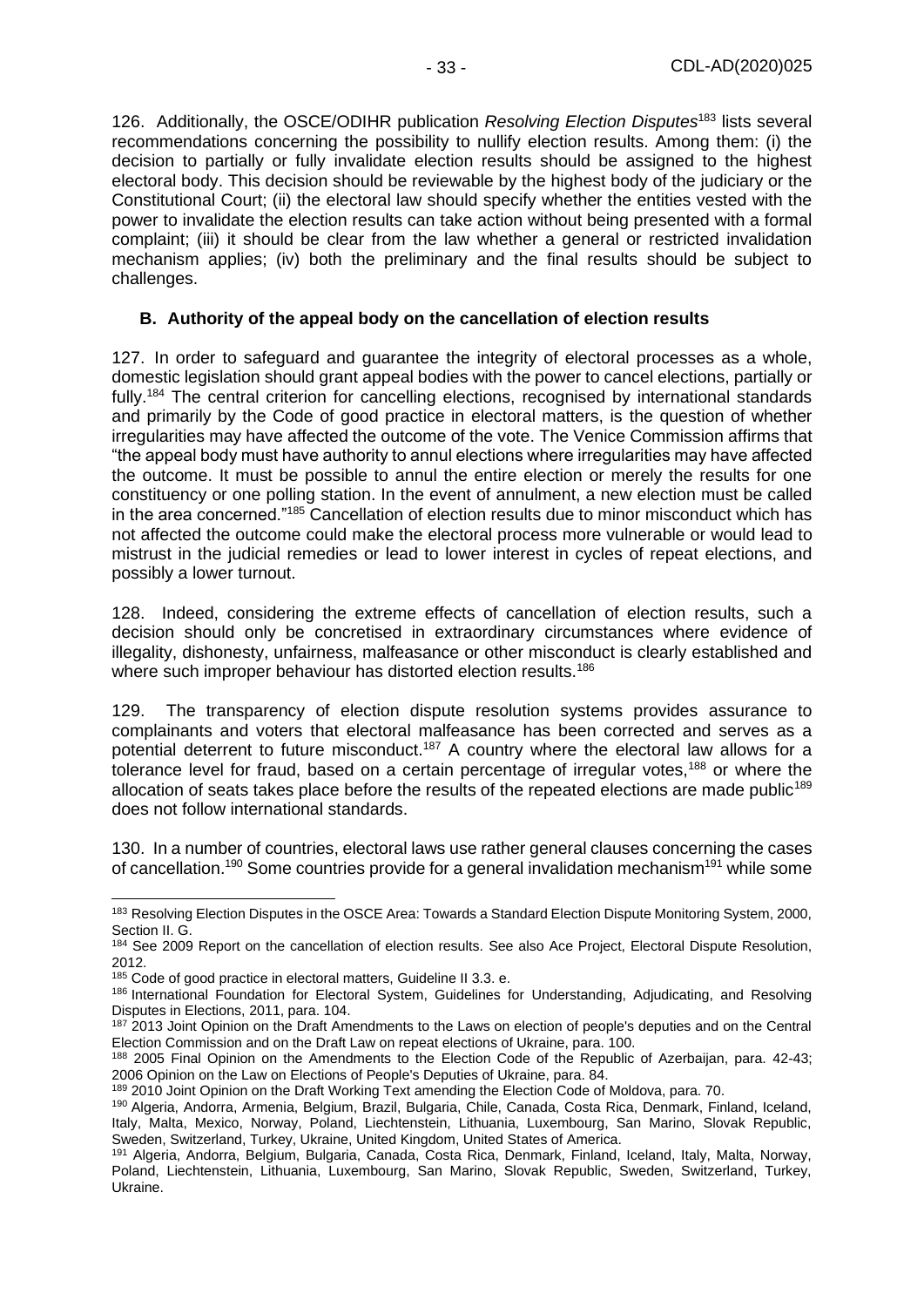others for a partial one.<sup>192</sup> It should be noted that one option (a general invalidation for instance) does not necessarily exclude the other option offered to the judge (a partial invalidation). There are many cases where the competent authority can cancel results in one or more electoral constituencies.<sup>193</sup> In other cases, there are provisions that allow for the general invalidation of the elections.<sup>194</sup>

131. On this sensitive issue of (cancellation of) election results, the role of the electoral judges is crucial, since they are the institution responsible for ultimately deciding on the sincerity of an electoral process. The electoral judge is tasked with an appreciation of the circumstances in which electoral malpractice is taking place and how it may affect the outcome of the elections. Based on such circumstances, the judge has therefore either to confirm or to invalidate the elections, partially or fully. In this context, the role of the electoral judge may differ from that of a "judge of the legality", who should immediately and unequivocally sanction any shortcoming and/or illegal action. In this regard, circumstances and impact matter as much as the infringement of legal proceedings.

132. In summary, the legislation of most member States of the Venice Commission does not provide for detailed legislation on the decision-making power of the appeal body and leaves a broad decision-making power to courts, in particular regarding the sensitive issue of cancellation of elections. There remains room for improvement in a number of countries where the law does not provide necessarily for the possibility to cancel an entire electoral process, a decision which can be necessary in situations of distortion of election results. This also implies the possibility to modify election results, to order a total or partial recount of the votes. There may be consequently a need to clarify the legislation accordingly concerning the cases of partial or full cancellation of election results and the consequences deriving from such decisions of cancellation. Among the possible consequences, there can be a recount, a repeat voting either with the same candidates or fully reorganised including with a new candidate registration procedure.

## <span id="page-33-0"></span>**X. Conclusions**

133. The proper settlement of electoral disputes is an essential part of a successful electoral process. This implies ensuring an effective system of challenging electoral violations and examination of election-related disputes, combining an effective mechanism of lodging complaints and an effective decision-making process on such electoral complaints. However, while the legislation of all the Venice Commission's member States includes legal provisions on complaints and appeals' procedures, most of the domestic laws and their implementation regarding various aspects of election dispute resolution systems could be improved, as regularly underlined by opinions on electoral legislation as well as by election observation reports.

134. According to most electoral laws, courts are competent to decide on electoral disputes, at least in last instance, in line with international standards. The Venice Commission reiterates its recommendation that electoral legislation provide for judicial bodies to be the final authority to decide on electoral disputes while avoiding at the same time risks of conflicts of jurisdictions.

<sup>192</sup> Albania, Armenia, Austria, Azerbaijan, Bosnia and Herzegovina, Brazil, Chile, Croatia, Czech Republic, Estonia, France, Georgia, Germany, Hungary, Ireland, Kazakhstan, Republic of Korea, Kosovo, Kyrgyzstan, Latvia, Mexico, Republic of Moldova, Montenegro, Monaco, Morocco, the Netherlands, North Macedonia, Peru, Portugal, Romania, Russian Federation, Serbia, Slovenia, Spain, Tunisia, United Kingdom, United States of America.

<sup>&</sup>lt;sup>193</sup> Albania, Armenia, Austria, Bosnia and Herzegovina, Denmark, Estonia, Finland, Georgia, Kazakhstan, Republic of Republic of Korea, Lithuania, Malta, Mexico, Republic of Moldova, North Macedonia, Norway, Portugal, Slovenia, Spain.

<sup>194</sup> Croatia, Estonia, Finland, Ireland, Malta, Mexico, Monaco, Morocco, Poland, Russian Federation, Serbia, Slovak Republic.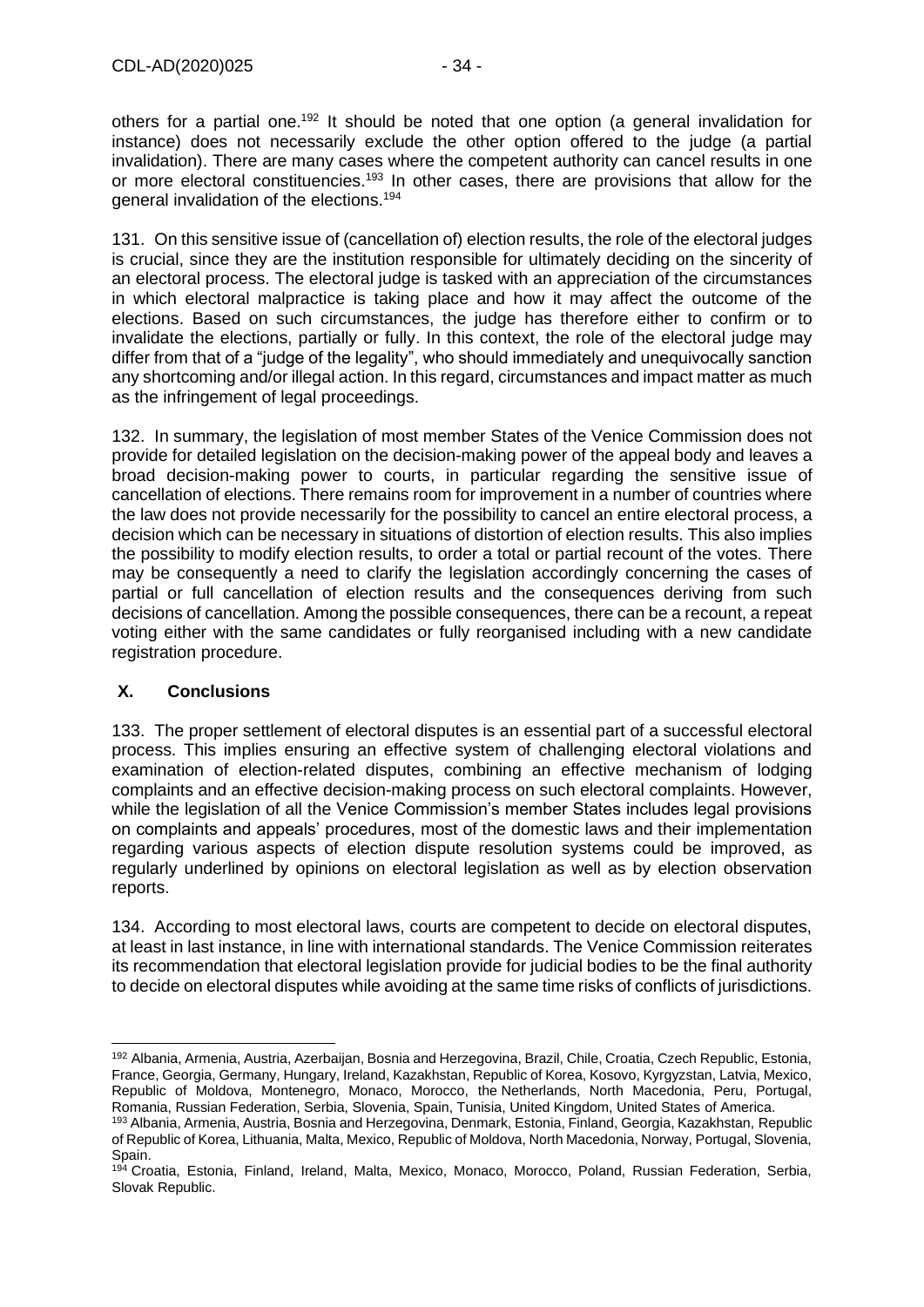The composition of the body deciding on complaints and appeals, except concerning voter registration or disputes related to election day, should preferably be a collegial one.

135. Concerning the grounds for complaints and the decisions, actions, inactions open to challenge, the majority of Venice Commission's member States provide for provisions ensuring voters, candidates and political parties the right to lodge complaints for violations of the law for the essential steps of the electoral process, such as registration of voters and candidates, electoral campaign, voting operations and election results. Nevertheless, there remains room for improvement: the Venice Commission indeed recommends that grounds for complaints and appeals should not be limited to violations of electoral rights and interests due to the State's decisions and actions but also include inactions and inadequate enforcement, as well as violations of electoral law by private actors.

136. Concerning the persons entitled to complain (standing), most of the Venice Commission's member States enable in their legislation voters, candidates and political parties to lodge electoral complaints, in line with international standards, but only few go beyond and provide such rights to other categories of persons. Extending the right to complain to additional electoral stakeholders could be envisaged to reinforce procedures regarding the settlement of electoral disputes and increase trust in electoral processes as a whole. If necessary, safeguards must be put in place to prevent the misuse of the complaints system, to avoid frivolous complaints with the only aim to disrupt or block the electoral process.

137. The variety of situations concerning time-limits among the Venice Commission's member States prevents drawing trends. The Venice Commission reiterates its recommendation that national legal frameworks stipulate short periods for lodging complaints and prompt decisions by competent bodies, inherent to the nature of electoral processes. A balance is however necessary and advisable in the law between the thoroughness and complexity of the election dispute resolution system on the one side, and speedy and flexible procedures on the other side.

138. Other procedural issues involve ensuring the right to a fair trial in electoral matters and the effectiveness of the appeal system, which includes the necessity of providing legal guarantees regarding evidence and the possibility of hearing parties contesting an electionrelated decision. The emphasis must also be put on the transparency of election dispute resolution systems, by ensuring procedures devoid of formalism. The importance of reasoned and substantive decisions must be underlined, despite the requirement of making the procedures of examination of electoral complaints and appeals short.

139. The legislation of a number of Venice Commission's member States does not address the issue of the decision-making power of the body entitled to examine a complaint or appeal and to resolve an electoral dispute; the Venice Commission recommends in particular the reinforcement of the legislation regarding the cases of partial or full cancellation of election results and underlines the crucial role of the electoral judge in this respect, as well as of other remedies following electoral frauds or malpractices.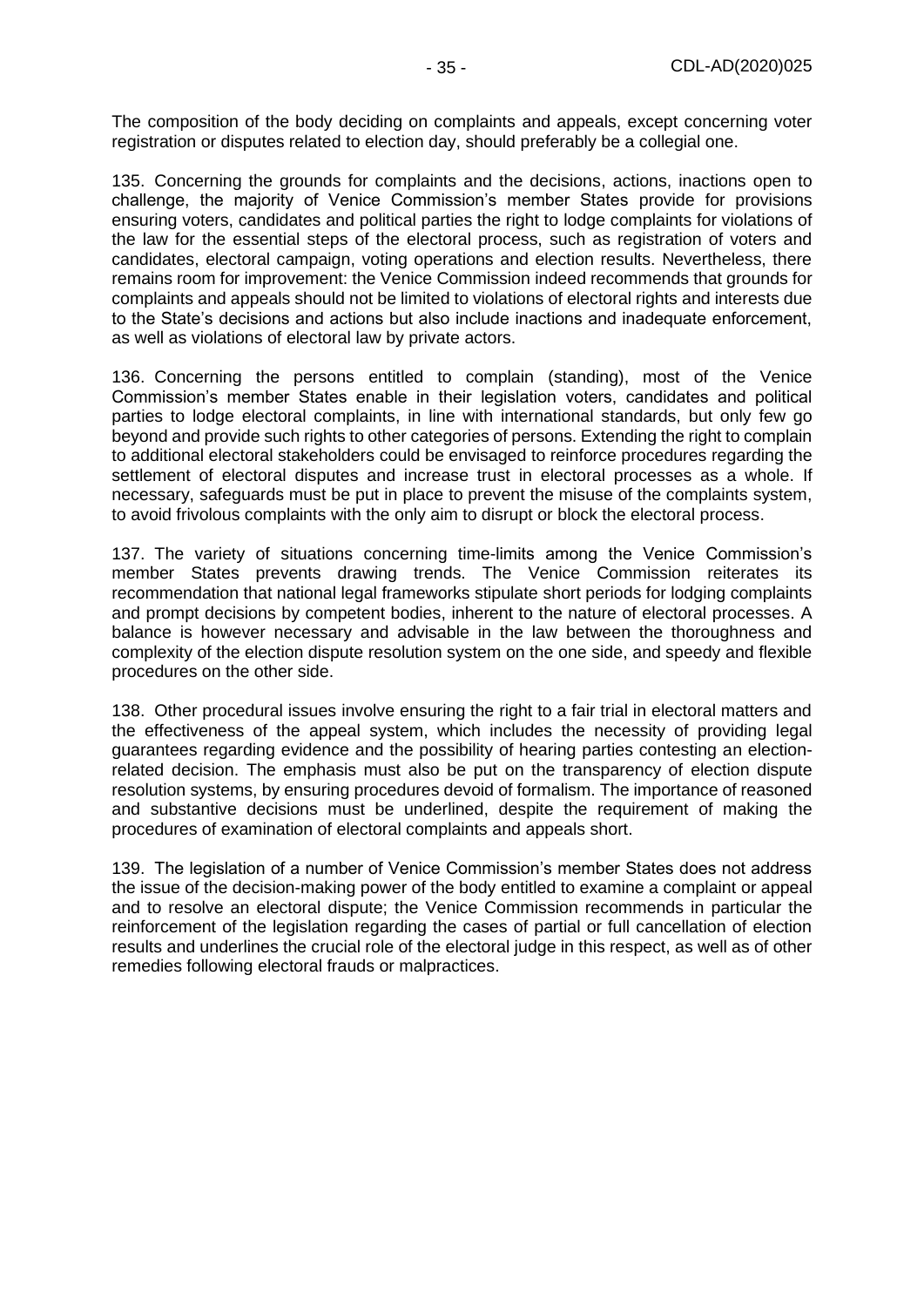# <span id="page-35-0"></span>**XI. Annex 1 – Sources quoted in the report**

### **International texts**

### **Universal Declaration of Human Rights**

Proclaimed by the United Nations General Assembly in Paris on 10 December 1948 [\(General](http://www.un.org/en/ga/search/view_doc.asp?symbol=A/RES/217(III))  [Assembly resolution 217 A\)](http://www.un.org/en/ga/search/view_doc.asp?symbol=A/RES/217(III)) <https://www.un.org/en/universal-declaration-human-rights/index.html>

# **United Nations, International Covenant on Civil and Political Rights**

Adopted and opened for signature, ratification and accession by General Assembly resolution 2200A (XXI) of 16 December 1966, entry into force 23 March 1976, in accordance with Article 49

<https://www.ohchr.org/EN/ProfessionalInterest/Pages/CCPR.aspx>

## **United Nations, General Comment No. 25**

Adopted by the Committee at its 1510<sup>th</sup> meeting (fifty-seventh session) on 12 July 1996 <http://www.equalrightstrust.org/ertdocumentbank/general%20comment%2025.pdf>

## **Convention for the Protection of Human Rights and Fundamental Freedoms**

Adopted in Rome, 4.XI.1950 as amended by Protocols Nos. 11 and 14, supplemented by Protocols Nos. 1, 4, 6, 7, 12, 13 and 16. The current state of signatures and ratifications of the Convention and its Protocols as well as the complete list of declarations and reservations are available at [www.conventions.coe.int.](http://www.conventions.coe.int/)

[https://www.echr.coe.int/Documents/Convention\\_ENG.pdf](https://www.echr.coe.int/Documents/Convention_ENG.pdf)

#### **OSCE 1990 Copenhagen Document**

Document of the Copenhagen Meeting of the Conference on the Human Dimension of the CSCE of 29 June 1990

<https://www.osce.org/odihr/elections/14304>

## **OSCE 1991 Moscow Document**

Document of the Moscow Meeting of the Conference on the Human Dimension of the CSCE, 3 October 1991 <https://www.osce.org/odihr/elections/14310>

## **Case-law of the European Court of Human Rights quoted in the report**

**X. v. Germany, 7 May 1979** Application no. 8227/78 <http://hudoc.echr.coe.int/eng?i=001-74220>

**Pierre-Bloch v. France, 21 October 1997** Application no. 120/1996/732/938 <http://hudoc.echr.coe.int/eng?i=001-58105>

**Grosaru v. Romania, 2 March 2010** Application no. 78039/01 <http://hudoc.echr.coe.int/eng?i=001-97617>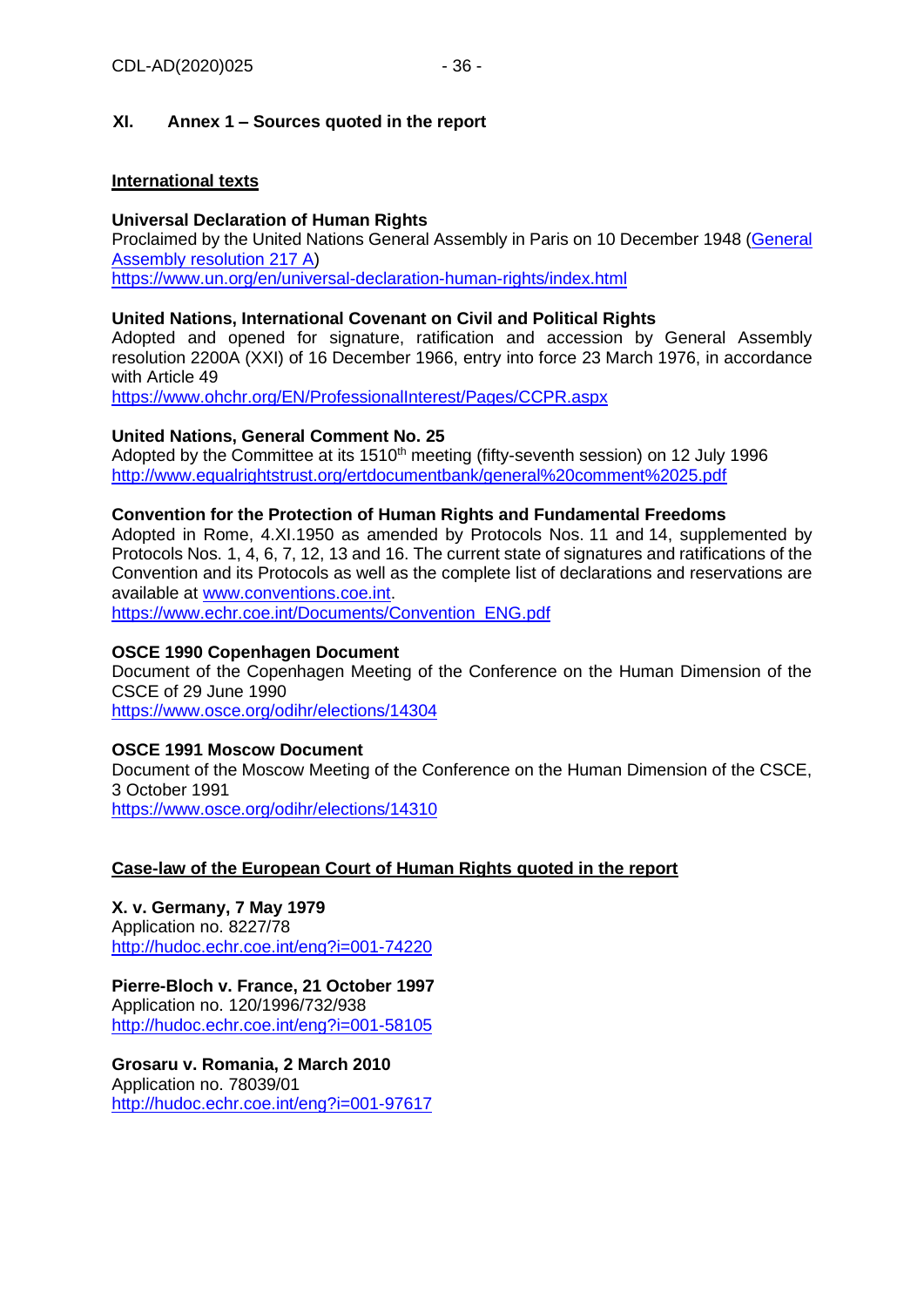**Namat Aliyev v. Azerbaijan, 8 April 2010** Application no. [18705/06](https://hudoc.echr.coe.int/eng#{%22appno%22:[%2218705/06%22]}) <http://hudoc.echr.coe.int/eng?i=001-98187>

**Shapovalov v. Ukraine, 31 October 2012** Application no. 45835/05 <http://hudoc.echr.coe.int/eng?i=001-112570>

**Gahramanli and others v. Azerbaijan, 8 October 2015** Application no. 36503/11 <http://hudoc.echr.coe.int/eng?i=001-157535>

**Riza and others v. Bulgaria, 13 October 2015** Applications nos. [48555/10](https://hudoc.echr.coe.int/eng#{%22appno%22:[%2248555/10%22]}) and [48377/10](https://hudoc.echr.coe.int/eng#{%22appno%22:[%2248377/10%22]}) [http://hudoc.echr.coe.int/eng?i=001-158149](http://hudoc.echr.coe.int/eng?i=001-157535)

**Paunović and Milivojević v. Serbia, 24 May 2016** Application no. 41683/06 <http://hudoc.echr.coe.int/eng?i=001-163100>

**Uspaskich v. Lithuania, 20 December 2016** Application no. 14737/08 <http://hudoc.echr.coe.int/eng?i=001-169844>

**Davydov and others v. Russia, 30 May 2017** Application no. 75947/11 [http://hudoc.echr.coe.int/eng?i=001-173805](http://hudoc.echr.coe.int/eng?i=001-169844)

**Mugemangango v. Belgium, 10 July 2020** Application no. 310/15

<http://hudoc.echr.coe.int/eng?i=001-203885>

#### **Venice Commission's sources (data collected, reports, opinions and other sources)**

**Legal data collected for the purpose of the Report, per country**

[https://www.venice.coe.int/WebForms/pages/?p=04\\_EL\\_EDR](https://www.venice.coe.int/WebForms/pages/?p=04_EL_EDR)

**Code of good practice in electoral matters: Guidelines and Explanatory Report** Adopted by the Venice Commission at its  $51<sup>st</sup>$  and  $52<sup>nd</sup>$  sessions (Venice,  $5-6$  July and 18-19 October 2002; CDL-AD(2002)023rev2-cor) [https://www.venice.coe.int/webforms/documents/default.aspx?pdffile=CDL-](https://www.venice.coe.int/webforms/documents/default.aspx?pdffile=CDL-AD(2002)023rev2-cor-e)[AD\(2002\)023rev2-cor-e](https://www.venice.coe.int/webforms/documents/default.aspx?pdffile=CDL-AD(2002)023rev2-cor-e)

**Compilation of Venice Commission opinions and reports concerning election dispute resolution** Adopted by the Venice Commission at its 111<sup>th</sup> plenary session (Venice, 16-17 June 2017; CDL-PI(2017)007) [https://www.venice.coe.int/webforms/documents/?pdf=CDL-PI\(2017\)007-e](https://www.venice.coe.int/webforms/documents/?pdf=CDL-PI(2017)007-e)

#### **Reports and Guidelines**

**Report on the Participation of Political Parties in Elections**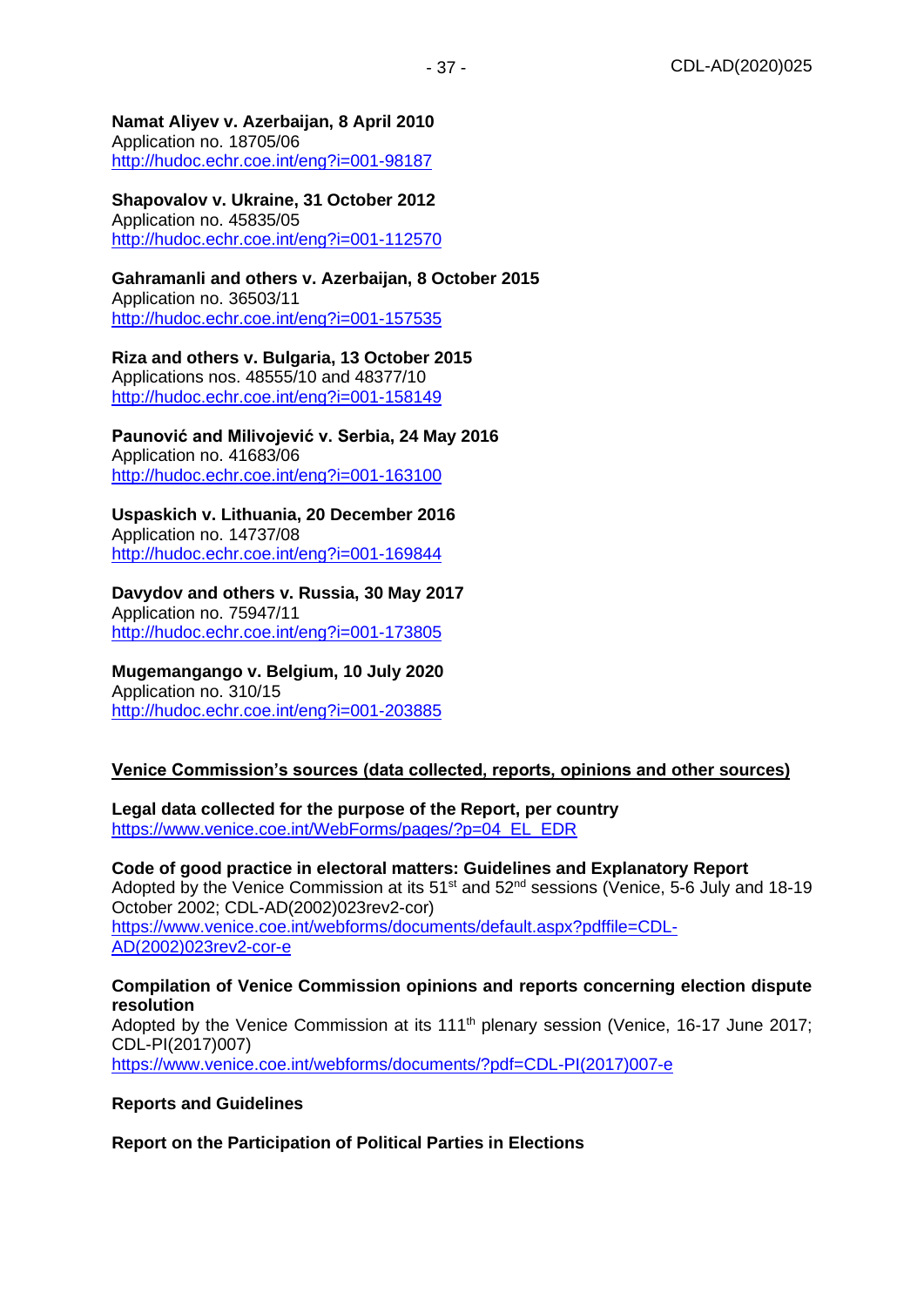Adopted by the Council for Democratic Elections at its  $16<sup>th</sup>$  meeting (Venice, 16 March 2006) and the Venice Commission at its 67<sup>th</sup> plenary session (Venice, 9-10 June 2006; CDL-AD(2006)025)

[https://www.venice.coe.int/webforms/documents/default.aspx?pdffile=CDL-AD\(2006\)025-e](https://www.venice.coe.int/webforms/documents/default.aspx?pdffile=CDL-AD(2006)025-e)

### **Report on Electoral Law and Electoral Administration in Europe - Synthesis study on recurrent challenges and problematic issues**

Adopted by the Council for Democratic Elections at its 17th meeting (Venice, 8-9 June 2006) and the Venice Commission at its 67th plenary session (Venice, 9-10 June 2006; CDL-AD(2006)018)

[https://www.venice.coe.int/webforms/documents/default.aspx?pdffile=CDL-AD\(2006\)018-e](https://www.venice.coe.int/webforms/documents/default.aspx?pdffile=CDL-AD(2006)018-e)

## **Report on the cancellation of election results**

Adopted by the Council for Democratic Elections at its 31<sup>st</sup> meeting (Venice, 10 December 2009) and by the Venice Commission at its  $81<sup>st</sup>$  plenary session (Venice, 11-12 December 2009; CDL-AD(2009)054)

[https://www.venice.coe.int/webforms/documents/default.aspx?pdffile=CDL-AD\(2009\)054-e](https://www.venice.coe.int/webforms/documents/default.aspx?pdffile=CDL-AD(2009)054-e)

#### **Guidelines on an internationally recognised status of election observers**

Adopted by the Council for Democratic Elections at its 31<sup>st</sup> meeting (Venice, 10 December 2009) and by the Venice Commission at its  $81<sup>st</sup>$  plenary session (Venice, 11-12 December 2009; CDL-AD(2009)059)

[https://www.venice.coe.int/webforms/documents/?pdf=CDL-AD\(2009\)059-e](https://www.venice.coe.int/webforms/documents/?pdf=CDL-AD(2009)059-e)

#### **Report on figure based management of possible election fraud**

Adopted by the Council for Democratic Elections at its 35<sup>th</sup> meeting (Venice, 16 December 2010) and by the Venice Commission at its 85<sup>th</sup> Plenary Session (Venice, 17-18 December 2010; CDL-AD(2010)043)

[https://www.venice.coe.int/webforms/documents/default.aspx?pdffile=CDL-AD\(2010\)043-e](https://www.venice.coe.int/webforms/documents/default.aspx?pdffile=CDL-AD(2010)043-e)

## **Stocktaking on the notions of "good governance" and "good administration"**

Adopted by the Council for Democratic Elections at its 36<sup>th</sup> meeting (Venice, 24 March 2011) and by the Venice Commission at its 86<sup>th</sup> plenary session (Venice, 25-26 March 2011; CDL-AD(2011)009)

[https://www.venice.coe.int/webforms/documents/default.aspx?pdffile=CDL-AD\(2011\)009-e](https://www.venice.coe.int/webforms/documents/default.aspx?pdffile=CDL-AD(2011)009-e)

## **Rule of Law checklist**

Adopted by the Venice Commission at its 106<sup>th</sup> Plenary Session (Venice, 11-12 March 2016), endorsed by the Ministers' Deputies at the 1263rd Meeting (6-7 September 2016), endorsed by the Congress of Local and Regional Authorities of the Council of Europe at its 31<sup>st</sup> Session (19-21 October 2016; CDL-AD(2016)007)

[https://www.venice.coe.int/webforms/documents/default.aspx?pdffile=CDL-AD\(2016\)007-e](https://www.venice.coe.int/webforms/documents/default.aspx?pdffile=CDL-AD(2016)007-e)

## **Opinions**

#### **Joint Recommendations on the Electoral Law and the Electoral Administration in Armenia**

Adopted by the Council for Democratic Elections at its  $7<sup>th</sup>$  meeting (Venice, 11 December 2003) and the Venice Commission at its  $57<sup>th</sup>$  plenary session (Venice, 12-13 December 2003; CDL-AD(2003)021)

[https://www.venice.coe.int/webforms/documents/default.aspx?pdffile=CDL-AD\(2003\)021-e](https://www.venice.coe.int/webforms/documents/default.aspx?pdffile=CDL-AD(2003)021-e)

## **Joint Recommendations on the Electoral Law and the Electoral Administration in Azerbaijan**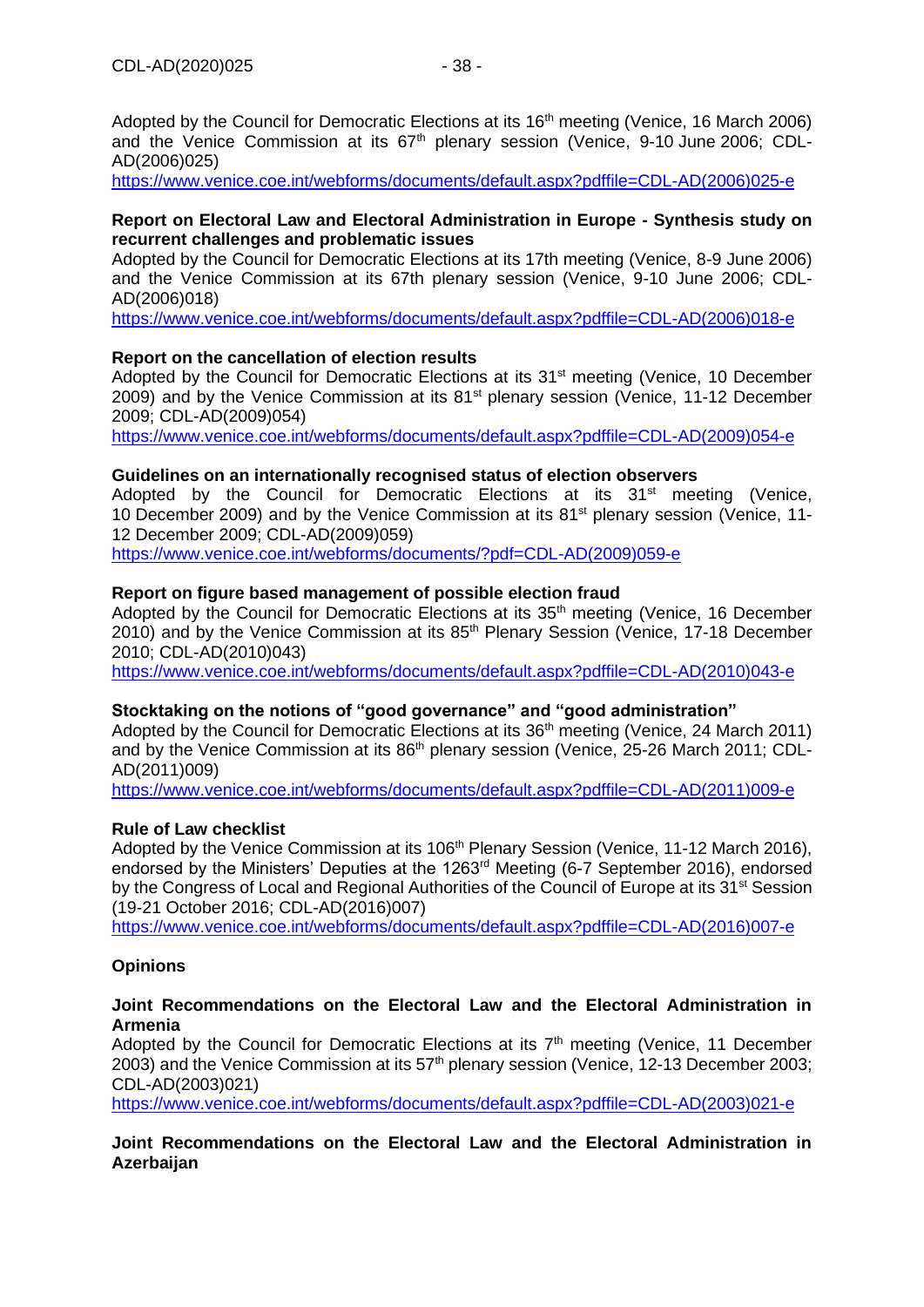Adopted at the  $8<sup>th</sup>$  meeting of the Council for Democratic Elections and endorsed by the Venice Commission at its 58th plenary session (Venice, 12-13 March 2004; CDL-AD(2004)016) [https://www.venice.coe.int/webforms/documents/default.aspx?pdffile=CDL-AD\(2004\)016-e](https://www.venice.coe.int/webforms/documents/default.aspx?pdffile=CDL-AD(2004)016-e)

#### **Joint Recommendations on the Electoral Law and the Electoral Administration in Moldova**

Adopted by the Council for Democratic Elections at its 9<sup>th</sup> meeting (Venice, 17 June 2004) and the Venice Commission at its 59<sup>th</sup> plenary session (Venice, 18-19 June 2004; CDL-AD(2004)027)

[https://www.venice.coe.int/webforms/documents/default.aspx?pdffile=CDL-AD\(2004\)027-e](https://www.venice.coe.int/webforms/documents/default.aspx?pdffile=CDL-AD(2004)027-e)

#### **Opinion on the Proposal to Amend the Constitution of the Republic of Moldova (introduction of the individual complaint to the Constitutional Court)**

Adopted by the Venice Commission at its 61<sup>st</sup> plenary session (Venice, 3-4 December 2004; CDL-AD(2004)043)

[https://www.venice.coe.int/webforms/documents/default.aspx?pdffile=CDL-AD\(2004\)043-e](https://www.venice.coe.int/webforms/documents/default.aspx?pdffile=CDL-AD(2004)043-e)

#### **Final Opinion on the Amendments to the Election Code of the Republic of Azerbaijan**

Adopted by the Council for Democratic Elections at its  $14<sup>th</sup>$  meeting (Venice, 20 October 2005) and the Venice Commission at its 64th plenary session (Venice, 21-22 October 2005; CDL-AD(2005)029)

[https://www.venice.coe.int/webforms/documents/default.aspx?pdffile=CDL-AD\(2005\)029-e](https://www.venice.coe.int/webforms/documents/default.aspx?pdffile=CDL-AD(2005)029-e)

#### **Opinion on the Law on Elections of People's Deputies of Ukraine**

Adopted by the Council for Democratic Elections at its 15th meeting (Venice, 15 December 2005) and the Venice Commission at its 65<sup>th</sup> plenary session (Venice, 16-17 December 2005; CDL-AD(2006)002)

[https://www.venice.coe.int/webforms/documents/default.aspx?pdffile=CDL-AD\(2006\)002-e](https://www.venice.coe.int/webforms/documents/default.aspx?pdffile=CDL-AD(2006)002-e)

#### **Joint Recommendations on the Laws on Parliamentary, Presidential and Local Elections, and Electoral Administration in the Republic of Serbia**

Adopted by the Venice Commission at its  $66<sup>th</sup>$  plenary session (Venice, 17-18 March 2006; CDL-AD(2006)013)

[https://www.venice.coe.int/webforms/documents/default.aspx?pdffile=CDL-AD\(2006\)013-e](https://www.venice.coe.int/webforms/documents/default.aspx?pdffile=CDL-AD(2006)013-e)

#### **Joint Opinion on the 26 February 2007 Amendments to the Electoral Code of the Republic of Armenia**

Adopted by the Council for Democratic Elections and by the Venice Commission at its 70th plenary session (Venice, 16-17 March 2007; CDL-AD(2007)013) [https://www.venice.coe.int/webforms/documents/default.aspx?pdffile=CDL-AD\(2007\)023-e](https://www.venice.coe.int/webforms/documents/default.aspx?pdffile=CDL-AD(2007)023-e)

#### **Joint Opinion on the Election Code of Georgia as revised up to July 2008**

Adopted by the Council for Democratic Elections at its 26<sup>th</sup> meeting (Venice, 18 October 2008) and by the Venice Commission at its 77<sup>th</sup> plenary session (Venice, 12-13 December 2008; CDL-AD(2009)001)

[https://www.venice.coe.int/webforms/documents/default.aspx?pdffile=CDL-AD\(2009\)001-e](https://www.venice.coe.int/webforms/documents/default.aspx?pdffile=CDL-AD(2009)001-e)

#### **Joint Opinion on the Draft Law No. 3366 about Elections to the Parliament of Ukraine**

Adopted by the Council for Democratic Elections at its  $29<sup>th</sup>$  meeting (Venice, 11 June 2009) and by the Venice Commission at its 79<sup>th</sup> plenary session (Venice, 12-13 June 2009; CDL-AD(2009)028)

[https://www.venice.coe.int/webforms/documents/default.aspx?pdffile=CDL-AD\(2009\)028-e](https://www.venice.coe.int/webforms/documents/default.aspx?pdffile=CDL-AD(2009)028-e)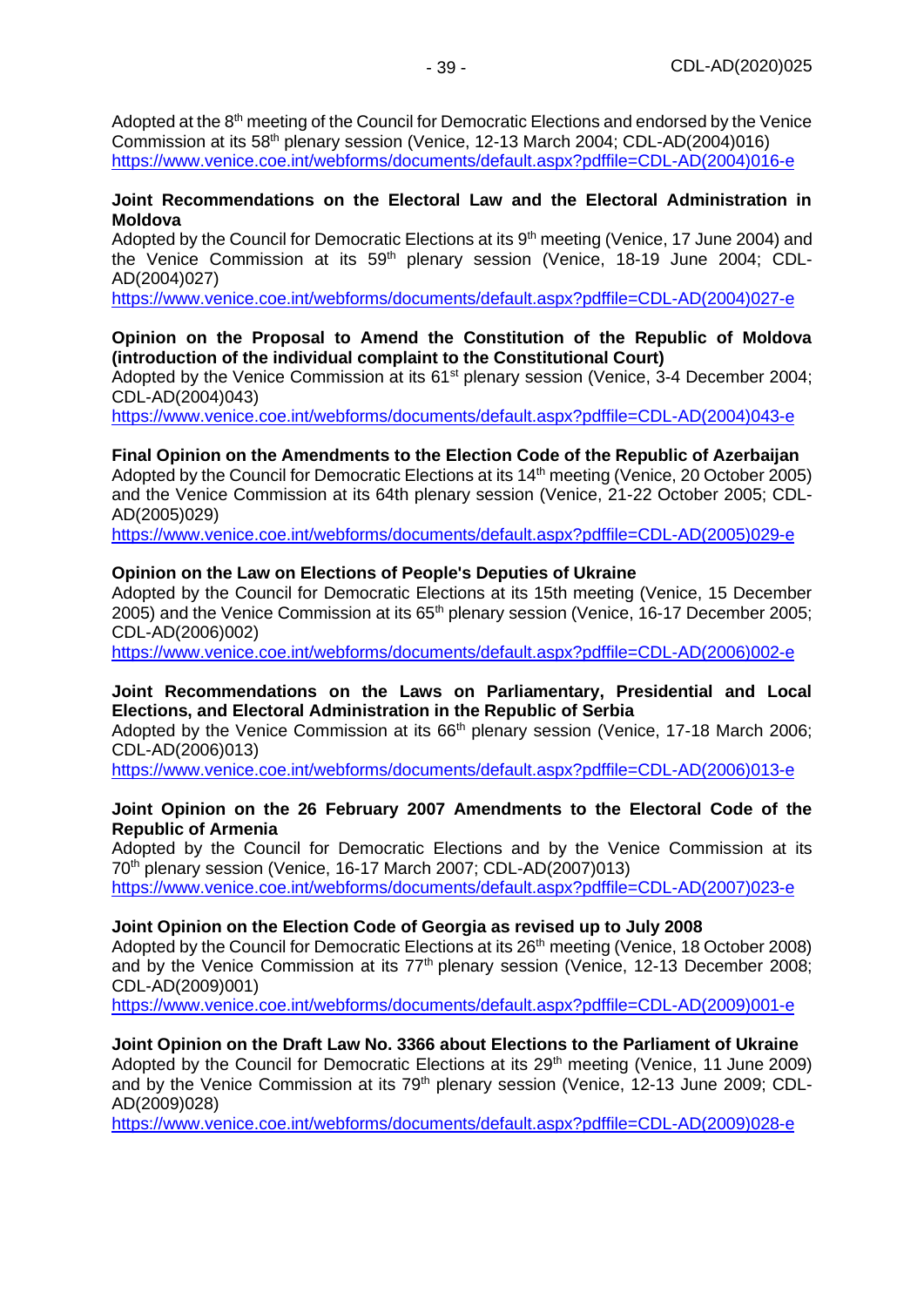### **Joint opinion on the Electoral Code of "the former Yugoslav Republic of Macedonia" as revised on 29 October 2008**

Adopted by the Council for Democratic Elections at its 29<sup>th</sup> meeting (Venice, 11 June 2009) and by the Venice Commission at its 79<sup>th</sup> plenary session (Venice, 12-13 June 2009; CDL-AD(2009)032)

[https://www.venice.coe.int/webforms/documents/default.aspx?pdffile=CDL-AD\(2009\)032-e](https://www.venice.coe.int/webforms/documents/default.aspx?pdffile=CDL-AD(2009)032-e)

## **Joint Opinion on the Law on Amending some legislative acts on the election of the President of Ukraine adopted by the Verkhovna Rada of Ukraine on 24 July 2009**

Adopted by the Council for Democratic Elections at its 30<sup>th</sup> meeting (Venice, 8 October 2009) and by the Venice Commission at its 80<sup>th</sup> plenary session (Venice, 9-10 October 2009; CDL-AD(2009)040)

[https://www.venice.coe.int/webforms/documents/default.aspx?pdffile=CDL-AD\(2009\)040-e](https://www.venice.coe.int/webforms/documents/default.aspx?pdffile=CDL-AD(2009)040-e)

## **Joint Opinion on the Amendments to the Electoral Code of the Republic of Belarus as of 17 December 2009**

Adopted by the Council for Democratic Elections at its 33<sup>rd</sup> meeting (Venice, 3 June 2010) and by the Venice Commission at its 83rd plenary session (Venice, 4 June 2010; CDL-AD(2010)012)

[https://www.venice.coe.int/webforms/documents/default.aspx?pdffile=CDL-AD\(2010\)012-e](https://www.venice.coe.int/webforms/documents/default.aspx?pdffile=CDL-AD(2010)012-e)

## **Joint Opinion on the Election Code of Georgia as amended through March 2010**

Adopted by the Council for Democratic Elections at its  $33<sup>rd</sup>$  meeting (Venice, 3 June 2010) and by the Venice Commission at its 83<sup>rd</sup> plenary session (Venice, 4 June 2010; CDL-AD(2010)013)

[https://www.venice.coe.int/webforms/documents/default.aspx?pdffile=CDL-AD\(2010\)013-e](https://www.venice.coe.int/webforms/documents/default.aspx?pdffile=CDL-AD(2010)013-e)

#### **Joint Opinion on the Draft Working Text amending the Election Code of Moldova**

Adopted by the Council for Democratic Elections at its  $33<sup>rd</sup>$  meeting (Venice, 3 June 2010) and by the Venice Commission at its 83<sup>rd</sup> plenary session (Venice, 4 June 2010; CDL-AD(2010)014)

[https://www.venice.coe.int/webforms/documents/default.aspx?pdffile=CDL-AD\(2010\)014-e](https://www.venice.coe.int/webforms/documents/default.aspx?pdffile=CDL-AD(2010)014-e)

## **Joint opinion on the electoral legislation of Norway**

Adopted by the Council for Democratic Elections at its 35<sup>th</sup> meeting (Venice, 16 December 2010) and by the Venice Commission at its  $85<sup>th</sup>$  plenary session (Venice, 17-18 December 2010; CDL-AD(2010)046)

[https://www.venice.coe.int/webforms/documents/default.aspx?pdffile=CDL-AD\(2010\)046-e](https://www.venice.coe.int/webforms/documents/default.aspx?pdffile=CDL-AD(2010)046-e)

#### **Opinion on the draft election code of the Verkhovna Rada of Ukraine**

Adopted by the Council for Democratic Elections at its 35<sup>th</sup> meeting (Venice, 16 December 2010) and by the Venice Commission at it 85<sup>th</sup> plenary session (Venice, 17-18 December 2010; CDL-AD(2010)047)

[https://www.venice.coe.int/webforms/documents/default.aspx?pdffile=CDL-AD\(2010\)047-e](https://www.venice.coe.int/webforms/documents/default.aspx?pdffile=CDL-AD(2010)047-e)

#### **Joint opinion on the election code of Bulgaria**

Adopted by the Council for Democratic elections at its  $37<sup>th</sup>$  meeting (Venice, 16 June 2011) and by the Venice Commission at its 87<sup>th</sup> plenary session (Venice, 17-18 June 2011; CDL-AD(2011)013)

[https://www.venice.coe.int/webforms/documents/default.aspx?pdffile=CDL-AD\(2011\)013-e](https://www.venice.coe.int/webforms/documents/default.aspx?pdffile=CDL-AD(2011)013-e)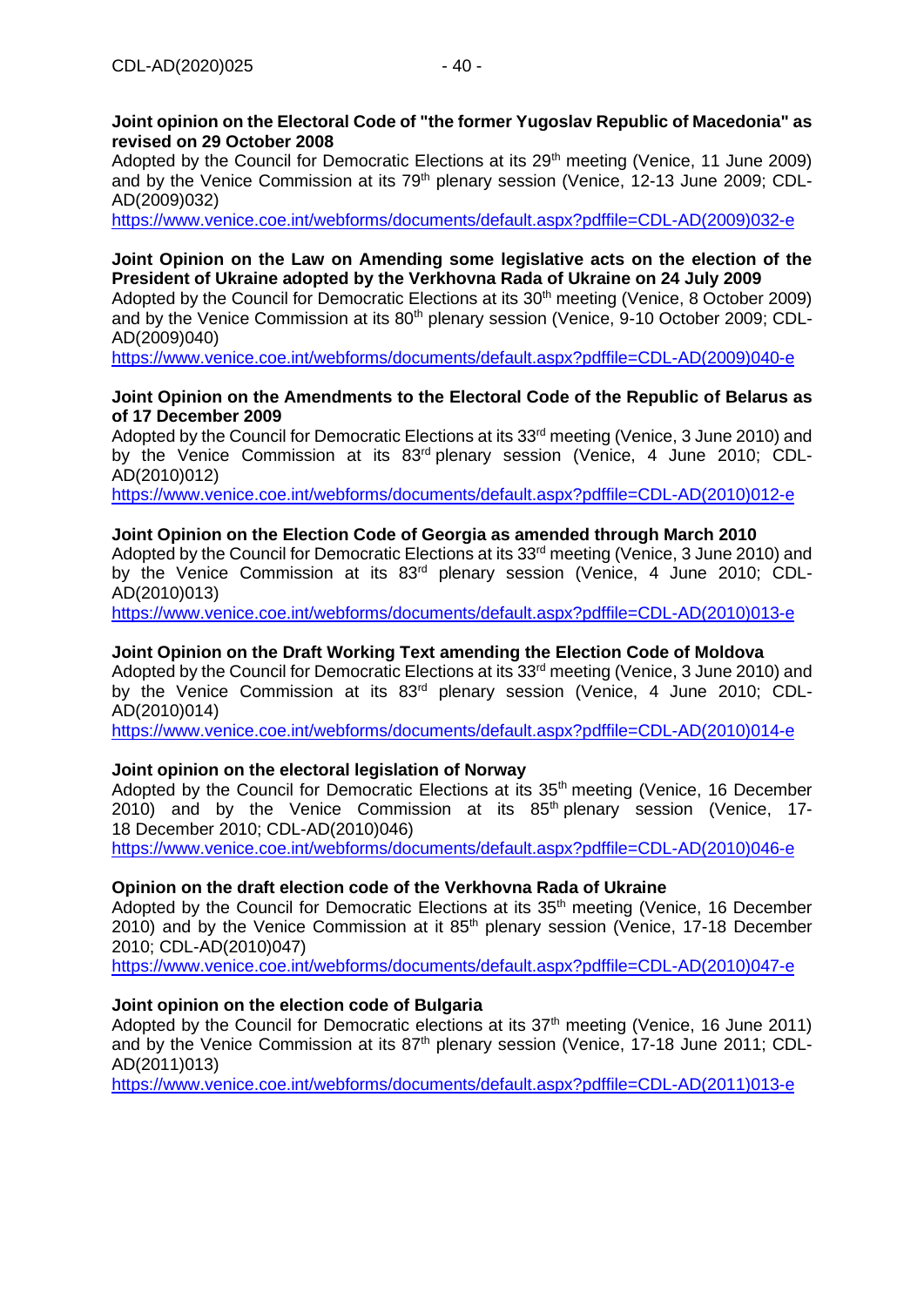**Joint opinion on the draft law on presidential and parliamentary elections, the draft law on elections to local governments and the draft law on the formation of election commissions of the Kyrgyz Republic**

Adopted by the Council for Democratic Elections at its 37<sup>th</sup> meeting (Venice, 16 June 2011) and by the Venice Commission at its 87<sup>th</sup> plenary session (Venice, 17-18 June 2011; CDL-AD(2011)025)

[https://www.venice.coe.int/webforms/documents/default.aspx?pdffile=CDL-AD\(2011\)025-e](https://www.venice.coe.int/webforms/documents/default.aspx?pdffile=CDL-AD(2011)025-e)

#### **Opinion on the Federal Law on the election of the Deputies of the State Duma of the Russian Federation**

Adopted by the Council for Democratic Elections at its  $40<sup>th</sup>$  meeting (Venice, 15 March 2102) and by the Venice Commission at its 90<sup>th</sup> plenary session (Venice, 16-17 March 2012; CDL-AD(2012)002)

[https://www.venice.coe.int/webforms/documents/default.aspx?pdffile=CDL-AD\(2012\)002-e](https://www.venice.coe.int/webforms/documents/default.aspx?pdffile=CDL-AD(2012)002-e)

#### **Joint Opinion on the Draft Amendments to the Laws on election of people's deputies and on the Central Election Commission and on the Draft Law on repeat elections of Ukraine**

Adopted by the Council for Democratic Elections at its 45<sup>th</sup> meeting (Venice, 13 June 2013) and by the Venice Commission at its 95<sup>th</sup> plenary session (Venice, 14-15 June 2013; CDL-AD(2013)016)

[https://www.venice.coe.int/webforms/documents/?pdf=CDL-AD\(2013\)016-e](https://www.venice.coe.int/webforms/documents/?pdf=CDL-AD(2013)016-e)

#### **Joint Opinion on Draft Amendments to Legislation on the Election of People's Deputies of Ukraine**

Adopted by the Venice Commission at its 96<sup>th</sup> plenary session (Venice, 11-12 October 2013; CDL-AD(2013)026)

[https://www.venice.coe.int/webforms/documents/default.aspx?pdffile=CDL-AD\(2013\)026-e](https://www.venice.coe.int/webforms/documents/default.aspx?pdffile=CDL-AD(2013)026-e)

#### **Joint Opinion the Venice Commission and OSCE Office for Democratic Institutions and Human Rights (OSCE/ODIHR) on the draft Election Law of the Kyrgyz Republic**

Adopted by the Council for Democratic Elections at its 48<sup>th</sup> meeting (Venice, 12 June 2014) and by the Venice Commission at its 99<sup>th</sup> plenary session (Venice, 13-14 June 2014; CDL-AD(2014)019)

[https://www.venice.coe.int/webforms/documents/default.aspx?pdffile=CDL-AD\(2014\)019-e](https://www.venice.coe.int/webforms/documents/default.aspx?pdffile=CDL-AD(2014)019-e)

#### **Joint opinion on amendments to the electoral code of Bulgaria**

Adopted by the Council for Democratic Elections at its 59<sup>th</sup> meeting (Venice, 15 June 2017) and by the Venice Commission at its 111<sup>th</sup> Plenary Session (Venice, 16-17 June 2017; CDL-AD(2017)016)

[https://www.venice.coe.int/webforms/documents/default.aspx?pdffile=CDL-AD\(2017\)016-e](https://www.venice.coe.int/webforms/documents/default.aspx?pdffile=CDL-AD(2017)016-e)

#### **Joint opinion on the law for amending and completing certain legislative acts (Electoral system for the election of Parliament) of the Republic of Moldova**

Adopted by the Council for Democratic Elections at its 61<sup>st</sup> meeting (Venice, 15 March 2018) and by the Venice Commission at its 114<sup>th</sup> plenary session (Venice, 16-17 March 2018; CDL-AD(2018)008)

[https://www.venice.coe.int/webforms/documents/default.aspx?pdffile=CDL-AD\(2018\)008-e](https://www.venice.coe.int/webforms/documents/default.aspx?pdffile=CDL-AD(2018)008-e)

#### **Uzbekistan, Joint opinion on the draft election code**

Adopted by the Council for Democratic Elections at its 63<sup>rd</sup> meeting (Venice, 18 October 2018) and by the Venice Commission at its 116<sup>th</sup> plenary session (Venice, 19-20 October 2018; CDL-AD(2018)027)

[https://www.venice.coe.int/webforms/documents/?pdf=CDL-AD\(2018\)027-e](https://www.venice.coe.int/webforms/documents/?pdf=CDL-AD(2018)027-e)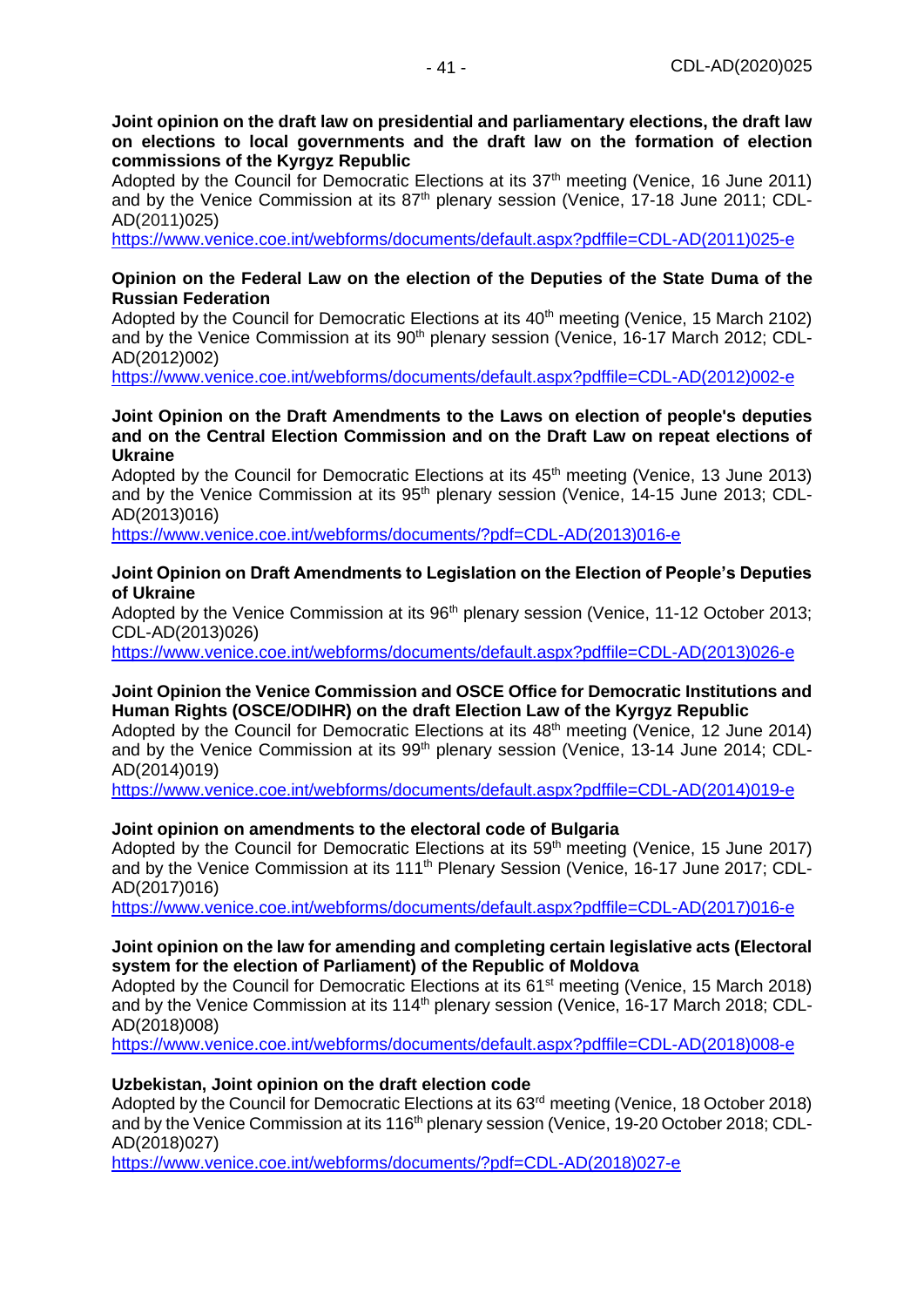**Amicus curiae brief for the European court of Human Rights in the case of Mugemangango v. Belgium on the procedural safeguards which a state must ensure in procedures challenging the result of an election or the distribution of seats**

Adopted by the Council for Democratic Elections, at its 66<sup>th</sup> meeting, Venice, 10 October 2019 and by the Venice Commission at its 120<sup>th</sup> plenary session, Venice, 11-12 October 2019 (CDL-AD(2019)021)

[https://www.venice.coe.int/webforms/documents/default.aspx?pdffile=CDL-AD\(2019\)021-e](https://www.venice.coe.int/webforms/documents/default.aspx?pdffile=CDL-AD(2019)021-e)

**Conclusions of the 16th European Conference of Electoral Management Bodies** Bratislava, Slovak Republic, 27-28 June 2019 <https://www.coe.int/en/web/electoral-management-bodies-conference/conclusions>

# **Parliamentary Assembly of the Council of Europe**

**Page of the Parliamentary Assembly collecting the election observation reports:** [http://semantic](http://semantic-pace.net/default.aspx?search=dHlwZV9zdHJfZW46IkVsZWN0aW9uIG9ic2VydmF0aW9uIHJlcG9ydCI=&lang=en)[pace.net/default.aspx?search=dHlwZV9zdHJfZW46IkVsZWN0aW9uIG9ic2VydmF0aW9uIH](http://semantic-pace.net/default.aspx?search=dHlwZV9zdHJfZW46IkVsZWN0aW9uIG9ic2VydmF0aW9uIHJlcG9ydCI=&lang=en) [JlcG9ydCI=&lang=en](http://semantic-pace.net/default.aspx?search=dHlwZV9zdHJfZW46IkVsZWN0aW9uIG9ic2VydmF0aW9uIHJlcG9ydCI=&lang=en)

## **Office for Democratic Institutions and Human Rights of the OSCE – OSCE/ODIHR**

**Page of the OSCE/ODIHR collecting all election observation reports:** <https://www.osce.org/odihr/elections>

**Resolving Election Disputes in the OSCE Area: Towards a Standard Election Dispute Monitoring System** 2000 <https://www.osce.org/odihr/elections/17567?download=true>

**Handbook for the Observation of Election Dispute Resolution** 2019 <https://www.osce.org/odihr/elections/429566>

**Ace**

**Ace Project, Electoral Dispute Resolution** 2012 <http://aceproject.org/ace-en/topics/lf/lfb12/lfb12c>

## **International Foundation for Electoral System (IFES)**

**Guidelines for Understanding, Adjudicating, and Resolving Disputes in Elections (GUARDE)** 2011

[https://www.ifes.org/publications/guidelines-understanding-adjudicating-and-resolving](https://www.ifes.org/publications/guidelines-understanding-adjudicating-and-resolving-disputes-elections-guarde)disputes-elections-quarde

**Measuring Effective Remedies for Fraud and Administrative Malpractice** 2016 [https://www.ifes.org/sites/default/files/2017\\_ifes\\_measuring\\_effective\\_remedies\\_for\\_fraud\\_a](https://www.ifes.org/sites/default/files/2017_ifes_measuring_effective_remedies_for_fraud_and_administrative_malpractice.pdf)

[nd\\_administrative\\_malpractice.pdf](https://www.ifes.org/sites/default/files/2017_ifes_measuring_effective_remedies_for_fraud_and_administrative_malpractice.pdf)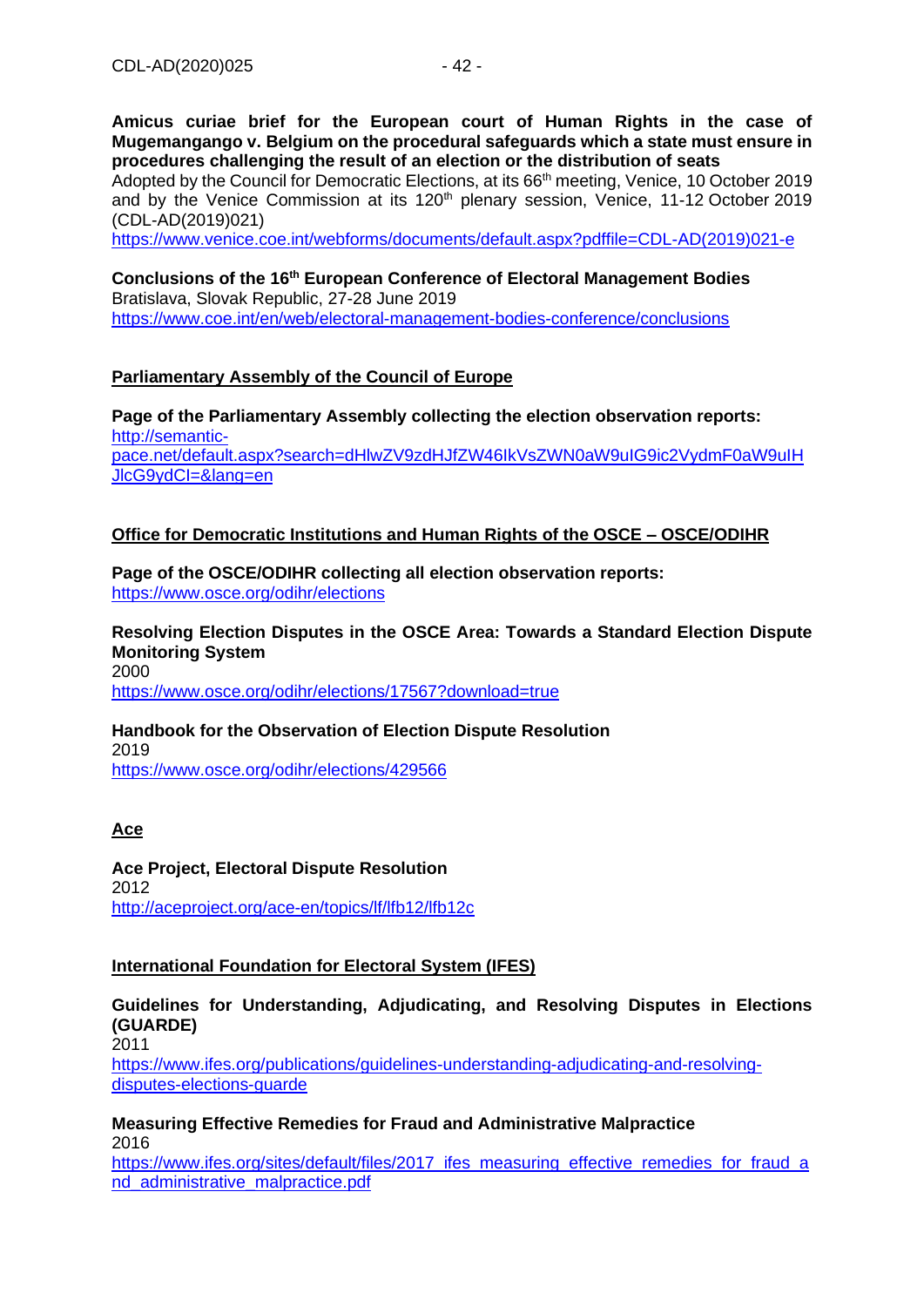#### **When Are Elections Good Enough? Validating or Annulling Election Results** October 2018

https://www.ifes.org/sites/default/files/2018 ifes when are elections good enough final.pd [f](https://www.ifes.org/sites/default/files/2018_ifes_when_are_elections_good_enough_final.pdf)

#### **Elections on Trial: The Effective Management of Election Disputes and Violations** May 2018

[https://www.ifes.org/sites/default/files/ifes\\_managing\\_electoral\\_disputes\\_and\\_violations\\_fina](https://www.ifes.org/sites/default/files/ifes_managing_electoral_disputes_and_violations_final.pdf) [l.pdf](https://www.ifes.org/sites/default/files/ifes_managing_electoral_disputes_and_violations_final.pdf)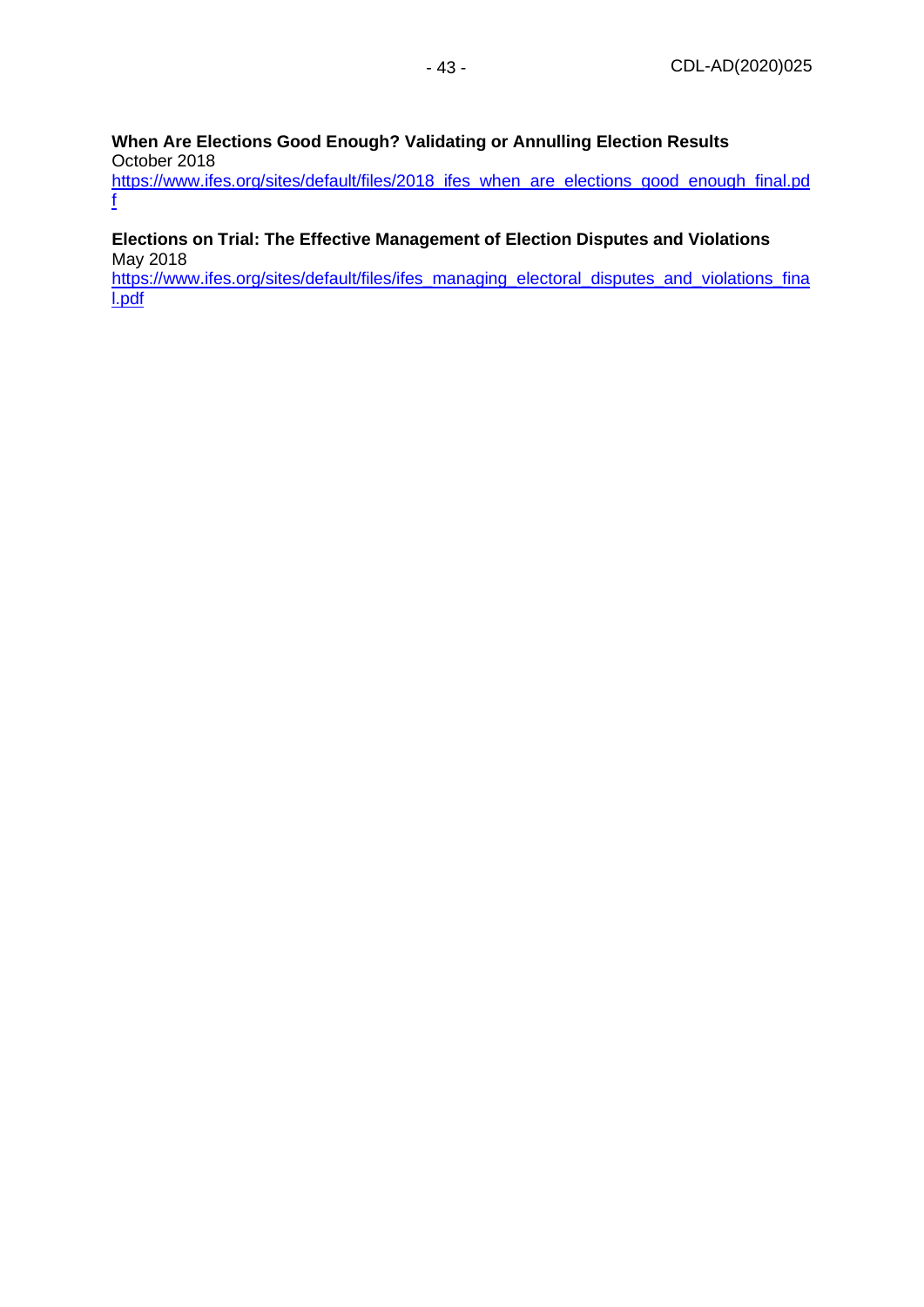# <span id="page-43-0"></span>**XII. Annex 2 – Selection of relevant case-law of the European Court of Human Rights on election dispute resolution**

### **Role of a domestic system for election dispute resolution**

The existence of a domestic system for effective examination of individual complaints and appeals in matters concerning electoral rights is one of the essential guarantees of free and fair elections. Such a system ensures an effective exercise of individual rights to vote and to stand for election, maintains general confidence in the State's administration of the electoral process and constitutes an important device at the State's disposal in achieving the fulfilment of its positive duty under Article 3 of Protocol No. 1 to hold democratic elections. Indeed, the State's solemn undertaking under Article 3 of Protocol No. 1 and the individual rights guaranteed by that provision would be illusory if, throughout the electoral process, specific instances indicative of failure to ensure democratic elections are not open to challenge by individuals before a competent domestic body capable of effectively dealing with the matter.<sup>195</sup>

#### **General requirements**

The Court has developed in its case-law a number of general principles regarding the effectiveness of a domestic system for election dispute resolution. Many of them are outlined below. This list should not, however, be regarded as exhaustive.

(a) Existence of procedural safeguards against arbitrariness

The decision-making process must be surrounded by minimum safeguards against arbitrariness.<sup>196</sup> One of such safeguards is procedural fairness.

#### *Specific case:*

In the case of *Podkolzina v. Latvia* (no. 46726/99, 9 April 2002) the applicant complained about the removal of her name from the list of parliamentary election candidates for insufficient knowledge of Latvian. The list in question had been registered with the Central Electoral Commission ("the CEC") after all the documents required by the legislation on parliamentary elections had been supplied to it, including a copy of the certificate attesting to the fact that the applicant knew the State's official language - Latvian - issued by the Standing Committee for Language Certification, an administrative institution answerable to the Ministry of Justice. In a week after the registration of the list, an examiner belonging to the language examination service of the State Language Centre came to the applicant's workplace to check how well she knew Latvian, and to that end began a conversation with her in that language in the course of which the applicant was asked, among other questions, why she supported the party, on whose list she was, rather than another party. The examiner returned the next day accompanied by witnesses and asked the applicant to write an essay in Latvian. Being extremely nervous, because she had not expected such an examination and because of the constant presence of the witnesses, the applicant stopped writing and tore up her work. The examiner then drew up a report to the effect that the applicant did not have an adequate command of the official language and the CEC struck the applicant's name off the list of candidates.

The Court found that the purpose of the legislation on parliamentary elections barring citizens without an advanced degree of proficiency in the national language from standing for election

<sup>196</sup> See, for example, *Podkolzina v. Latvia*, no. 46726/99, § 35, 9 April 2002, *Kovach*, cited above, §§ 55 et seq., *Namat Aliyev*, also cited above, § 72, 8 April 2010, and *Davydov and Others*, cited above, §§ 273 and 336.

<sup>195</sup> See *Namat Aliyev v. Azerbaijan*, no. 18705/06, § 81, 8 April 2010.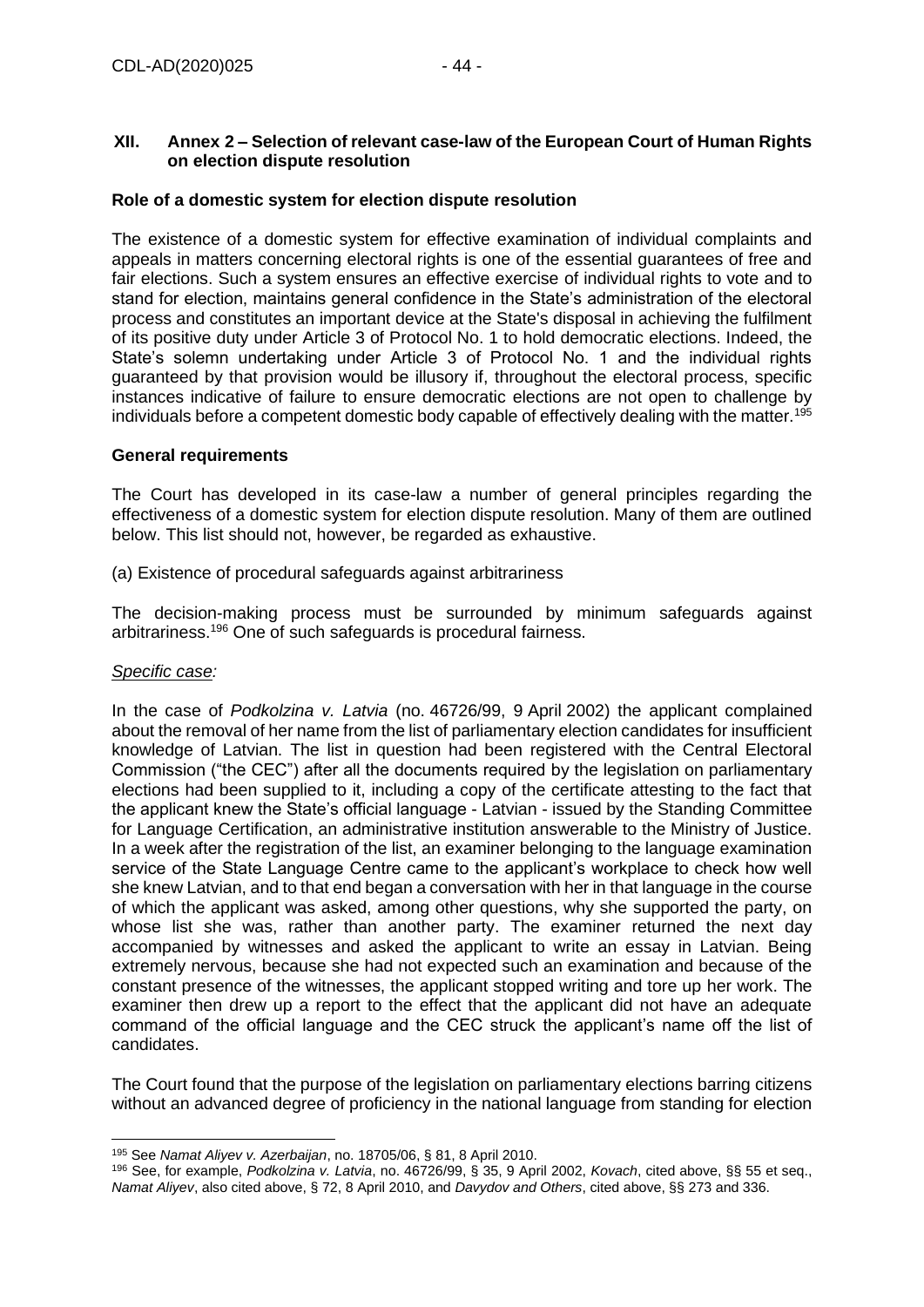was to ensure the proper functioning of the Latvian institutional system. It added that it was not for the Court to determine the choice of the working language of a national parliament, as that choice was dictated by historical and political considerations and, in principle, was exclusively for the State concerned to determine. Requirements of that kind pursued a legitimate aim. The Court therefore had to decide whether the measure removing the applicant's name from the list of candidates had been proportionate to the aim pursued.

The Court noted that the applicant held a valid language certificate in due form that had been issued by a standing committee following an examination. The standing committee had deliberated and had followed objective marking criteria and a set of rules when voting. Although the authorities had not contested the validity of that document, the applicant had nonetheless been required to sit a further language examination, in company with eight other candidates of the twenty-one who had been required to furnish a certificate of proficiency in the national language. The assessment had been left to the sole discretion of a single official, whose discretionary powers the Court considered to be excessive. The Court also expressed surprise that, according to the applicant in an account that was not disputed by the Government, the official had questioned the applicant about the reasons for her political affinities. Consequently, the Court considered that, in the absence of any objective guarantees, the procedure followed in the applicant's case was incompatible with the procedural requirements of fairness and legal certainty for determining eligibility for election. That conclusion was, in the Court's view, supported by the fact that when examining the applicant's application for judicial review the Riga Regional Court had only had regard to the certificate issued as a result of the impugned examination and had accepted those results as incontrovertible. The Court accordingly held that there had been a violation of Article 3 of Protocol No. 1.

(b) Respect of those safeguards in practice

Any safeguard written into a legislative act is meaningless if it merely remains on paper, as it does when the competent domestic authorities, charged with conducting the electoral procedures, systematically fail to abide by those safeguards in situations for which they are designed. It is a fundamental corollary of the rule of law that rights prescribed in legislative acts must be effective and practical, and not theoretical and illusory.<sup>197</sup>

#### *Specific case:*

In *Tahirov v. Azerbaijan* (no. 31953/11, 11 June 2015) the applicant complained about the refusal of his request for registration as a parliamentary election candidate. As required by the Electoral Code, he collected more than 450 voter signatures in support of his candidacy and submitted them to the Constituency Electoral Commission ("the ConEC"). He was informed that the validity of his supporting signatures had been examined and that the ConEC had held a hearing on whether to register him as a candidate. The next day his candidacy was refused. According to an expert working group established by the commission, a number of signatures were invalid, allegedly because several signatures had been executed by the same person or because the information on the relevant voters' addresses was incomplete.

The applicant lodged a complaint with the CEC arguing in particular that, following the requirements of the Electoral Code, he should have been invited to participate in the examination process of the signatures. The applicant further alleged that the finding that 172 signatures had been "executed by the same person" had not been factually verified and that he could have rectified the incomplete addresses of some of the voters if he had been given the opportunity. Enclosed with his complaint, the applicant notably submitted written statements by 91 voters, whose signatures had been declared invalid, affirming the

<sup>197</sup> See *Tahirov v. Azerbaijan*, no. 31953/11, § 67, 11 June 2015.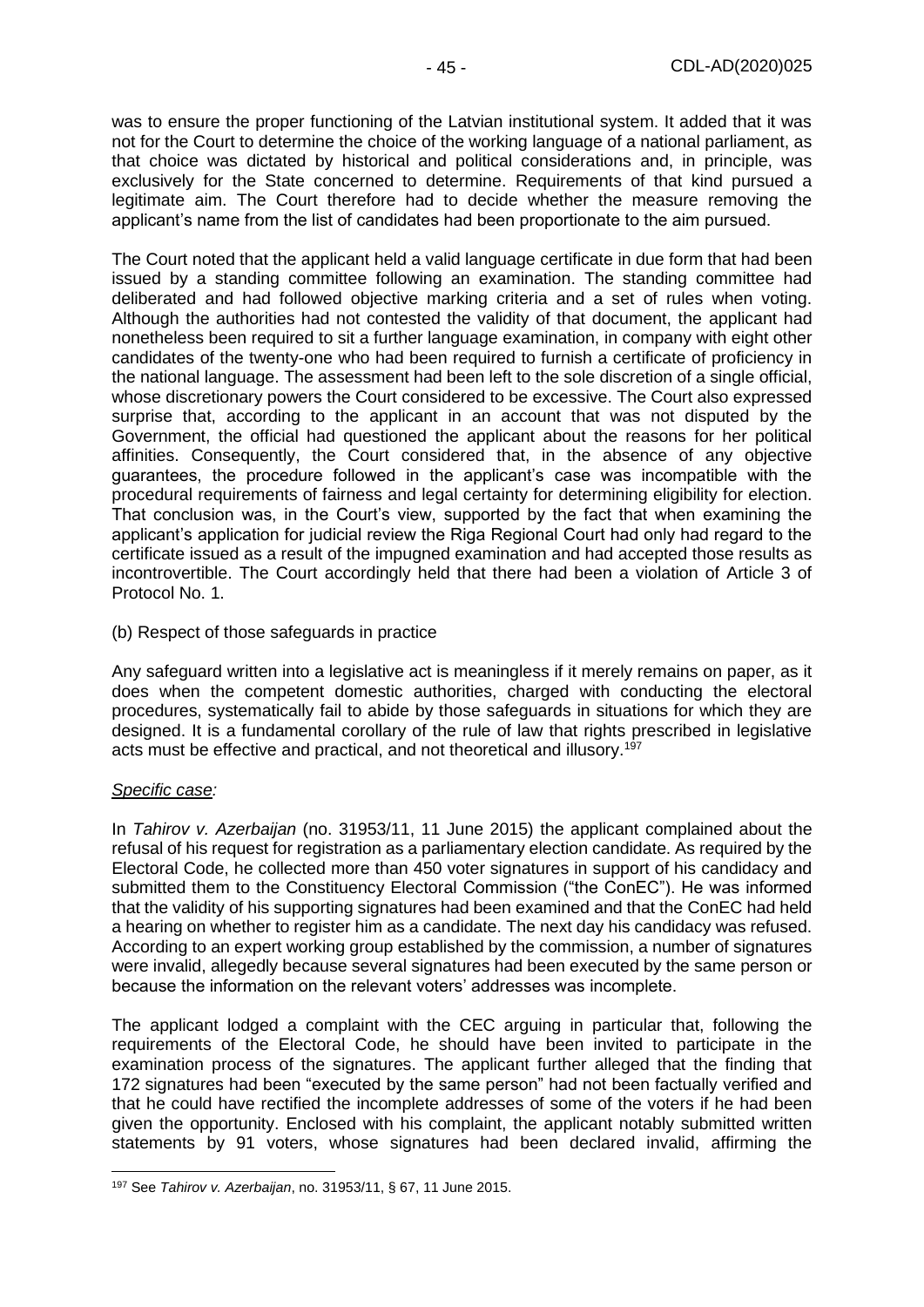authenticity of their signatures. The CEC conducted another examination of the signatures by members of its own working group. The applicant was not invited to participate in this process either. They concluded that 178 out of 600 signatures submitted by him were invalid and that the remaining 422 valid signatures was below the minimum required by law. The CEC therefore dismissed the applicant's complaint and upheld the decision of the constituency election commission. Both the Baku Court of Appeal and the Supreme Court dismissed the applicant's appeal as unsubstantiated, without examining his arguments in detail.

The Court observed that none of the procedural guarantees against the arbitrariness provided for by the Electoral Code – such as the nominee's right to be present during the examination of signature sheets or to receive the examination report 24 hours before the relevant electoral commission's meeting – had been respected.

The applicant had been deprived of the opportunity to challenge the findings of the working groups throughout the process. Furthermore, neither the CEC nor the domestic courts had addressed any of the well-founded arguments put forward by the applicant or provided proper reasoning in their judgments. The Court therefore found a violation of Article 3 of Protocol No. 1.

#### (c) Legal certainty

In addition to the requirement of procedural fairness, the election dispute resolution procedures must be characterised by legal certainty.<sup>198</sup>

#### *Specific case:*

In *The Russian Conservative Party of Entrepreneurs and Others v. Russia* (nos. 55066/00 and 55638/00, 11 January 2007) the applicant party alleged, in particular, a violation of its right to stand for election.

The applicant party nominated 151 candidates for the State Duma elections and the CEC confirmed receipt of the party's list and that it had paid its electoral deposit. Subsequently the CEC, however, refused registration of the applicant party's list of candidates, having found that certain people on the list had provided incorrect information about their income and property. As a result, all candidates on the list were disqualified. Disagreeing with the CEC's interpretation, the applicant party successfully challenged its decision before the domestic courts. On 22 November 1999 the applicant party obtained a final judgment to the effect. It was immediately enforced and, that same day, the CEC registered the applicant party and allowed it to carry on its electoral campaign. Nevertheless, on 26 November 1999 a deputy prosecutor general lodged an application for supervisory review, requesting the Supreme Court to reopen the proceedings and to accept the CEC's original approach. The Presidium of the Supreme Court subsequently quashed the earlier judgments by way of supervisoryreview proceedings and upheld the CEC's position. The CEC annulled its earlier decisions, refused the registration of the applicant party's list and ordered its name to be removed from the ballot papers. The applicant party appealed unsuccessfully.

The Court noted that the final and enforceable judgment of 22 November 1999, which had cleared the way for the applicant party to stand in the elections, was quashed by means of supervisory-review proceedings on an application by a State official who was not a party to the proceedings. The purpose of his application was precisely to obtain a fresh determination of the issue that had been already settled. The Government did not point to any circumstances of a substantial and compelling character that could have justified that departure from the principle of legal certainty in the applicants' case. As a result of the re-examination, the

<sup>198</sup> See, for example, *Orujov v. Azerbaijan*, no. 4508/06, § 42, 26 July 2011, with further case-law references.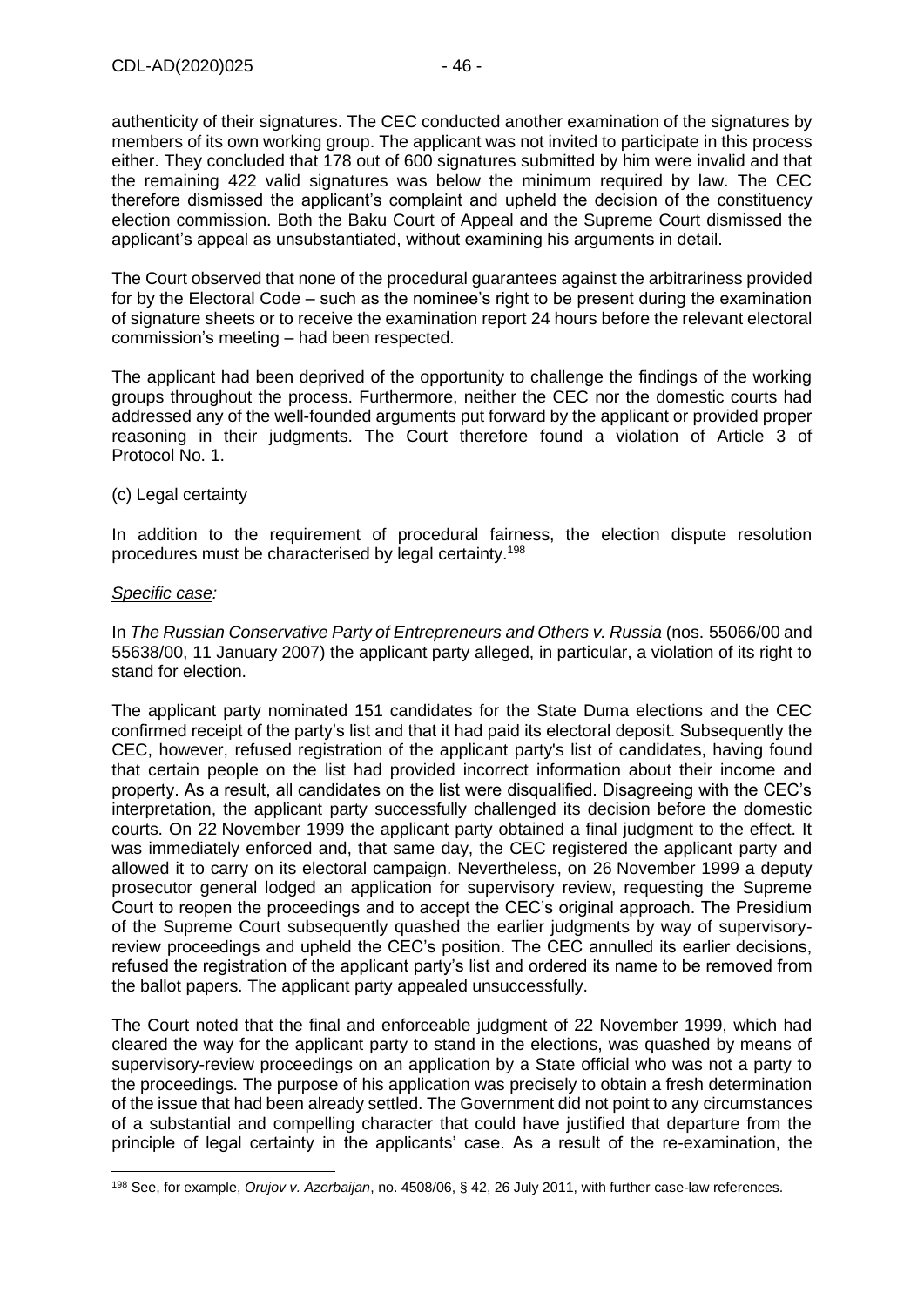applicant party was prevented from standing for election. It followed that, by using the supervisory-review procedure to set aside the judgment of 22 November 1999, the domestic authorities violated the principle of legal certainty in the procedure for determining the applicant party's eligibility to stand in the elections.

#### (d) Effective remedies

The body responsible for examining a complaint challenging election results and seeking recount must be impartial and operate through a procedure ensuring adequate and sufficient safeguards.

#### *Specific case:*

In *Mugemangango v. Belgium* (no. 310/15, 10 July 2020) the applicant party alleged, in particular, that the refusal of the Walloon Parliament to recount the ballot papers declared blank, spoiled or disputed in the Charleroi constituency, after it had acted as both judge and party in the examination of his complaint, had infringed his right to stand as a candidate in free elections.

The applicant stood on 25 May 2014 in the election to the Parliament of the Walloon Region. He was not elected and subsequently lodged a complaint with the Walloon Parliament, the competent body, requesting a recount of ballot papers, alleging numerous problems during the post-counting operations. The Walloon Parliament declared Mr Mugemangango's complaint admissible but ill-founded concluding, among other things, that there was no compelling evidence of irregularities in the vote counting. Mr Mugemangango alleged that the refusal of the Walloon Parliament to recount the ballot papers declared blank, spoiled or disputed in the Charleroi constituency, after it had acted as both judge and party in the examination of his complaint, had infringed his right to stand as a candidate in free elections. He also submitted that his appeal to the Walloon Parliament had not constituted an effective remedy.

The Court concluded that Mr Mugemangango's complaint had been examined by a body which had not provided the requisite guarantees of its impartiality and whose discretion had not been circumscribed with sufficient precision by provisions of domestic law. The safeguards afforded to Mr Mugemangango during the procedure had likewise been insufficient, having been introduced on a discretionary basis. The Court thus concluded that Mr Mugemangango's grievances had not been dealt with in a procedure offering adequate and sufficient safeguards to prevent arbitrariness and to ensure their effective examination in accordance with the requirements of Article 3 of Protocol No. 1. There had therefore been a violation of that Article. Moreover, the Court found that the procedure for complaints to the Walloon Parliament had not provided adequate and sufficient safeguards ensuring the effective examination of Mr Mugemangango's grievances.

#### (e) Transparency and independence of decision-taking bodies

It is important for the authorities in charge of electoral administration to function in a transparent manner and to maintain impartiality and independence from political manipulation.<sup>199</sup>

#### *Specific case:*

In *Georgian Labour Party v. Georgia* (no. 9103/04, ECHR 2008) one of the complaints was about the composition of the electoral commissions at the time of the repeat parliamentary

<sup>199</sup> See *Georgian Labour Party v. Georgia*, no. 9103/04, § 101, ECHR 2008.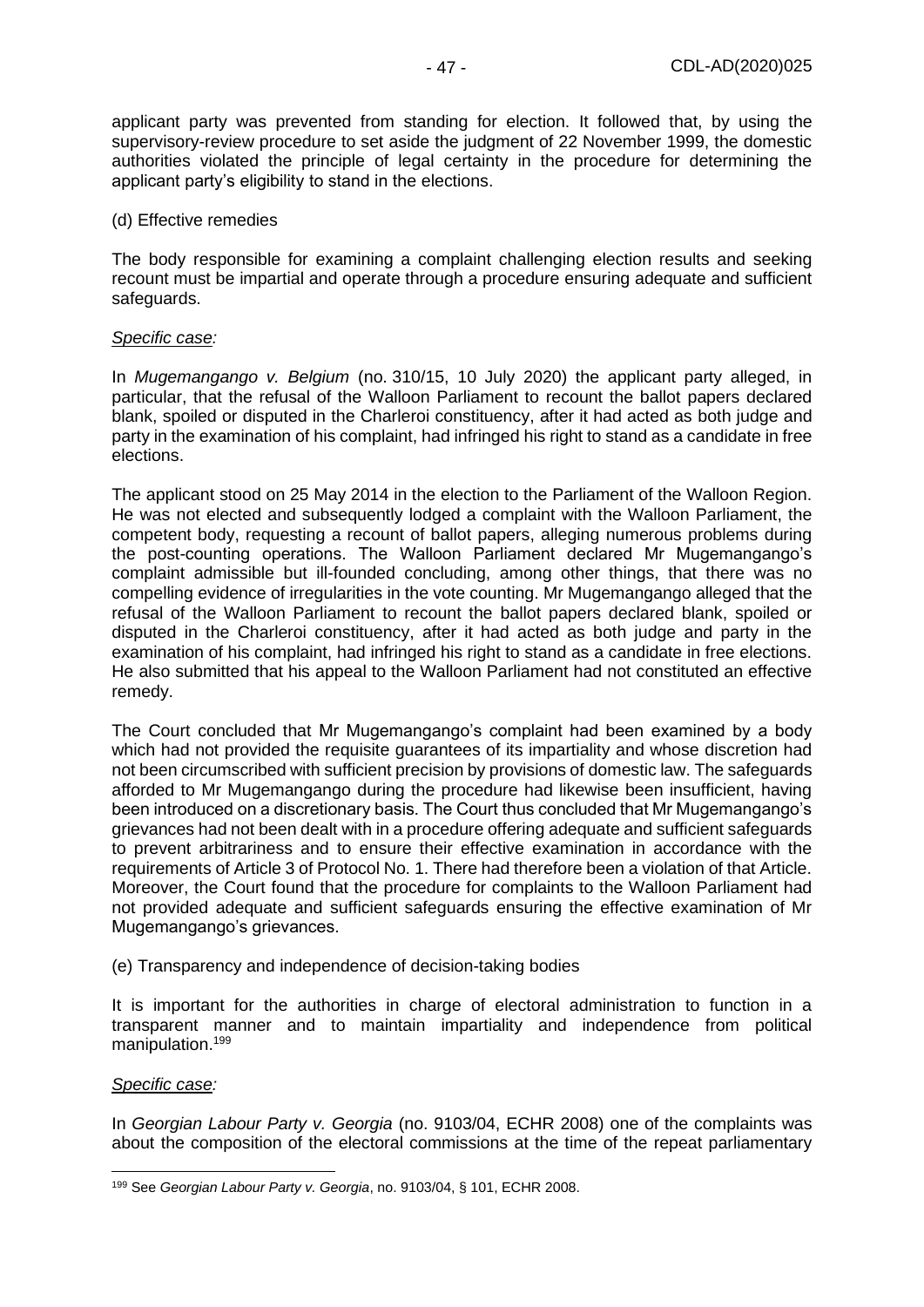election. Pursuant to provisional legal provisions, five members out of the fifteen-member boards of the electoral commissions at every level, as well as their chairmen, were either directly or indirectly appointed by the President of Georgia. In addition, at least one member of those electoral commissions was a representative of the President's National Movement party, since the latter had won the earlier local elections in Tbilisi. Pro-presidential forces thus had a relative majority vis-à-vis the representatives of other political parties in electoral commissions at every level.

The Court noted that, although there could be no ideal or uniform system to guarantee checks and balances between the different State powers within a body of electoral administration, a proportion of seven members out of fifteen-member electoral commissions, including the chairmen who had the casting votes and were appointed by the President of Georgia and his party, was particularly high in comparison to other legal orders in Europe.

Furthermore, the Court observed that so long as the presidential party – the National Movement – was simultaneously running in the repeat parliamentary election, it was not implausible that other candidate parties, including the applicant party, might have been placed in an unfavourable position by the presidential majority in the electoral administration. The Government's argument that, once appointed to office, the members of the electoral commissions had to quit their respective political parties or to suspend their membership, was not found reassuring in this regard. The Court was not convinced that a party's representative to an electoral commission, whom that party has most likely nominated because of his or her loyalty to its values and discipline, would necessarily and immediately become an independent and impartially thinking civil servant just by virtue of filing a formal declaration to that end.

The Court noted, however, that the applicant party did not submit any evidence that the presidential majority in the electoral commissions had misappropriated the votes cast in its favour or otherwise limited its rights and legitimate interests during the repeat parliamentary election. The Court held that it could not find a violation of Article 3 of Protocol No. 1 solely on the basis of the allegation, no matter how plausible it was, that the system had created possibilities for electoral fraud; instead, the applicant party should have submitted evidence of specific incidents of alleged violations.

The Court concluded that the contested composition of electoral commissions at all levels indeed had lacked sufficient checks and balances against the President's power and that those commissions could hardly enjoy independence from the outside political pressure. However, in the absence of any proof of particular acts of abuse of power or electoral fraud committed within the electoral commissions to the applicant party's detriment, no breach of the latter's right to stand for election was established.

(f) Sufficient reasoning of decisions and indication of a genuine effort to address the substance of arguable claims

The authorities must make genuine effort to address the substance of arguable individual complaints concerning electoral irregularities and the relevant decisions must be sufficiently reasoned.<sup>200</sup>

## *Specific case:*

In the case of *Namat Aliyev* (cited above) the applicant complained that, in the electoral constituency where he stood as a candidate, there had been a number of serious irregularities which had made it impossible to determine the true opinion of voters and thus had infringed

<sup>200</sup> See *Namat Aliyev*, cited above, §§ 76-93.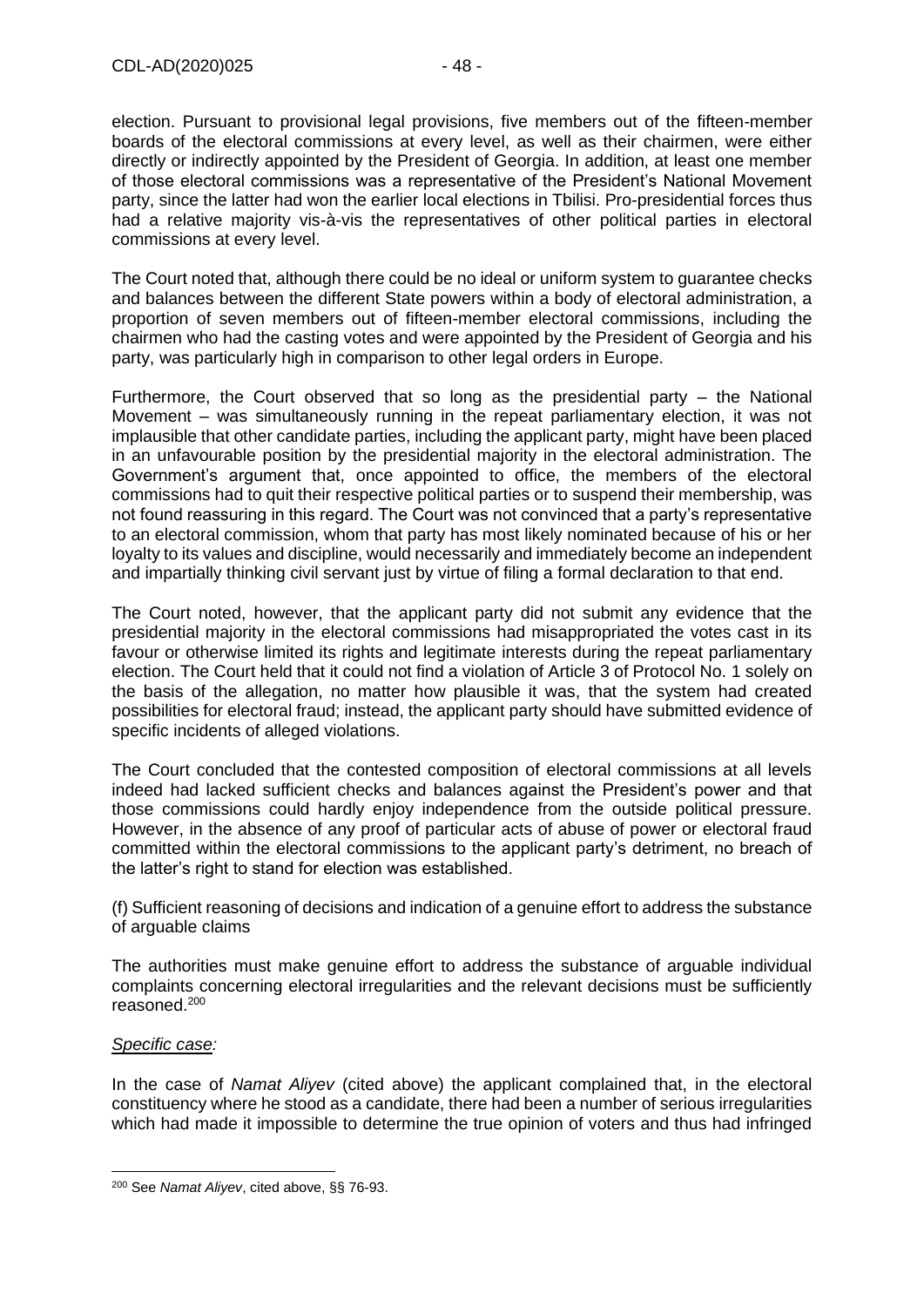his right to stand as a candidate in free elections. He argued that the domestic authorities, including the electoral commissions and courts, had failed to duly examine his complaints.

In complaints to the constituency election commission and the CEC, the applicant alleged various irregularities (including unlawful interference, undue influence, ballot-box stuffing, harassment of observers, inaccuracies in the electoral rolls and discrepancies in electoral protocols). He submitted to the CEC originals of affidavits by election observers, together with audio tapes and other evidence. The constituency election commission rejected the applicant's complaint as unsubstantiated without further elaboration, while the CEC did not reply to the applicant but issued a final protocol approving the overall election results nationwide. The applicant appealed to the court of appeal, but it dismissed his claims as unsubstantiated, after ruling that the photocopies of the affidavits he had produced were inadmissible in evidence as domestic (civil procedural) law required production of either the originals or notarised copies. A further appeal to the Supreme Court was also dismissed. Although the applicant explained that the original affidavits were with the CEC, the Supreme Court noted that he had failed to establish that he had lodged a complaint with the CEC at all.

The Court observed that the irregularities alleged by the applicant were serious as, if confirmed, they were capable of thwarting the democratic process. It noted that, in dismissing the applicant's complaint the constituency election commission appeared to have relied exclusively on the statements of local electoral officials – who, not surprisingly, had denied any wrongdoing – without explaining why their statements were considered more reliable than the much more detailed and fact-specific evidence the applicant had presented. Nor had it given any reason for finding the applicant's claims "unsubstantiated". As to the complaint the applicant had made directly to the CEC, it seemed simply to have been ignored, without any explanation. The Court also held that the domestic courts had been excessively formalistic. Furthermore, they had not requested the electoral commissions to submit the contested protocols to them for independent examination and had remained silent on that part of the applicant's complaint.

The Court acknowledged that, owing to the complexity of the electoral process and associated time-restraints necessitating streamlining of various election-related procedures, the relevant domestic authorities might be required to examine election-related appeals within comparatively short time-limits in order to avoid retarding the electoral process. For the same practical reasons, the States may find it inexpedient to require these authorities to abide by a set of very strict procedural safeguards or to deliver very detailed decisions. Nevertheless, these considerations may not serve to undermine the effectiveness of the appeal procedure, and it must be ensured that a genuine effort is made to address the substance of arguable individual complaints concerning electoral irregularities and that the relevant decisions are sufficiently reasoned. In the case at hand, however, the conduct of the electoral commissions and courts and their respective decisions revealed an appearance of lack of any genuine concern for the protection of the applicant's right to stand for election.

#### (g) Prevention of excessive formalism

The Court has held, with the reference to the Venice Commission's Code of Good Practice in Electoral Matters, that examination of election-related appeals should be devoid of excessive formalism, in particular where the admissibility of appeals is concerned.<sup>201</sup>

#### *Specific case:*

In *Namat Aliyev* (cited and summarised above) the domestic courts relied on extremely formalistic reasons to avoid examining the substance of the applicant's complaints, finding that

<sup>201</sup> See *Namat Aliyev*, cited above, §§ 86-93.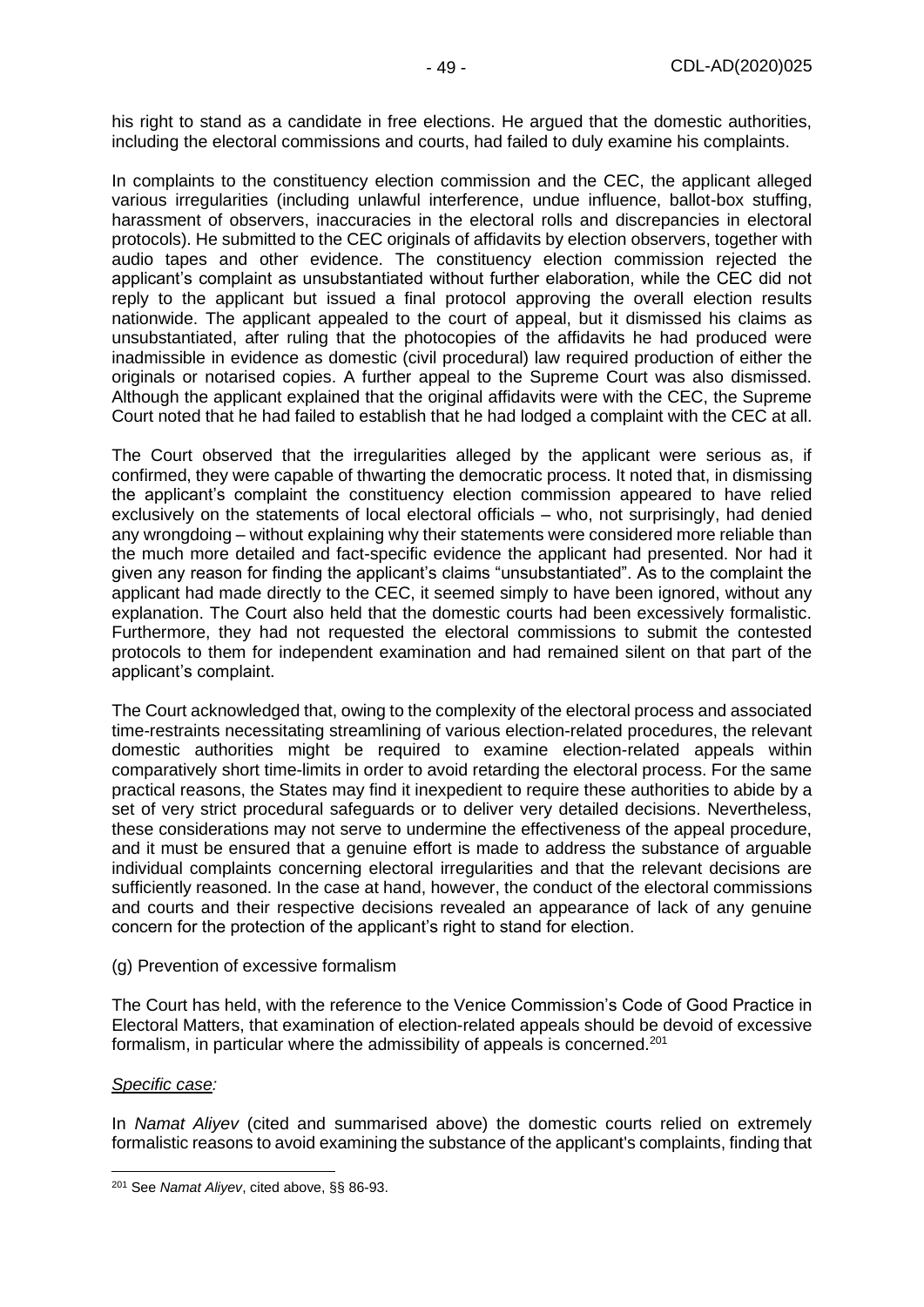he had not submitted duly certified copies of the relevant observers' affidavits and that he had not attached to his cassation appeal documentary proof that he had indeed applied to the CEC.

The Court noted that it was not its task to assess whether, from the standpoint of the domestic law, the domestic courts had been correct to apply so strictly the civil procedure rules on admissibility of written evidence to a case giving rise to election-related issues which normally fell within the realm of public law. In the circumstances of the present case, however, the Court found that such a rigid and overly formalistic approach was not justified under the Convention.

### (h) Prevention of undue delays

The timely registration of candidates is crucial in order for them to be known to voters and to be able to convey their political message during the electoral campaign period in an effort to gain votes and get elected. The free choice of the electorate depends on, *inter alia*, having information concerning all eligible candidates, and receiving it in a timely manner in order to form an opinion and express it on election day. Accordingly, major delays in resolution of disputes regarding registration of candidates may seriously undermine their electoral campaigns and even curtail their individual electoral rights to such an extent as to significantly impair their effectiveness.<sup>202</sup>

#### *Specific case:*

In *Abdalov and Others v. Azerbaijan* (nos. 28508/11, 37602/11 and 43776/11, 11 July 2019) the applicants complained that, owing to arbitrary decisions initially refusing to register them as candidates and the subsequent delayed registrations following a number of appeals, they had been unable to participate in the parliamentary elections under equal conditions vis-à-vis other candidates, because they had been left with a very short time to conduct their respective electoral campaigns. The first applicant had only one full day to campaign, the second applicant had only three full days, and the third applicant had practically no time left for campaigning.

The domestic law provided for a maximum three-day period for electoral appeals and a maximum three-day period for the electoral commissions and courts to examine the appeals. At the electoral commission level, the three-day period for examination could be extended for an indefinite duration. With three levels of appeal against an electoral commission decision, the electoral appeal proceedings in cases concerning refusals to register candidates could theoretically take up to eighteen days (and sometimes longer). Since the decision on refusal to register could be delivered as late as on the eve of the official start of the electoral campaign period, the examination of appeals against such decision could take place after the start of the campaign period, as happened in the applicants' cases. Thus, under this system, a degree of overlap was possible between the period for examination of appeals against refusals to register and the electoral campaign period (fixed at twenty-two days). Consequently, given the possibility of overlap between the time periods allocated for those stages of the electoral process and the reduced length of the electoral campaign period, it was of utmost importance to conduct the appeal proceedings in a timely manner in order to ensure that, should an appellant be successful, he or she would have sufficient time before election day to conduct his or her campaign.

The Court noted that the proceedings had been subject to a number of delays attributable to the electoral commissions and the courts, which on several occasions had delivered their respective decisions in a belated manner, sometimes in breach of the three-day limit prescribed by law. The delays in the applicants' registrations had not been minor. The

<sup>202</sup> See *Abdalov and Others v. Azerbaijan*, nos. 28508/11, 37602/11 and 43776/11, §§ 89-104, 11 July 2019.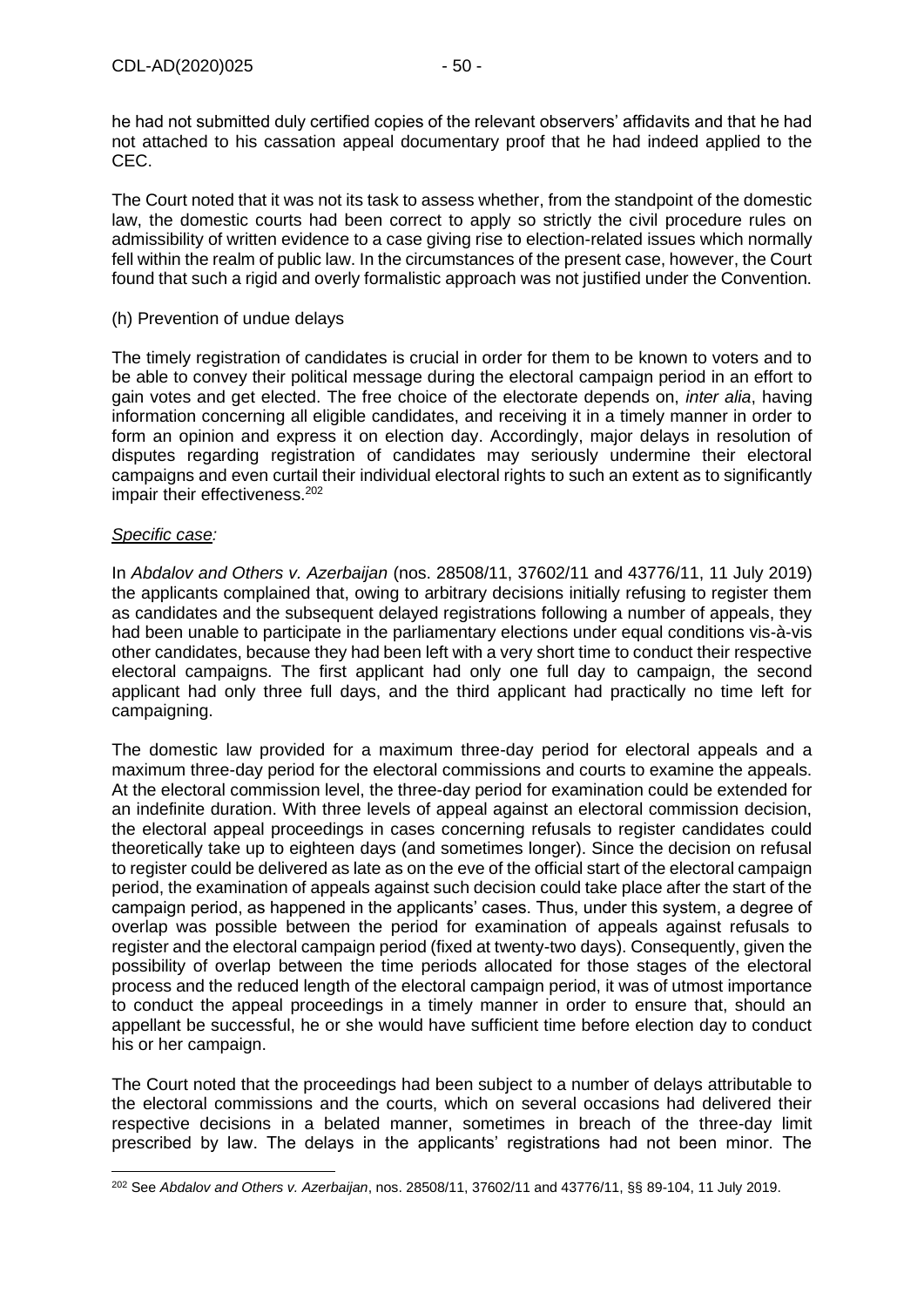applicants had been registered so late and so close to election day that they had not had a reasonable amount of time to conduct effective electoral campaigns. The late registration had been due to a lack of safeguards against arbitrariness in the candidate registration procedures and to delays in the examination of their appeals by the electoral authorities and courts. In such circumstances, the applicants' individual electoral rights had been curtailed to such an extent as to significantly impair their effectiveness.

#### (i) Concern for integrity of the electoral process

In fulfilling their duties, electoral authorities and courts must demonstrate concern for integrity of the electoral process.<sup>203</sup>

#### *Specific case:*

In *Kerimova v. Azerbaijan* (no. 20799/06, 30 September 2010) the applicant, who had stood as an opposition candidate in the November 2005 parliamentary elections, complained about arbitrary invalidation of election results in her constituency and ineffectiveness of judicial review.

She received the largest number of votes in her constituency, having obtained 5,566 votes as compared to the 3,922 votes cast in respect of a candidate from the ruling political party, who came second. Following the official tabulation of the results the next day, she featured in the electoral protocol as "the elected candidate". On 8 November 2005 the CEC invalidated the election results in the applicant's constituency after finding that the protocols had been tampered with making it impossible to determine the will of the voters. The applicant appealed, arguing that the changes in the protocols had in effect reduced the number of votes recorded in her favour and had increased those cast in favour of the candidate immediately after her and that she remained the winner despite the changes. Her appeals were unsuccessful. In the meantime, two election officials were convicted of having falsified the election results in the applicant's constituency, for the benefit of other candidates.

The Court observed that, even despite the fact that the irregularities had been made in an attempt to inflate the number of votes for the applicant's opponents, the election results had still showed the applicant as a clear winner. Yet in their decision to invalidate the results, the election authorities had not given any reasons to explain why the alleged breaches had altered the outcome of the elections. Nor had they even considered the possibility of recounting the votes once the irregularities had been established. Furthermore, the Electoral Code prohibited the invalidation of election results at any level on the basis of a finding of irregularities committed for the benefit of candidates who lost the election. However, neither the electoral authorities, nor the domestic courts had endeavoured to determine in whose favour the alleged irregularities had worked. Despite the fact that the applicant had repeatedly raised these points in her appeals, the domestic courts had failed to adequately address them. Nor had they examined any primary evidence. The examination of the applicant's appeals was therefore ineffective.

As a result, the authorities' inadequate approach brought about a situation where the election process in the entire electoral constituency was single-handedly sabotaged by two electoral officials who had abused their position by making changes to a number of election protocols. By arbitrarily invalidating the election results because of those officials' actions, the national authorities essentially helped them to obstruct the election. Consequently, the decision to invalidate the election was unsubstantiated and was in apparent breach of the procedure established by the domestic electoral law. This decision arbitrarily infringed the applicant's electoral rights by depriving her of the benefit of election to Parliament. It also showed a lack

<sup>203</sup> See *Kerimova v. Azerbaijan*, no. 20799/06, § 53, 30 September 2010.